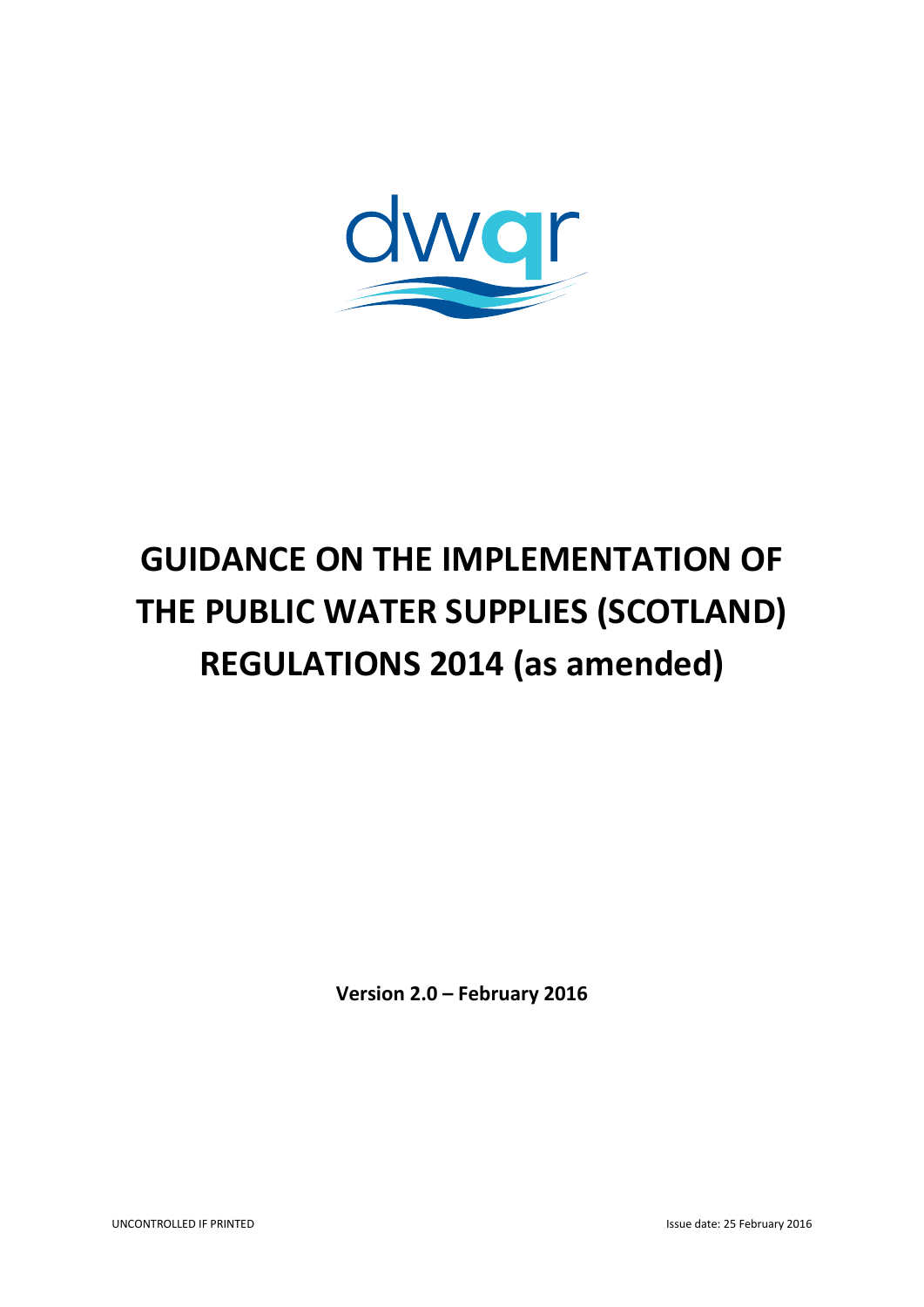## **Table of Contents**

| 1.  |                                                                                    |  |  |  |  |
|-----|------------------------------------------------------------------------------------|--|--|--|--|
| 2.  |                                                                                    |  |  |  |  |
|     |                                                                                    |  |  |  |  |
| 3.  |                                                                                    |  |  |  |  |
|     |                                                                                    |  |  |  |  |
| 4.  |                                                                                    |  |  |  |  |
| 5.  |                                                                                    |  |  |  |  |
|     |                                                                                    |  |  |  |  |
| 6.  |                                                                                    |  |  |  |  |
| 7.  |                                                                                    |  |  |  |  |
| 8.  |                                                                                    |  |  |  |  |
| 9.  |                                                                                    |  |  |  |  |
| 10. |                                                                                    |  |  |  |  |
| 11. |                                                                                    |  |  |  |  |
| 12. |                                                                                    |  |  |  |  |
| 13. |                                                                                    |  |  |  |  |
| 14. |                                                                                    |  |  |  |  |
| 15. |                                                                                    |  |  |  |  |
|     |                                                                                    |  |  |  |  |
| 16. |                                                                                    |  |  |  |  |
|     |                                                                                    |  |  |  |  |
| 17. |                                                                                    |  |  |  |  |
| 18. | Scottish Water to notify immediately any potential danger to human health 26       |  |  |  |  |
| 19. |                                                                                    |  |  |  |  |
| 20. |                                                                                    |  |  |  |  |
| 21. |                                                                                    |  |  |  |  |
| 22. |                                                                                    |  |  |  |  |
| 23. | Power to direct local authorities in relation to domestic distributions systems 30 |  |  |  |  |
|     |                                                                                    |  |  |  |  |
| 24. |                                                                                    |  |  |  |  |
| 25. |                                                                                    |  |  |  |  |
| 26. |                                                                                    |  |  |  |  |
| 27. |                                                                                    |  |  |  |  |
| 28. |                                                                                    |  |  |  |  |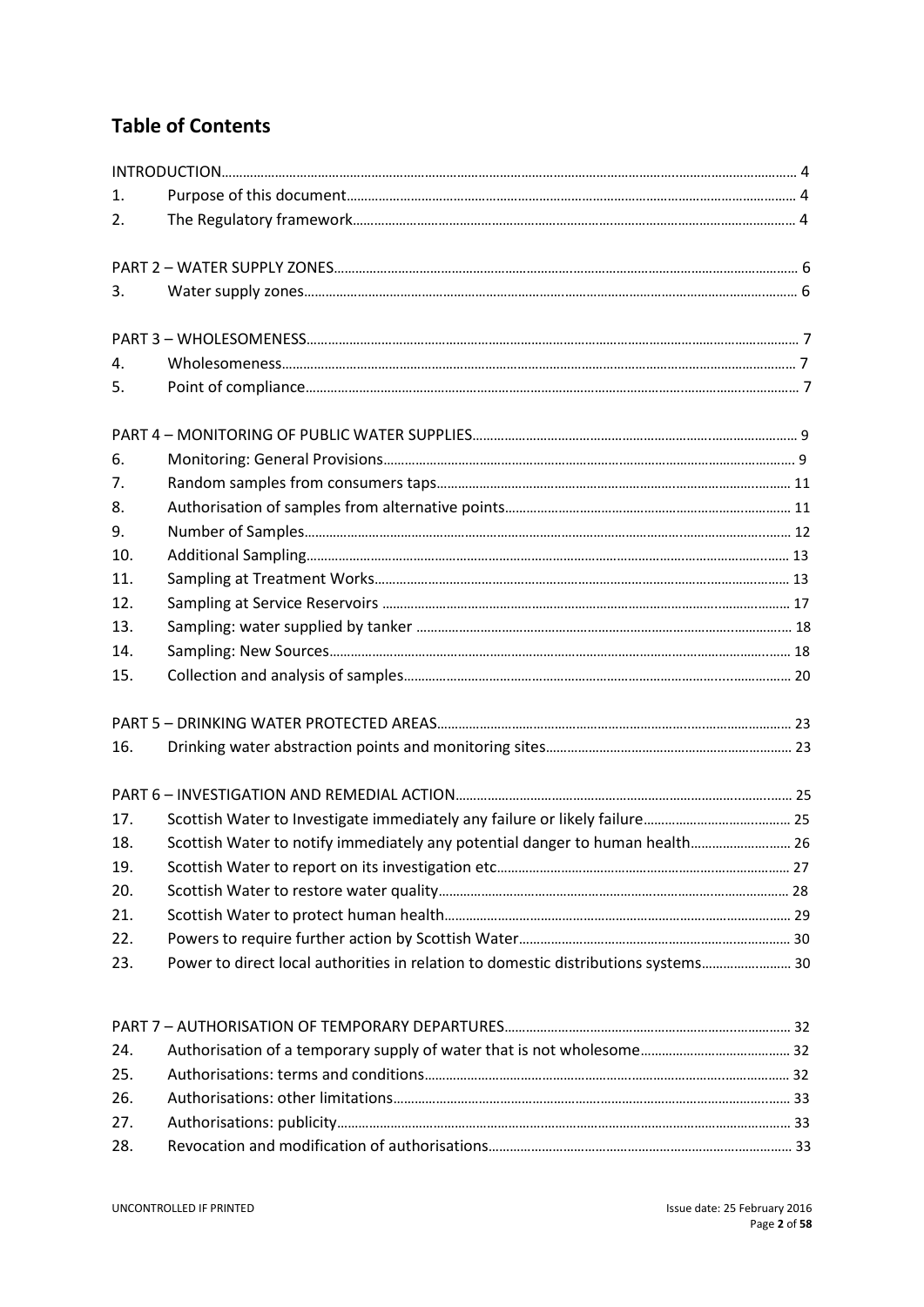| 29. |  |  |  |  |  |
|-----|--|--|--|--|--|
| 30. |  |  |  |  |  |
| 31. |  |  |  |  |  |
| 32. |  |  |  |  |  |
| 33. |  |  |  |  |  |
| 34. |  |  |  |  |  |
| 35. |  |  |  |  |  |
| 36. |  |  |  |  |  |
| 37. |  |  |  |  |  |
|     |  |  |  |  |  |
| 38. |  |  |  |  |  |
| 39. |  |  |  |  |  |
|     |  |  |  |  |  |
| 40. |  |  |  |  |  |
| 41. |  |  |  |  |  |
|     |  |  |  |  |  |
| 42. |  |  |  |  |  |
| 43. |  |  |  |  |  |
| 44. |  |  |  |  |  |
|     |  |  |  |  |  |
| 45. |  |  |  |  |  |
| 46. |  |  |  |  |  |
| 47. |  |  |  |  |  |
| 48. |  |  |  |  |  |
|     |  |  |  |  |  |
|     |  |  |  |  |  |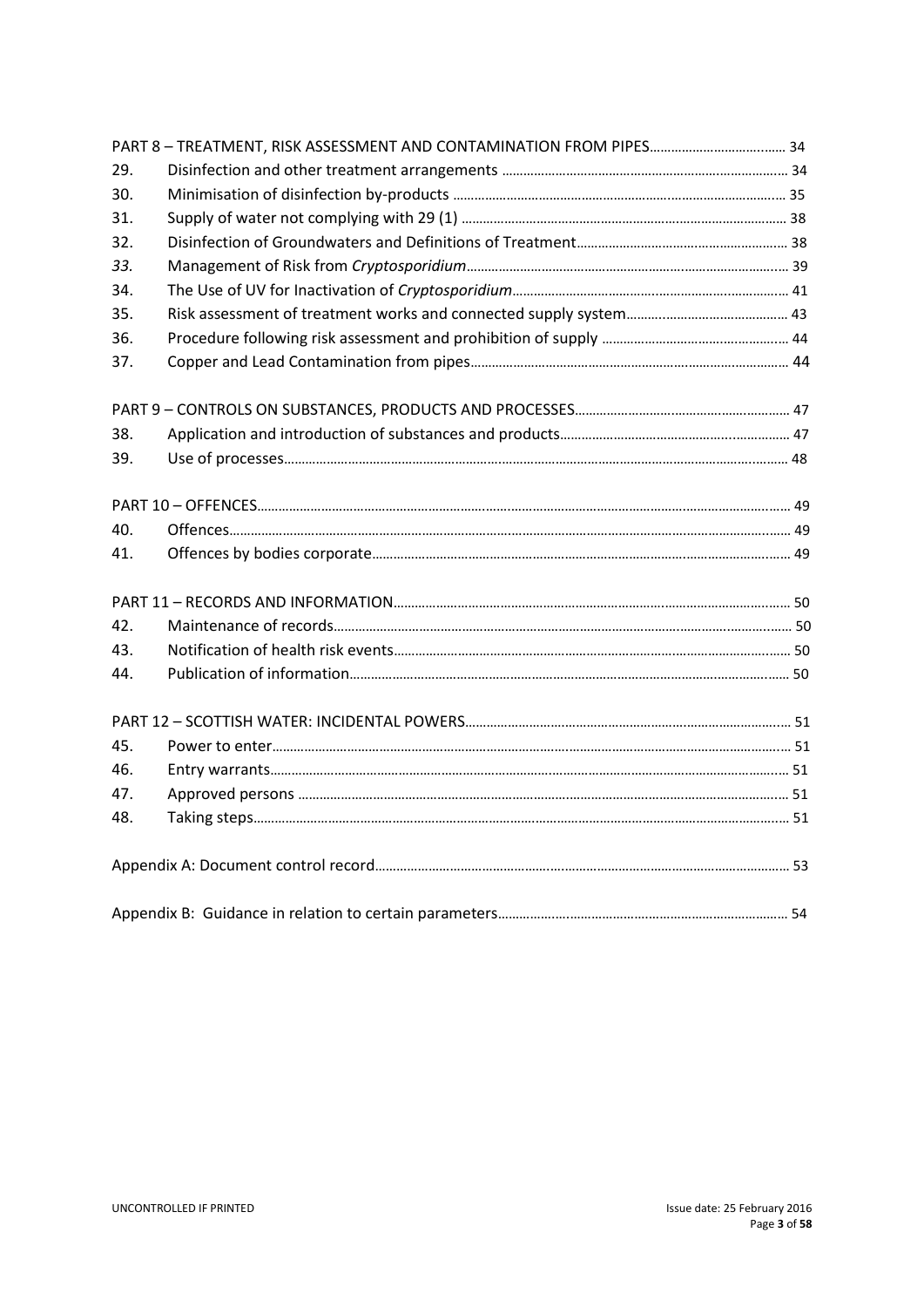#### **INTRODUCTION**

#### **1. Purpose of this document**

This document provides guidance and information on the implementation of the Public Water Supplies (Scotland) 2014 Regulations (as amended). It does not purport to offer any authoritative interpretation of the Regulations. It is recognised that it may contain omissions and that some of the advice contained herein will need to be modified or updated in light of experience gained with implementing the Regulations or as and when further guidance on interpretation of the Drinking Water Directive is published by the European Commission.

These regulations apply to Scottish Water who supply 97% of the Scottish population with drinking water. Unless otherwise specified, reference within this section to "the Regulations" means the Public Water Supplies (Scotland) 2014 Regulations as amended. These Regulations replace The Water Supply (Water Quality)(Scotland) Regulations 2001 and the parts of the Water Quality (Scotland) Regulations 2010 which relate to public supplies.

The Drinking Water Quality Regulator for Scotland (DWQR) has the general function to ensure that duties imposed on Scottish Water in relation to the quality of water supplied for human consumption are complied.

## **2. The Regulatory Framework**

The following legal instruments and associated documents provide the regulatory framework for the quality of drinking water supplies in Scotland. Copies of all these documents are available on DWQR's website ([www.dwqr.scot\)](http://www.dwqr.scot/).

**Council Directive 98/83/EC of 3 November 1998 on the quality of water intended for human consumption (European Drinking water Directive)** – sets standards for drinking water quality to apply in all member states, implemented in Scotland through the drinking water quality regulations cited below.

**The Water (Scotland) Act 1980 (the Act)** – the primary legislation which enables Regulations to be made and contains the duties of Scottish Water, Scottish Ministers and local authorities.

**The Water Industry (Scotland) Act 2002 (the 2002 Act)** – the primary legislation which established Scottish Water, the Water Industry Commissioner for Scotland (WICS) and the Drinking Water Quality Regulator for Scotland (DWQR). The 2002 Act sets out DWQR's general functions and powers.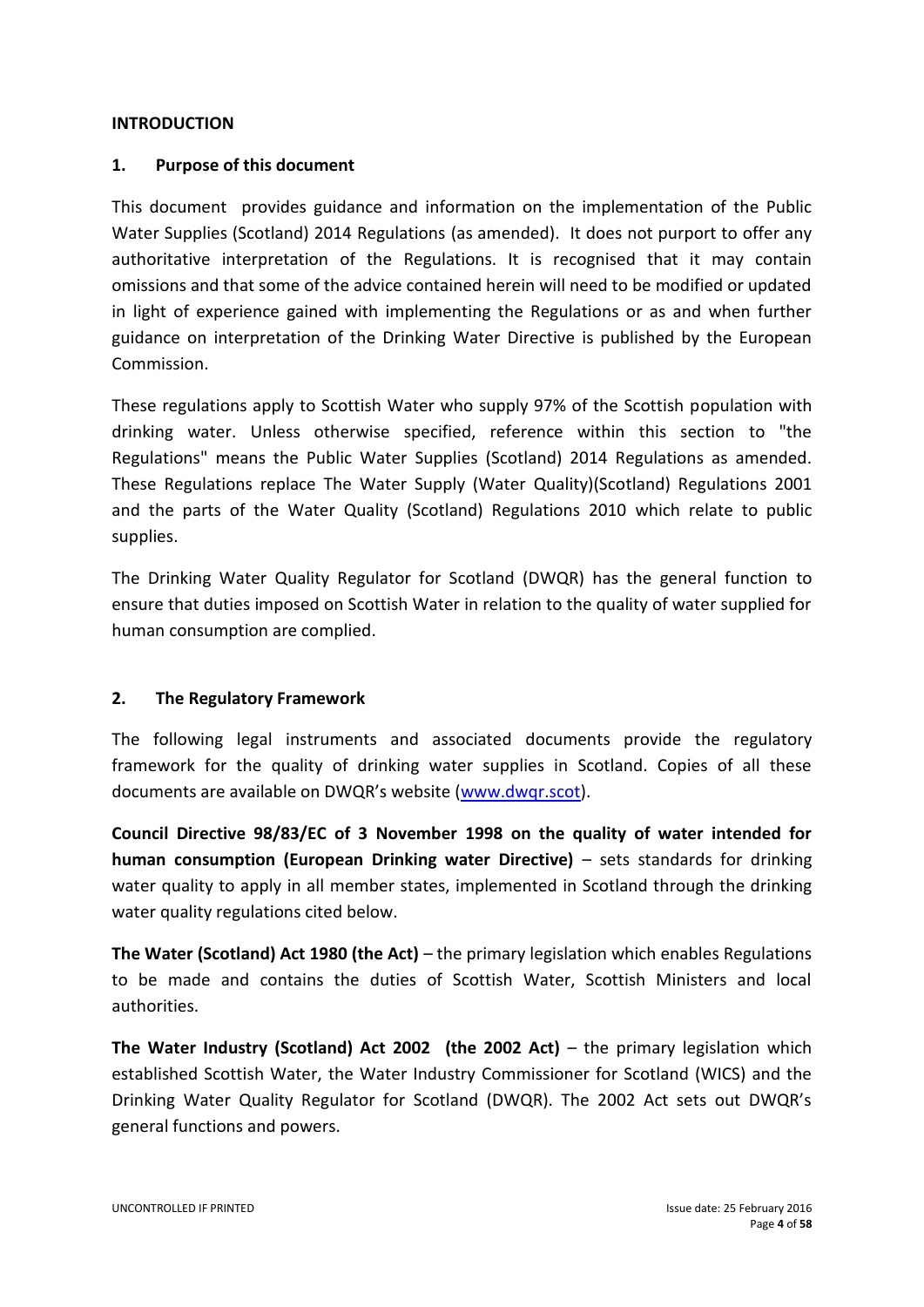**The Water Resources (Scotland) Act 2013 –** this act takes forward the Scottish Government's wish that Scotland makes every effort to utilise fully it's abundant water resources. It gives Scottish Water powers to monitor and manage the quality of water in the water environment that is likely to be used for human consumption

**The Public Supplies (Scotland) Regulations 2014** set out Scottish Water's duties in relation to drinking water quality, set standards and frequency for monitoring for a range of parameters derived from the Directive, and also implementing domestic requirements.

**The Private and Public Water Supplies (Miscellaneous Amendments) (Scotland) 2015** implement European Union Directive 2013/51/EURATOM which lays down requirements for the protection of the health of the general public with regard to radioactive substances in water used for human consumption purposes, in particular by the inclusion of an indicator parameter for radon with a threshold value set at 100 Bq/l.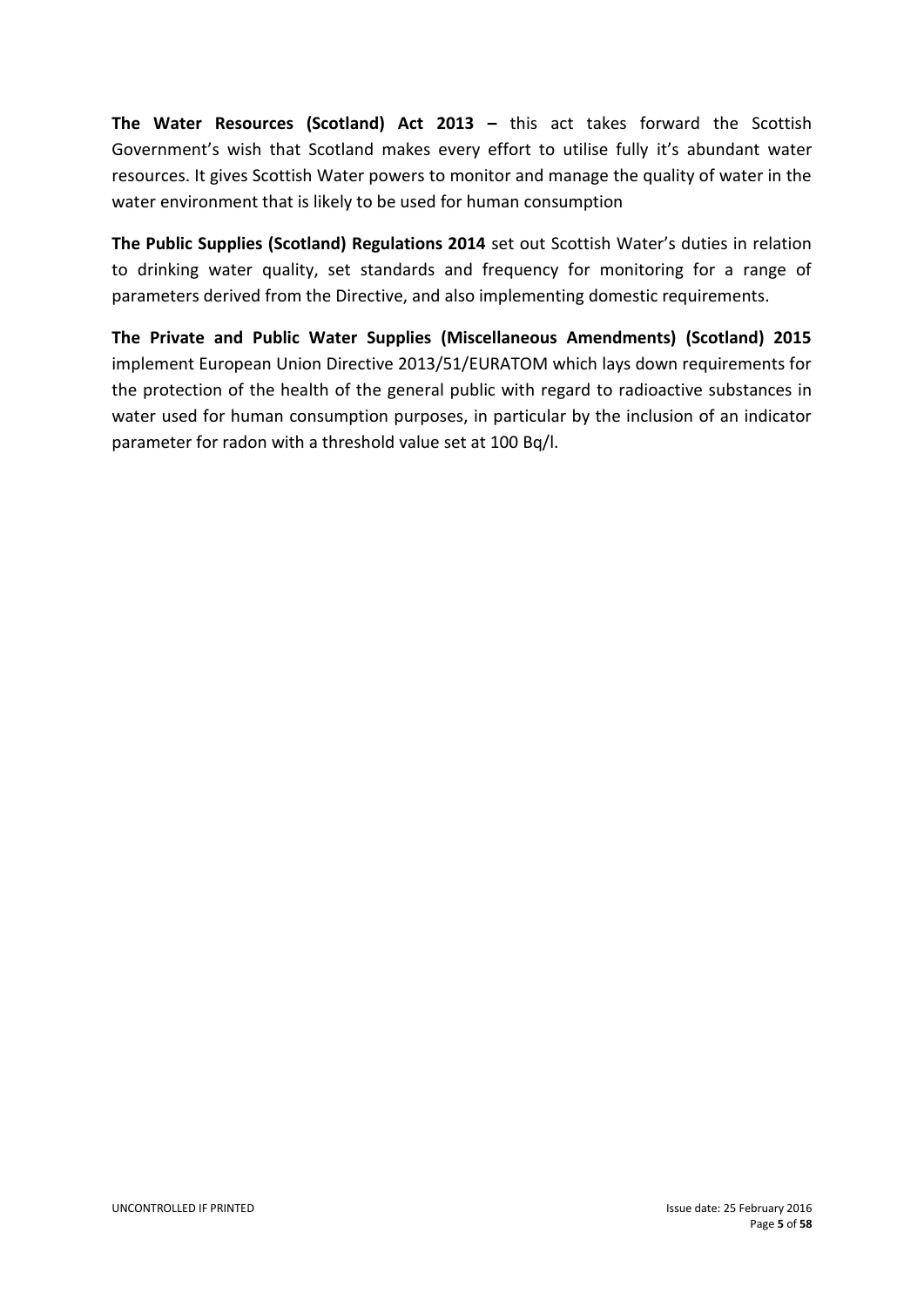#### **PART 2 – WATER SUPPLY ZONES**

#### **3. Water supply zones**

Regulation 3 sets out how Scottish Water should designate and name its water supply zones for the year. These should not be greater than 100,000 population and Scottish Water may not vary these designations once the year has commenced. This regulation also introduces a new requirement to ensure that a water supply zone does not include any areas with significant variations in water quality. This requirement will be met if a zone is served only by a single source. A source could be the outlet of a water treatment works, a pumping station, a blending point or a service reservoir.

Many water supply zones in Scotland will be supplied by a single, discrete source, but in some areas it is recognised that supply arrangements are more complex. If a supply zone is supplied with a blend from a number of treatment works, then it is not anticipated that the blend will vary considerably to the extent of significantly changing, for example, the hardness of the water.

DWQR recognises that Scottish Water may have to take temporary operational action to maintain water supplies that could involve the introduction of water from sources not designated for that supply zone. Such temporary measures should not influence the annual designation of water supply zones. If permanent changes have to be made to the sources that supply a zones, or to the delineation of that zone, the designation can only be changed for the next calendar year.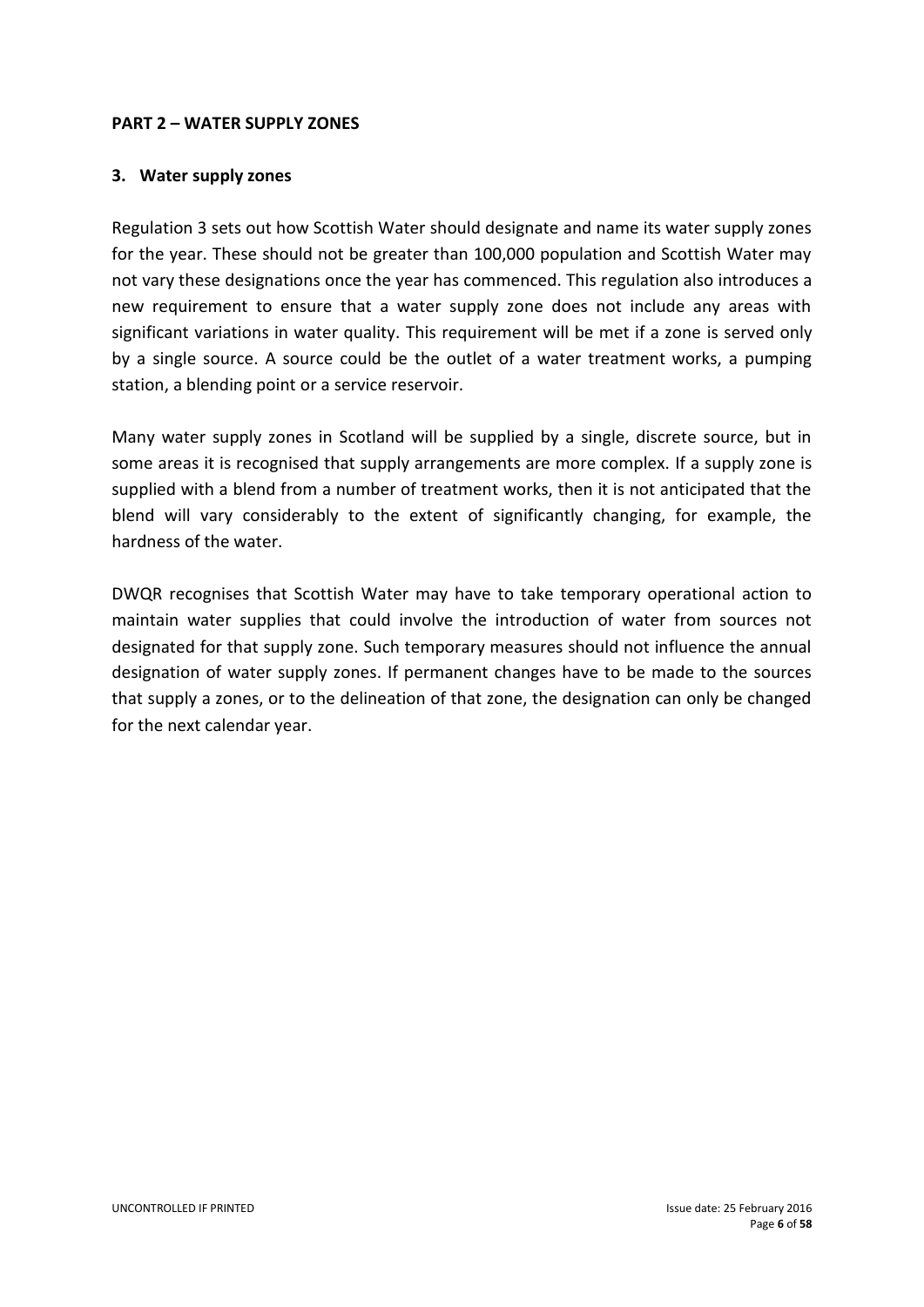#### **PART 3 – WHOLESOMENESS OF PUBLIC WATER SUPPLIES**

#### **4. Wholesomeness**

Regulations 4(1) and 4(2) provide the definition of wholesomeness. Part VIA of the Water Scotland Act 1980 places a duty on Scottish Water to supply wholesome water. Whenever Scottish Water provides a water to consumers for the purposes of drinking, cooking, food preparation or other domestic purposes (including the maintenance of personal hygiene), or to premises for food production purposes then this water must meet the wholesomeness requirements regardless of whether this is via a piped supply system, tanker, bottle or other container.

Water is considered to be wholesome if it does not contravene the prescribed maximum values in respect of various properties, elements, organisms and substances, or in some cases minimum concentrations or values (PCV). The majority of PCV's are specified in Tables A and B of the regulations, though Regulation 4 also specifies some.

Regulation 4(2) covers the situation for micro-organisms, substances or parasites for which no standard has been set, but if present in water would constitute a potential danger to human health. Scottish Water should familiarise themselves with specific guidance issued by DWQR on particular substances which is available on the DWQR website and also take into consideration expert opinion from Health Protection Scotland and information such as that published in the World Health Organisation (WHO) Guidelines for Drinking Water Quality.

## **5. Point of compliance**

Regulations 4(3) and 4(4) define the point of compliance and introduces a new point of compliance in relation to water supplied in bottles or containers. This is defined as the point at which water first emerges from those bottles or containers. The definition of the point of compliance relates only to bottles or containers which have been stored by Scottish water at a temporary local public distribution point, it does not relate to stocks or bottles which are under the control and management of the producer, the company or specialist supplier This provision is to include the situation where Scottish Water makes such water available during emergencies. Scottish Water should develop appropriate quality control procedures for such supplies. Sampling arrangements should cover the entire supply chain and include consideration of the risks posed by unattended distribution points. Scottish Water should work closely with its suppliers to identify and document best practice and to promote that adoption across Scotland. Scottish Water should secure that such quality control arrangements are in place and carry out audits of their effectiveness.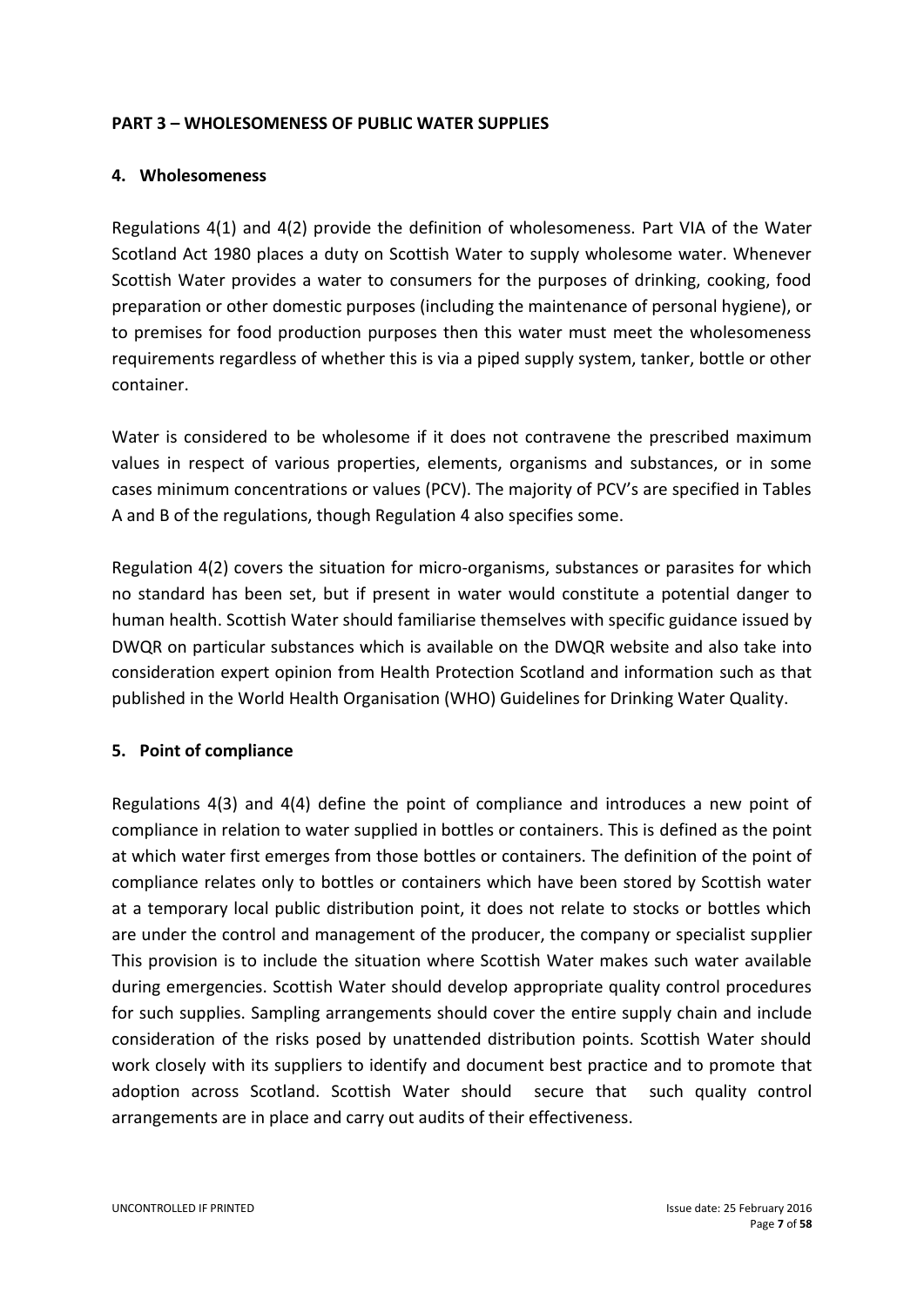Tables A and B in Schedule 1 define the point of compliance for specified parameters. In the majority of cases this is the consumers tap. The consumers tap is not defined in the Regulations. Scottish Water should assume that the consumer's tap to be used for monitoring to determine compliance with the standards are those taps that are normally used for drinking, cooking, food preparation or other domestic purposes, irrespective of whether any upstream devices such as softeners or filters are present. In a domestic property this tap is normally the kitchen cold water tank. In non-domestic properties (including public buildings) the sampler should seek to determine from the occupier or owner which tap is normally used for drinking and food preparation (or supply to the public) and should sample from that tap.

It is known that the presence of upstream "point of use" device or the nature of the tap can influence the quality of water, and the sampler should record these details to assist in any subsequent investigation of adverse results. If prior to the collection of a sample, the sampler becomes aware that an upstream device is present, or there are unusual fittings on the tap which cannot be removed to facilitate tap cleansing, then they can select another nearby property to be sampled. In these circumstances, samples must still eb takne from the original property and arrangements made for appropriate advice to be given to the owner/occupier, including as necessary a water bye-laws inspection.

It is a long established practice to "disinfect" the sample tap before sampling for microbiological parameters. DWQR expects Scottish Water to utilise the industry best practice in this regard as set out the **Microbiology of Drinking Water**.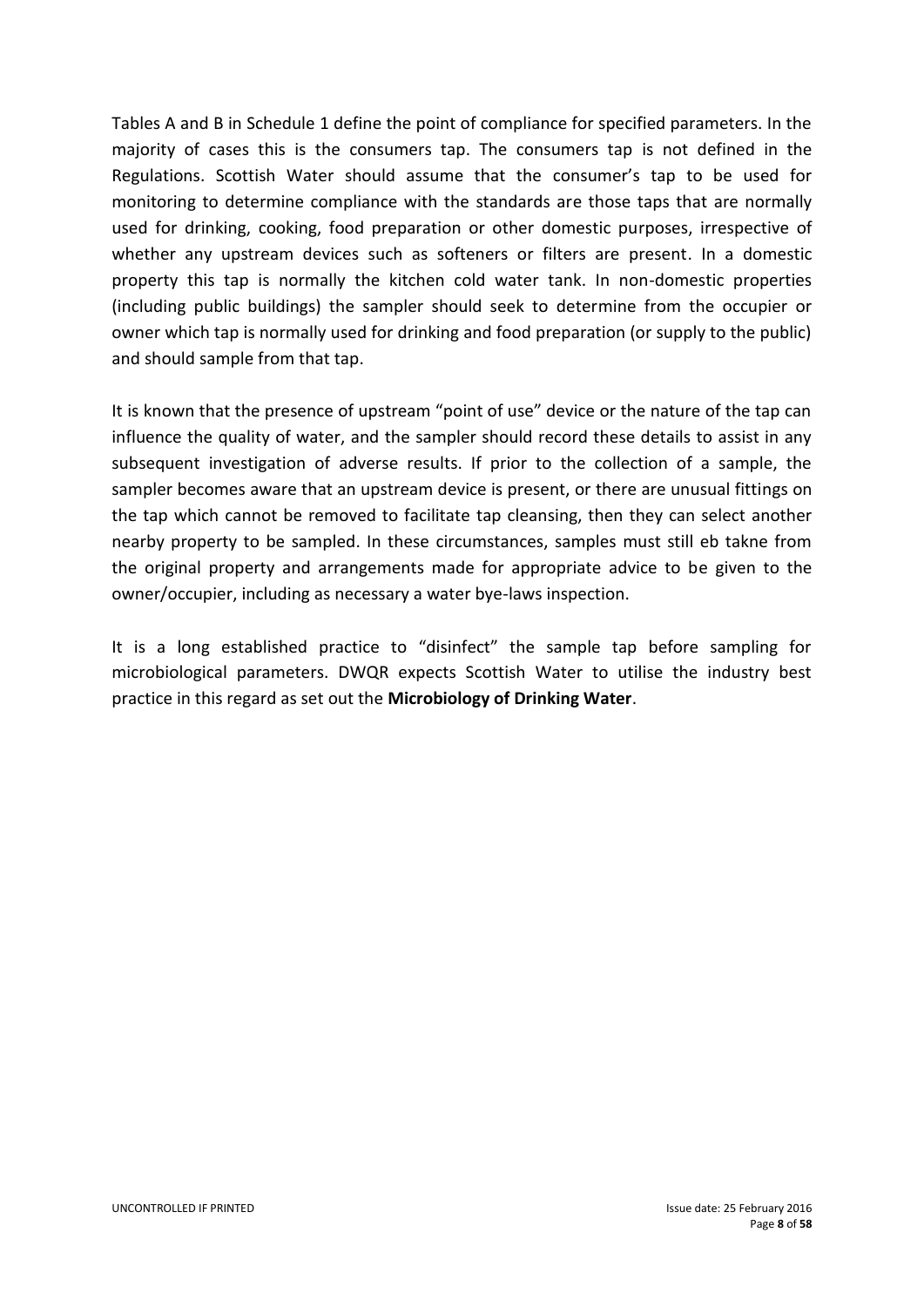#### **PART 4 – MONITORING OF PUBLIC WATER SUPPLIES**

#### **6. Monitoring: General Provisions**

Regulation 6(1) states that Scottish Water shall take and analyse not less than the number of samples specified within the provisions of Part 4. Scottish Water may programme and analyse more than the minimum number specified for any parameter to ensure that the minimum sampling and analysis requirement is met. However, for regulatory reporting purposes, must only flag in the data return as scheduled Regulatory samples the minimum number for compliance reporting purposes

It is recognised that Scottish Water will wish to carry out some additional sampling to provide additional information on the quality of water supplies. Scottish Water may prefer to manage such monitoring within a separate operational sampling programme with individual samples identified by a separate sample purpose code.

Scottish Water may carry out sampling for both compliance and operational purposes on the same sampling occasion provided that the samples taken are identified by separate unique sample numbers or other auditable process (with the appropriate sample reason).

Regulation 6(3), sets out the requirements for audit monitoring with Tables A, B and C of Schedule 1, setting out the point of monitoring.

Regulation 6(4) sets out the requirements for check monitoring instead of audit monitoring which are given in Table 1

i. Parameters listed in Table 1 that have no conditions specified must be monitored at check frequency:

ii. Parameters that are listed in the Table 1 and with conditions specified in column 3 of the Table must be monitored at audit frequency, unless the conditions are met when they must be monitored at check frequency; and

The relevant frequencies are specified in Table 2 for sampling points (water supply zones) and Table 3 for supply points. The 2014 Regulations update the format of these tables to aid clarity but do not change the monitoring requirements.

In practice this means that there are six parameters which can **either** be monitored at check monitoring frequency **or** at audit monitoring frequency depending on the following circumstances:

i. **aluminium** and **iron** are to be monitored at the lower audit monitoring frequency unless they are used as a flocculant or coagulant at the treatment works or the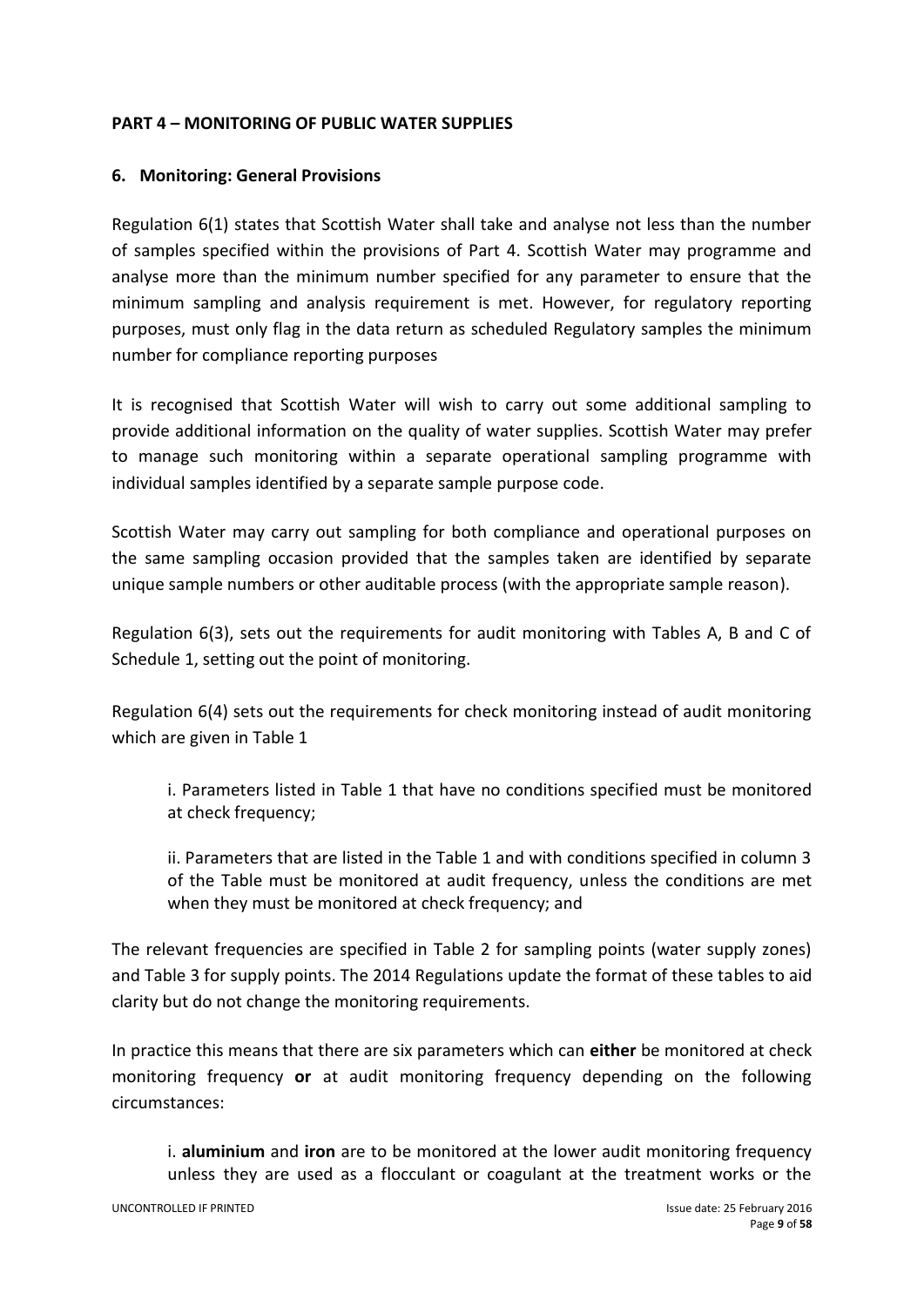water originates from, or is influenced, by surface waters in which case the higher check monitoring frequency applies. The frequencies are specified in Table 2 of Schedule 2;

ii. **manganese** is to be monitored at the lower audit monitoring frequency unless the water originates from or is influenced by surface waters, in which case the higher check monitoring frequency applies. The frequencies are specified in Table 2 of Schedule 2;

iii. Scottish Water should consider undertaking additional operational monitoring at groundwater sources which have significant natural concentrations of iron and/or manganese;

iv. *Clostridium perfringens* is a Schedule 1 indicator parameter which should be monitored at treatment works or supply points at the audit monitoring frequency unless the water originates from or is influenced by surface waters, in which case the higher check monitoring frequency applies.

DWQR does not consider the monitoring of *Clostridium perfringens* at consumer's taps to be consistent with the primary role of these organisms as an indicator of remote or historic faecal contamination which has its greatest use as an indicator of the adequacy of the operation of water treatment. Accordingly Scottish Water are advised not to routinely include this parameter in water supply zone compliance monitoring.

Regardless of the sampling location, it is **imperative** that Scottish Water's response to an unsatisfactory result includes a comprehensive investigation into the efficacy and performance of the treatment process of the supplying works.

It should be noted that testing in zones for *Clostridium perfringens* has merits as an investigational tool and should continue to be used when following up failures for *E.coli* or enterococci at service reservoirs and consumer's taps.

v. **nitrite** and **nitrate** are to be monitored in water supply zones at the lower audit monitoring frequency unless chloramination is practised at the water treatment works, when the higher check monitoring frequency applies in the water supply zones. The frequencies are specified in Table 2 of Schedule 2. In addition there is a requirement to monitor for nitrite at the water treatment works, against the 0.1 mg/l standard. Nitrite is to be monitored at the water treatment works at the lower monitoring frequency (item 5 of Table 4) unless chloramination is practised, in which case the higher monitoring frequency specified at item 13 in Table 2 applies.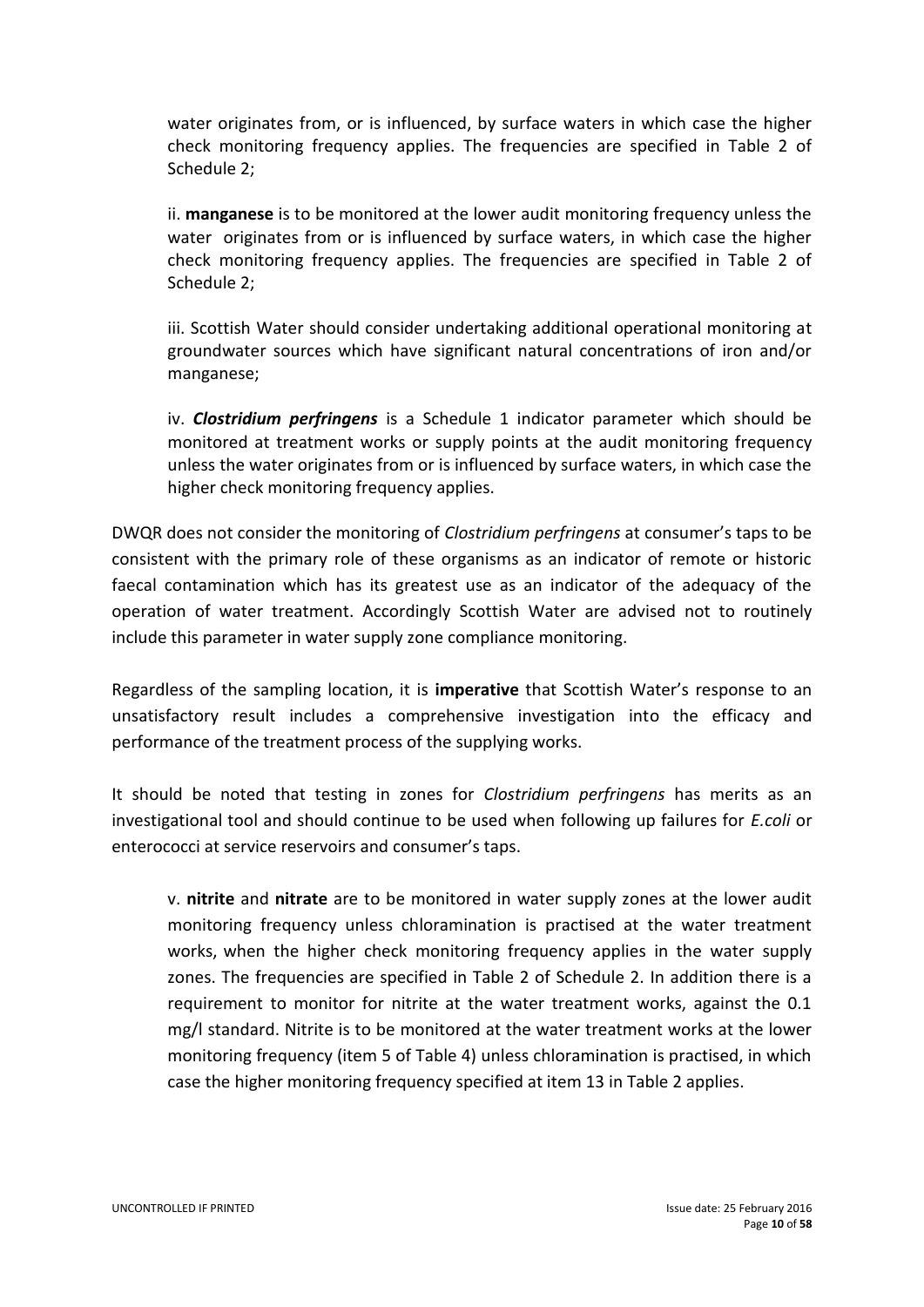#### **7. Random samples from consumer's taps**

Regulation 7 requires that all sampling points in water supply zones are selected at random except in relation to those parameters where monitoring from supply points has been authorised.

Scottish Water's methods should ensure random selection from a customer list to produce an individual target address or a sampling location such as a designated street or postcode. If a sample cannot be obtained from the target sample address a neighbouring property should be chosen and appropriate records amended accordingly. A check should always be made that any alternative address is within the target water supply zone.

Scottish Water should ensure that the random sampling programme includes all premises and establishments (including premises where water is made available to the public. They should also ensure that the results of any samples taken from public buildings are appropriately flagged in the compliance data return to DWQR.

#### **8. Authorisation of samples from alternative points**

Regulation 8 provides for Scottish Ministers to authorise samples to be taken from alternative points, other than consumers' taps. Scottish Ministers must be satisfied that the quality of the water from such a sampling point is representative of the water in that supply zone. Such authorisation will only be granted when Scottish Minsters are satisfied that the results of the analysis of samples taken from the supply point are "unlikely to differ in any material respect" for a particular parameter from the results that would be produced from the analysis of samples taken from sampling points

Alternative points can be authorised for samples to be taken for monitoring any of the parameters in Table A, Table B or Table C.

For any supply point used under regulation 8(1) Scottish Water should be satisfied that there is no subsequent significant change in the value or concentration of the parameters between the supply point and consumer's taps.

Scottish Water should apply the relevant monitoring frequencies in Table 3 of Schedule 2 and should remain on supply point monitoring for a full calendar year.

The granting of an authorisation under regulation 8(1) requires a written application from Scottish Water.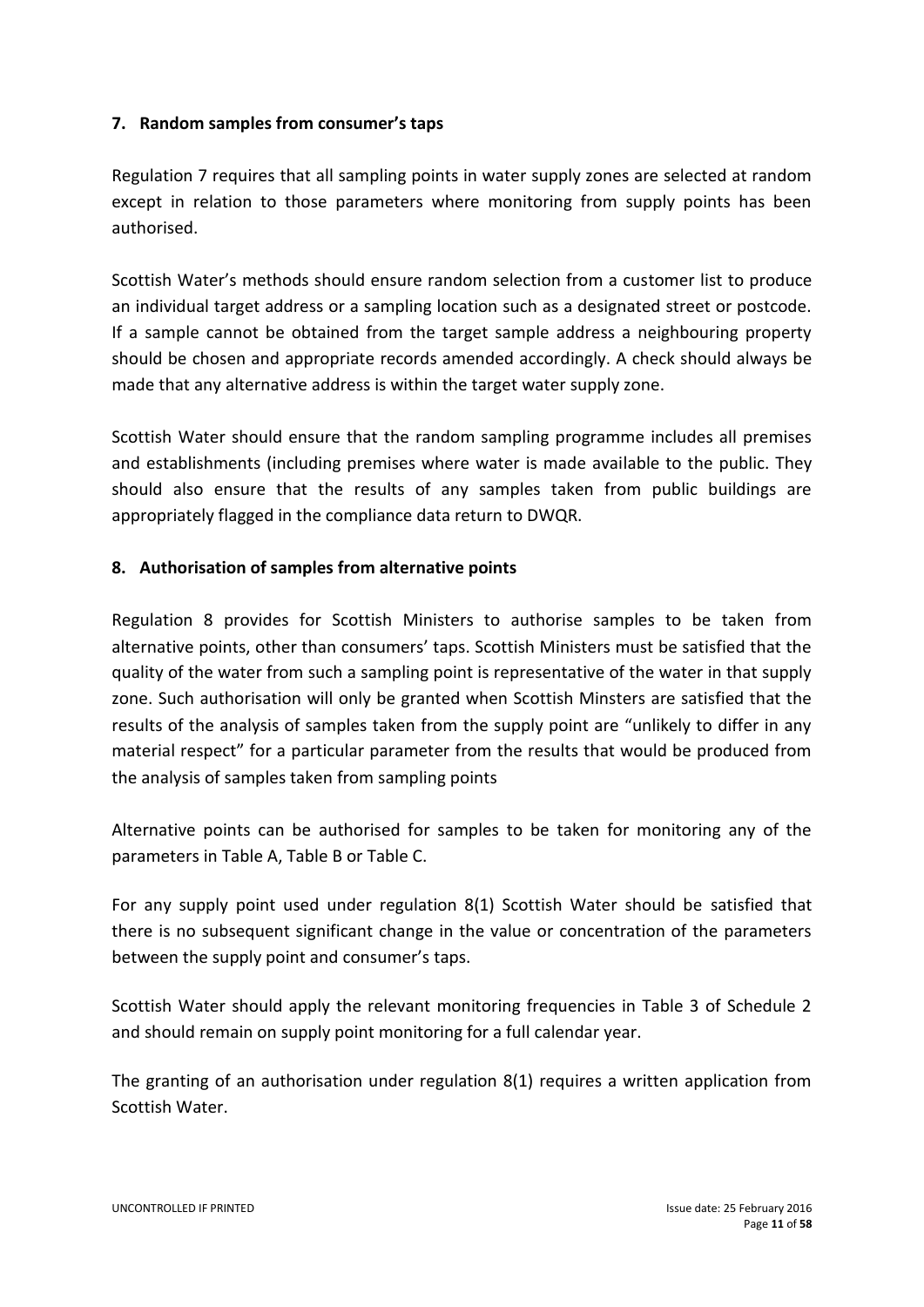#### **9. Number of Samples**

Regulation 9 defines the numbers of samples to be taken in any one year and sets out the criteria by which the number of samples taken may be reduced.

Regulation 9(1) requires Scottish Water to take the standard number of samples from its sampling points (consumers taps) or, where appropriate, supply points for analysis for the parameters listed in Tables 2 and 3 of Schedule 3.

Regulation 9(2) allows Scottish water to take a reduced number of samples for those parameters that are subject to check monitoring provided specified conditions are met.

One of the conditions is that Scottish water is of the opinion that the quality of water supplied by it to a water supply zone is unlikely to deteriorate. DWQR expects Scottish Water judgements of whether reduced frequency can be applied should be informed by their raw water monitoring activities and their regulatory risk assessment for the relevant supply system, in particular an assessment of whether there;

i. has been any change in the activities within the catchment or the condition of the catchment which is likely to have an adverse effect on the quality of the raw water;

ii. is any evidence of a general deterioration in the quality of the raw water, or the water supplied from the treatment works

iii. is any evidence of a general deterioration in the quality of water as it passed through the distribution system to consumers" properties.

Another of the conditions is that the results of the analysis of samples in each of two successive years (or the results of the last 12 samples where less than this number has been taken in two years) show no significant variation and, except for colony counts and pH value, the concentration or value is significantly lower than the prescribed concentration or value.

Regulation 9(4) requires samples to be taken at regular intervals. Regular sampling means that there is a suitable spread of samples to detect possible variation in water quality. Variation could occur on long term (seasonal) or more short term basis (within a week or day due to operational changes). The requirement for regular sampling does not mean that the sampling occasions have to be spread at exactly equal intervals.

For water supply zones the most common sampling frequencies are 12, 24 and 36 per annum. Samples should generally be taken at one, two or three times per month. It is important that there is a good spread between the sampling events. For sampling frequencies of 52 and 76 per annum samples should be taken once and sometimes twice a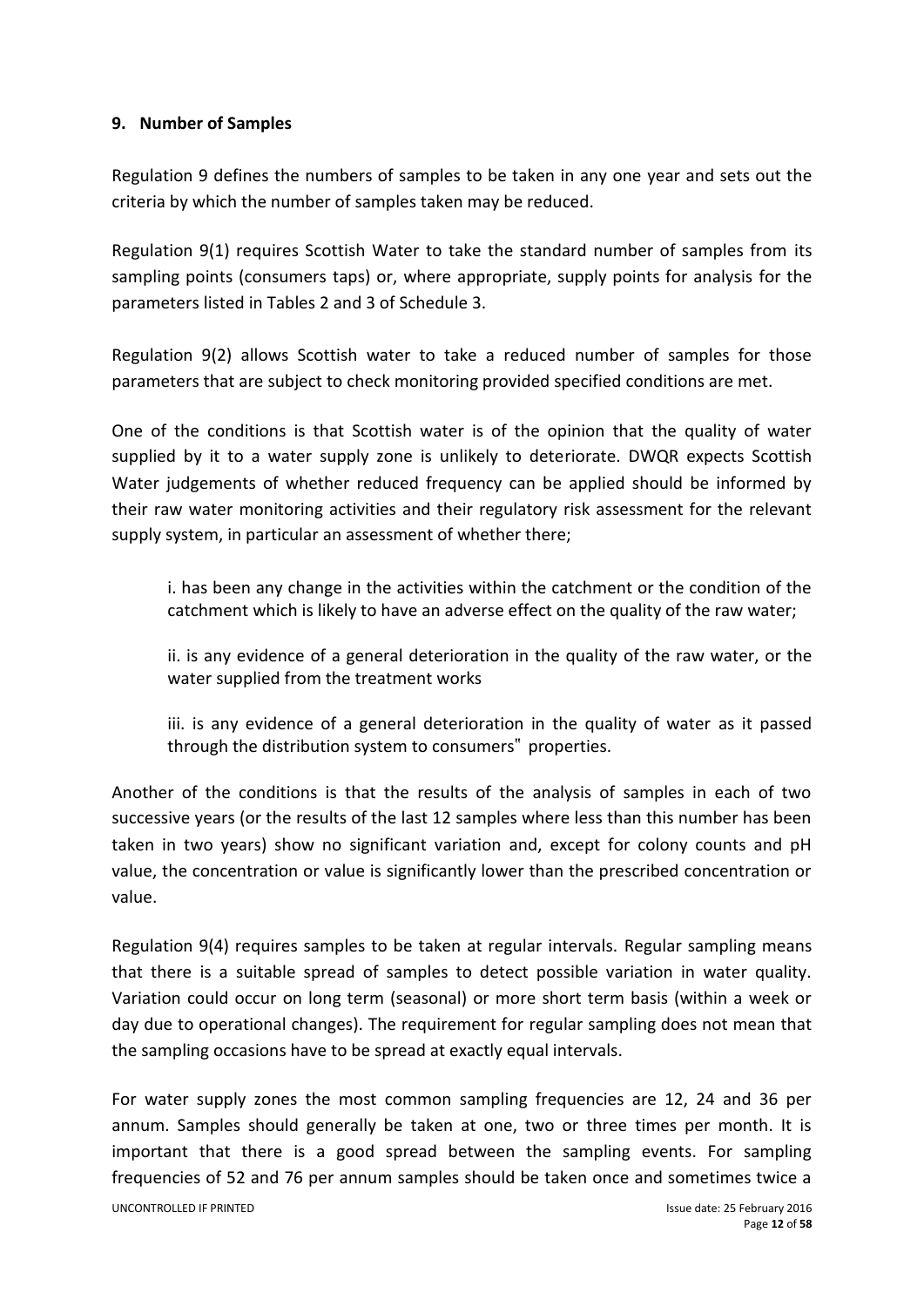week to meet the targets. Ideally the day within each week that the sample is taken should be randomised. However it is recognised that it may not be practicable to fully randomise the day of sampling. Where the sources of supply or operation of a works, service reservoir or zone are known to vary significantly over the period of a week, the sampling programme should be managed to ensure some variation in the day of the week in which the sample is taken.

If Scottish Water fails to take or analyse a sample, through no fault of its own, e.g. a broken sample bottle, it will be expected to reschedule a further sample as soon as possible. The resample should be taken well in advance of the next programmed sample. DWQR considers that only in exceptional circumstances will it not be possible to resample in advance of the next programmed sample. Each case will be reviewed on its merits. Since the Regulations require the frequencies to be met on an annual basis rescheduling does not constitute a shortfall. Provided the resampling is prompt, occasional occurrences of this type will not be regarded as a failure to meet the regularity requirement.

The requirement for regularity does not apply to raw water monitoring carried out under regulation 16.

## **10. Additional Sampling**

This Regulation provides for additional sampling should Scottish Water be concerned that the water in a supply zone may not comply with the wholesomeness standards.

Regulation 10 requires Scottish Water to take additional samples as part of their statutory monitoring programme for any element, organism or substance that they have reasonable grounds for believing that may cause the water to be unwholesome. Scottish Water should take into consideration the findings of raw water monitoring, regulatory risk assessments, and other (e.g. operational and investigatory) monitoring as well as general developments in scientific knowledge of drinking water safety and any specific guidance provided by DWQR.

This Regulation also requires additional sampling to be taken in response to a drinking water quality event or consumer concerns regarding the quality of their supply. DWQR will consider that Scottish Water have failed the duty placed on them by this Regulation is they fail to adequately sample in response to consumer concerns or following water quality events.

## **11. Sampling at Treatment Works**

Regulation 11 sets out the requirements for sampling from water treatment works and the criteria for reducing the number of samples to be taken.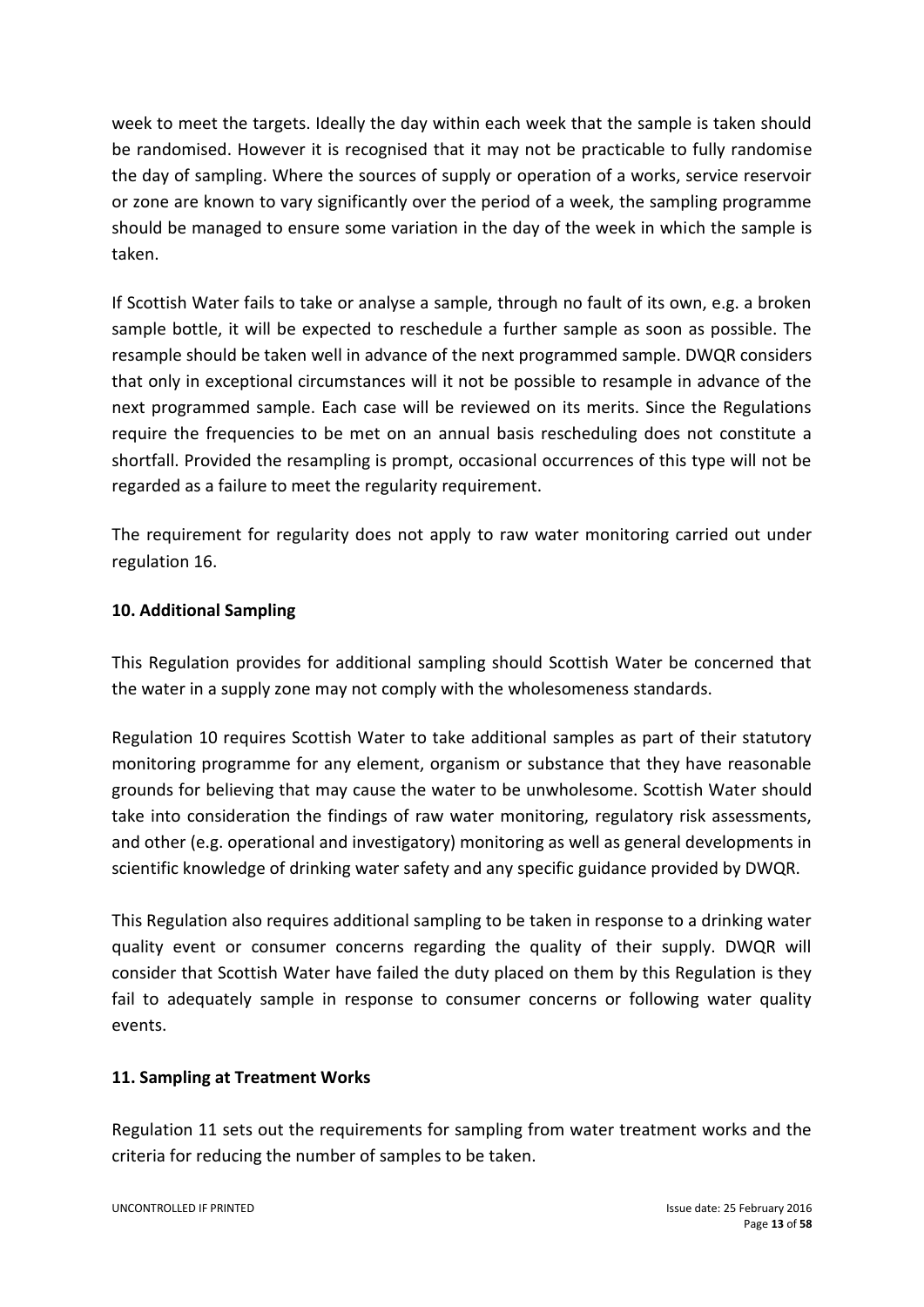The sampling point for a water treatment works should be located so as to provide a representative sample of the water flowing into distribution. The sample point should be downstream of all treatment processes including blending and any storage in final water storage reservoirs at the treatment works.

Where the treatment stream within a work divides in such a way that a single final water compliance point will not be representative of all water leaving the works (i.e. there are different treatment streams which leave the works through different outlet mains), then one or more sampling points will be required.

All treatment works sample points should be fitted with metal sampling taps of a hygienic design which do not have attachments or inserts. Water should be supplied to the tap through a sampling line of suitable material. The sampling line should be as short as possible and should ideally be a dedicated line without any take offs. Sample taps and sample line materials should be approved by WRAS.

Regulation 11(1) requires Scottish water to ensure that samples for *E. coli*, coliform bacteria, colony counts, residual disinfectant, turbidity and nitrite are taken at the required frequency from the point at which water leaves each treatment works. The frequencies are set out in Table 4 of Schedule 2. All six parameters should be monitored at the flow related frequencies set out against items 1 to 6. In the event of chloramination not being practiced, the frequency for nitrite should be that specified for audit monitoring in Table 2 of Schedule 2.

## **Example A**

A water treatment works, which practises chloramination, has an annual average output of 25,000 m3/d and supplies three water supply zones with populations of WSZ1 25,000, WSZ2 35,000, and WSZ3 65,000.

Monitoring required at WTW Nitrite (against standard of 0.1mg/l) – 104 samples per annum (standard frequency) Check monitoring required in water supply zones Nitrite (against standard of 0.5mg/l) and nitrate (against standard of 50 mg/l) WSZ1 – 24 samples per annum (at standard frequency) WSZ2 – 36 samples per annum (at standard frequency) WSZ3 – 52 samples per annum (at standard frequency)

## **Example B**

A water treatment works, which does not practise chloramination, has an annual average output of 10,000 m3/d and supplies two water supply zones with populations of WSZ1 4,000 and WSZ2 56,000.

Audit monitoring required at WTW Nitrite (against standard of 0.1mg/l) – 8 samples per annum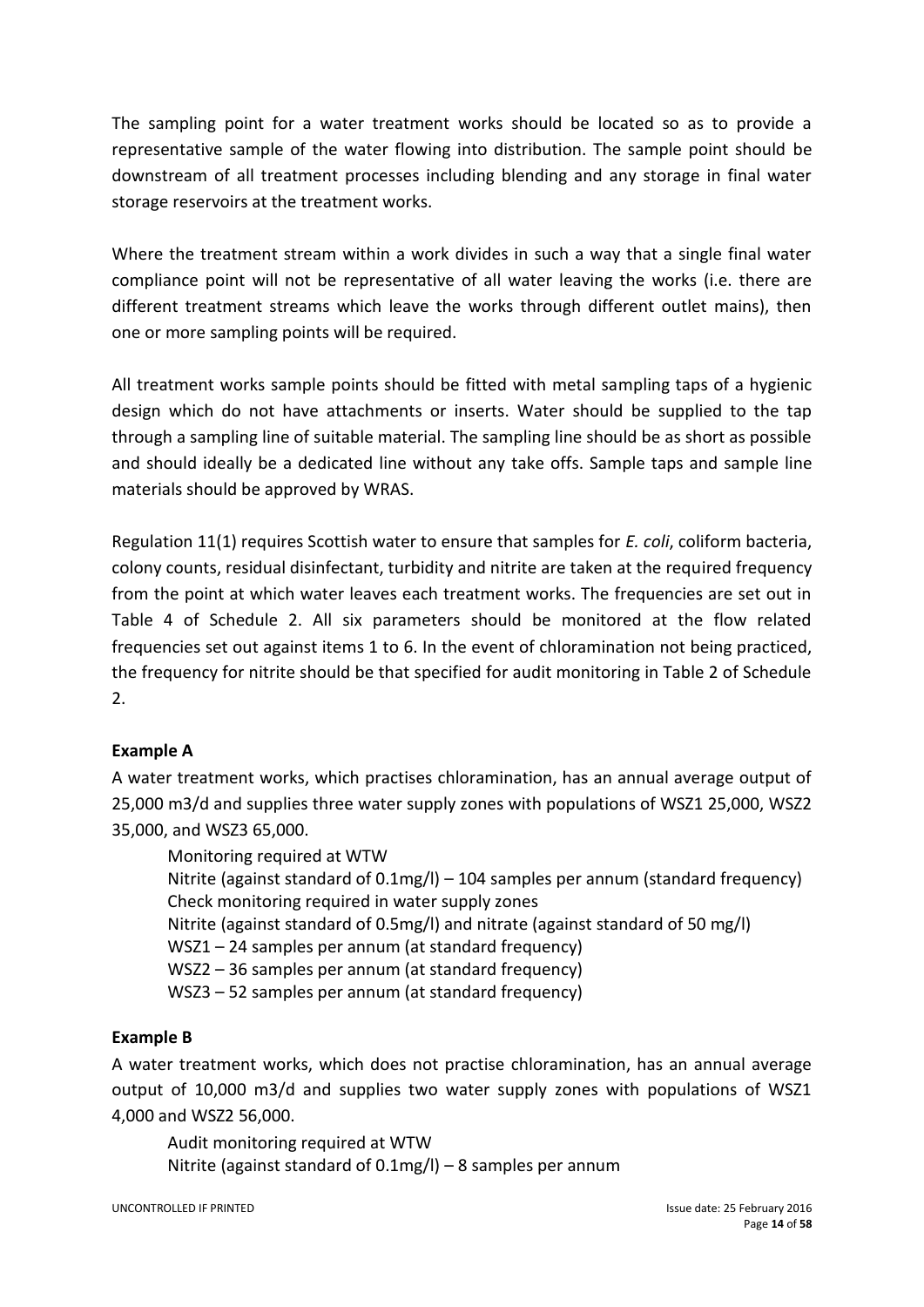Audit monitoring required in water supply zones Nitrite (against standard of 0.5mg/l) and nitrate (against standard of 50 mg/l) WSZ1 – 4 samples per annum WSZ2 – 8 samples per annum

Regulation 11(2) provides for a reduced frequency of sampling for coliform bacteria, e. coli, nitrite, colony count and turbidity. The regulations set out the criteria which must be used to determine if a reduced sampling frequency is appropriate.

Regulation 11(3) provides for a reduced number of samples for the coliform bacteria parameter and the *E. coli* parameter only when Scottish water is of the opinion:

(a) that there is no foreseeable risk that the supply will exceed the maximum concentration for the parameter; or

(b) that the treatment works is at all times designed, maintained and operated in a way that fully complies with regulation 29 and, in the event of a failure of the treatment processes, water that has not been adequately treated and disinfected cannot enter the supply.

In respect of 11(3) (a) above, Scottish water would be expected to take into account all relevant factors identified through its regulatory risk assessment which will include the following factors:

(i) risk factors and activities in the catchment from which the water source is drawn;

(ii) the concentrations of the parameter in the raw water;

(iii) the nature and capability of the treatment processes at the works; and

(iv) the concentration of the parameter in the water leaving the treatment works over the previous two years.

In respect of 11(3) (b), this requirement would be met when:

(i) a treatment works automatically shuts down almost immediately after a disinfection failure is detected through appropriate alarms; or

(ii) procedures are in place for a treatment works to be manually shut down almost immediately after an appropriate alarm warning of a failure of adequate treatment and disinfection.

It is unlikely that a reduced frequency could be applied to only one of the coliform bacteria or *E. coli* parameters.

Regulations 11(2) and 11(3) deal with the adoption of reduced frequency monitoring. Where there is a failure to meet the PCV or an exceedence of an indicator parameter value occurs at a treatment works where reduced frequency monitoring has been adopted,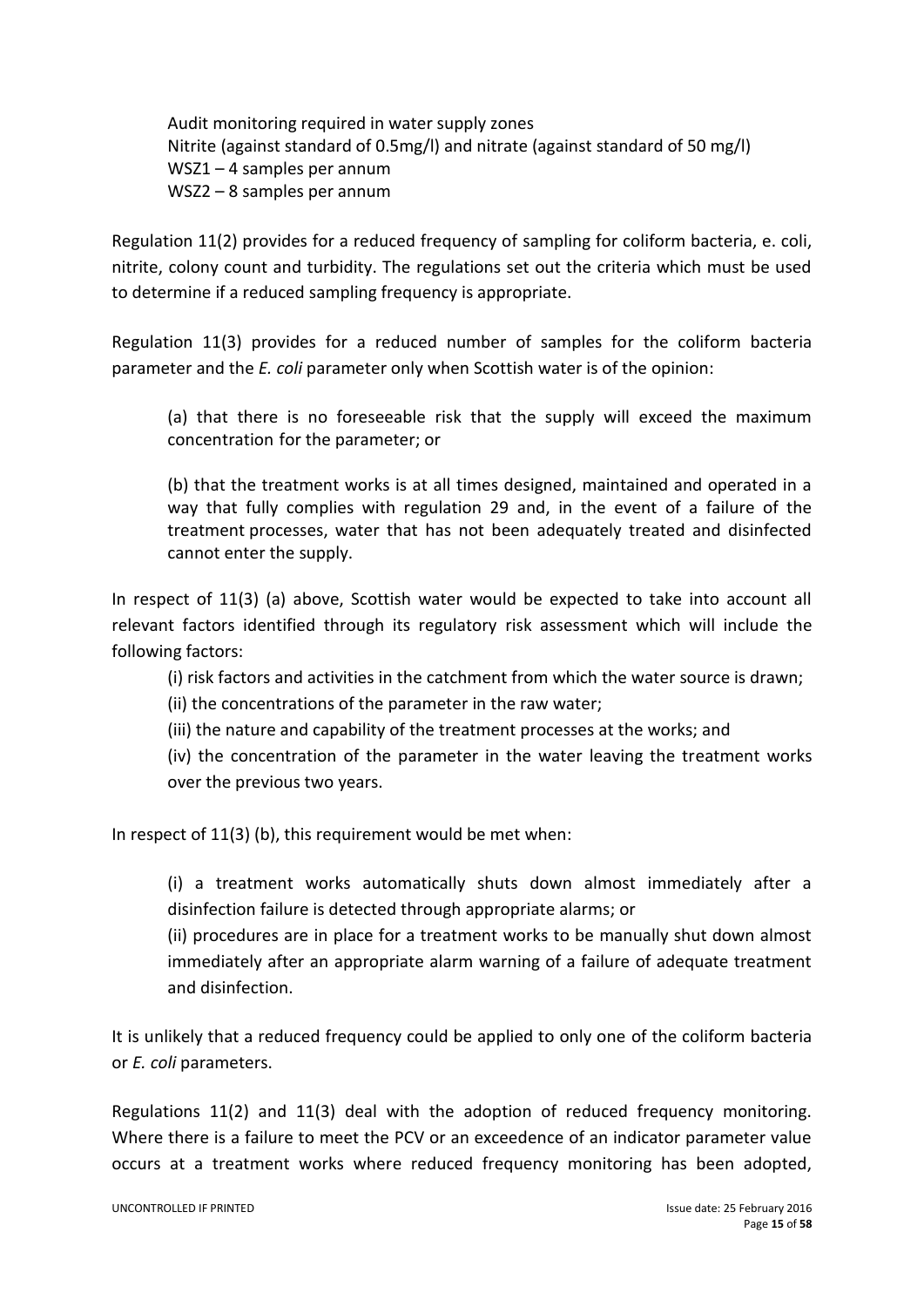sampling should be increased to the standard frequency on a pro rata basis for the remainder of that year and the two following calendar years.

Sampling frequencies are normally based on the volume of water supplied in  $m^3/d$ ay. Sampling frequencies should be based on the average daily output from the works during the previous calendar year except where it is known that the current year's average daily output will be significantly different from the previous year's average daily output. Where there is more than one outlet at a works requiring separate sampling points (as explained in earlier sections), the sampling frequency should be determined separately for each sampling point based on the average daily output at each point.

Normally Scottish Water would be expected to establish prior to the start of the calendar year, their annual sampling frequency for each works based on the previous year's average daily output from the works or the anticipated average daily output for the current year. If Scottish Water has treatment works whose output may vary considerably at different times of the year for extended periods, they should consider adjusting the frequencies in accordance with the average daily output for those periods.

Regulation 11(4) requires samples to be taken at regular intervals. For water treatment works sampling frequencies may range from 2 to 2,190 per annum. A sample frequency of 365 per annum requires a sample to be taken on each calendar day of the year (and should include February 29 in each leap year). For sample frequencies in excess of 365 per annum, samples should be taken over as large a daily span as is possible. They do not have to be spread at exactly equal intervals but should be broadly spread to be representative of any potential changes in water quality during the day. There must be a mechanism to predetermine the time of sampling

For works on daily sampling, if Scottish Water fails to take or analyse a sample through no fault of its own e.g. a dropped sample bottle, it will be expected to reschedule a further sample for the same day if possible or the following day. On the following day the resample should be taken at a significant time interval before or after the sample programmed for that day. Since the Regulations require the frequencies to be met on an annual basis rescheduling does not constitute a shortfall. Provided the resampling is as described above an occasional occurrence will not be regarded as a failure to meet the regularity requirement.

For sampling purposes a treatment works is considered to be in service on every day (midnight to midnight) that any treated water is supplied from the works.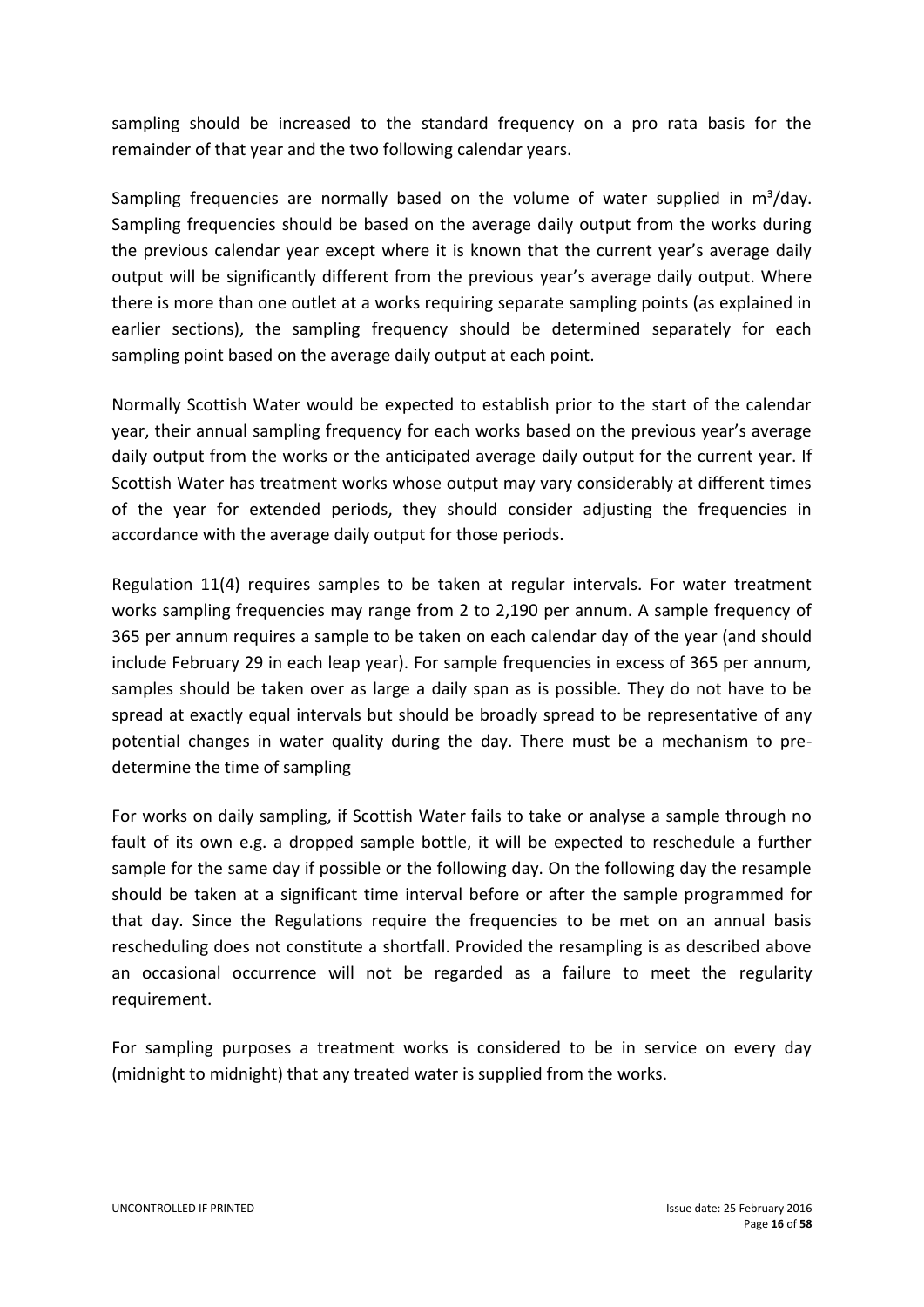#### **12. Sampling at Service Reservoirs**

Regulation 12 requires Scottish Water to take a sample from every reservoir every week it is in use. These samples must be analysed for coliform bacteria, *E. coli*, colony counts and residual disinfectant.

The Regulations define a service reservoir as any structure in which a reserve of treated water is contained and stored for the purposes of meeting a variable demand for the supply of water. The definition specifically excludes any structure at a water treatment works such as final water storage reservoirs. Temporary structures such as static tanks or tankers that are connected to the distribution system and are being used as service reservoirs are included in this definition and as such should be sampled every week they are in use.

Break pressure tanks should not be designated as service reservoirs unless they are designed to provide strategic storage. DWQR expects Scottish Water to include the sampling of such tanks in its operation monitoring programme.

Sampling points at service reservoirs should be located so as to provide a representative sample of the water flowing into distribution. Where a service reservoir has more than one compartment with its own water inlet and outlet and the compartments are not connected hydraulically to any other compartment, then each compartment should be regarded as a single reservoir and have its own designated sampling point. Where a service reservoir has a single main that serves as a common inlet and outlet, Scottish Water must have in place arrangements to ensure that samples are only taken which the main is acting as an outlet. Where this is not practical, alternative representative sampling arrangements can be made.

All sampling points should be fitted with metal sampling taps of a hygienic design which do not have attachments or inserts. Water should be supplied to the tap through a sampling line of suitable material. The sampling line should be as short as possible and should ideally be a dedicated line without any take offs. Sample taps and sample line materials should be approved by WRAS.

Ideally the day within each week that the sample is taken should be randomised. However it is recognised that it may not be practicable to fully randomise the day of sampling and in such cases the sampling programme should be managed to ensure some variation in the day of the week in which the sample is taken.

If Scottish Water fails to take or analyse a sample through no fault of its own e.g. a broken sample bottle, it will be expected to reschedule a further sample for the same week. In exceptional circumstances, if a sample cannot be programmed the same week DWQR may take a pragmatic view of the shortfall, provided the resample is scheduled for the following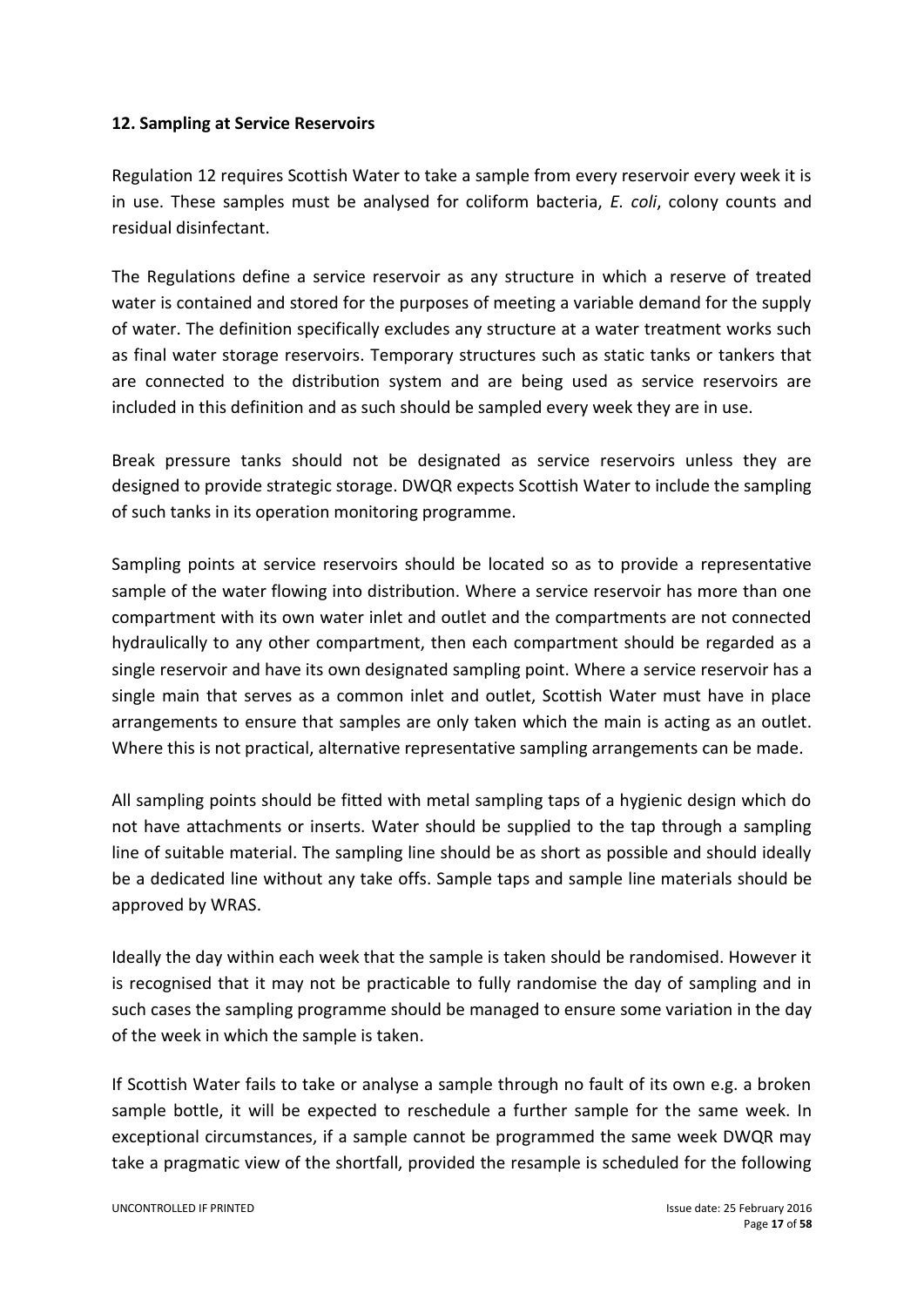week on a day separate from and not consecutive to the day of the sample programmed for that week.

## **13. Sampling: water supplied by tanker**

Regulation 13 requires Scottish Water to take samples from water tankers in specified circumstances. Within Scotland water is not normally distributed by tanker except on occasion for short term supplies associated with operational work or emergency provisions. The regulations do not specify monitoring requirements for water supplied by means of bottles or containers.

For the purposes of these Regulations water tankers are considered as any mobile water tank used to provide water supplies to consumers on a temporary basis and includes water bowsers and static tanks. Water tankers should only be filled with wholesome water from a known source and companies should ensure they have in place appropriate arrangements for the cleaning, disinfection and storage of tankers.

The Regulations require monitoring for *E.coli*, hydrogen ion and conductivity from each tanker that has been providing water for longer than 48 hours. Any tanker that has been providing water continuously for more than 96 hours must be sampled and analysed for full microbiological and chemical analysis. Further samples for full microbiological and chemical analysis must be taken after every additional 48 hours of use of the tanker. If tankers are collected or emptied before an initial 48 hour period has elapsed there is no monitoring requirement. A tanker should only be filled and re-filled with wholesome water.

Further guidance on DWQR's requirements when drinking water is supplied from a tanker is given in Information Letter 2011/1: The Augmentation of Drinking Water supplies by Tanker <http://www.dwqr.scot/technical/information-letters/public2011.htm>

#### **14. Sampling: New Sources**

Regulation 14 sets out the regime for sampling from new sources. This regulation applies to any source of water that has not been used at any time since the date on which the regulations came into force. This regulation also applies to any source of water that has been used previously but not used during the 6 months prior to the date on which Scottish Water proposes to use it.

Regulation 14 outlines the sampling requirement for:

i. sources that have not been used at any time in the six months preceding 1 Jan 2015; and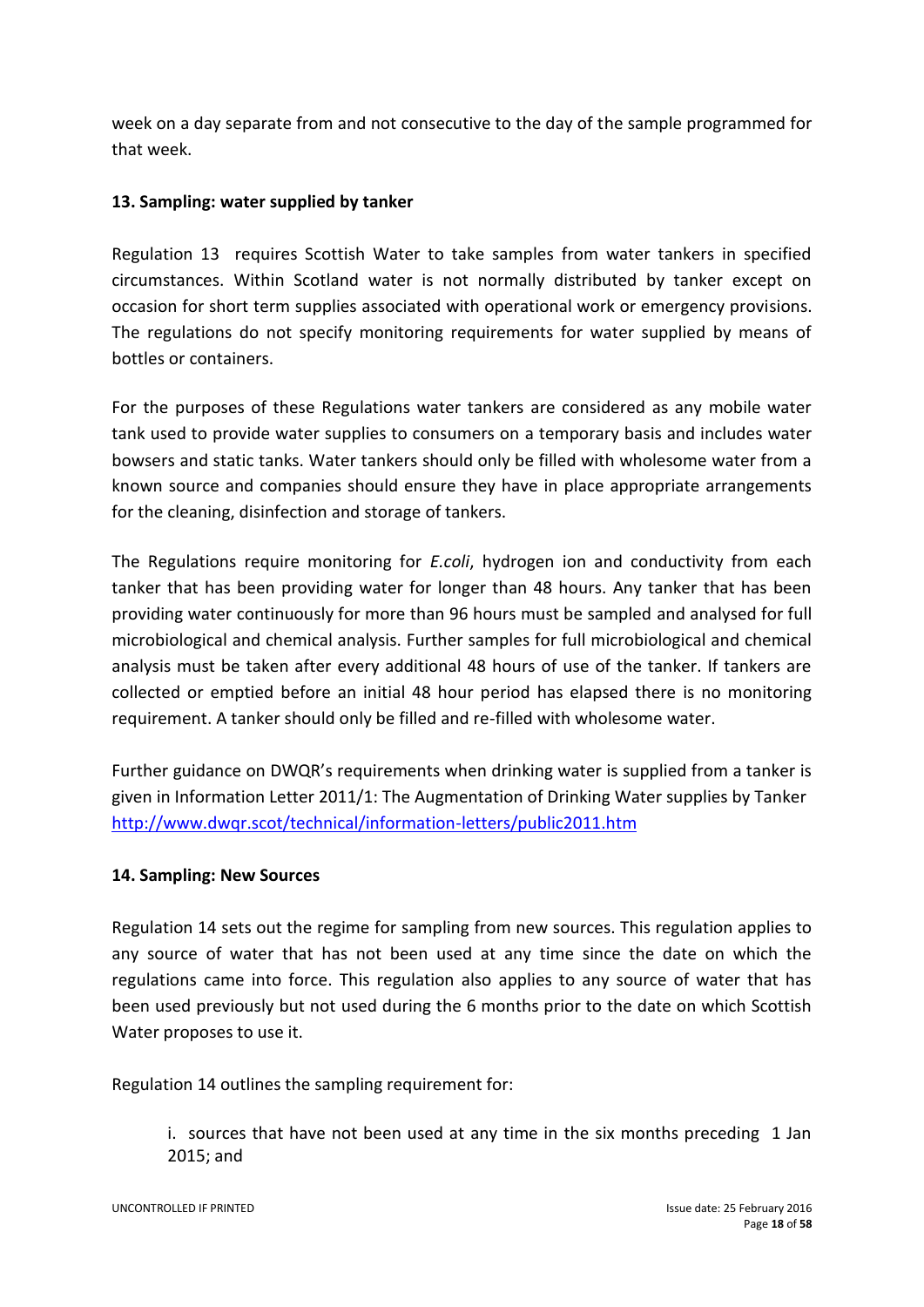ii. sources that have previously been used, but not used for a period of six months.

Those in category (i) must be sampled before they are put into supply and those in category (ii) may be sampled as soon as practicable after the source is put into supply.

Regulation 14(1)(a) relates to completely new sources which have never been used for the supply of drinking water previously. It does not apply to an existing source which has been out of use for 6 months prior to 1 January 2015, such a source would fall into the requirements relating to Regulation 14(1)(b). The intent of this regulation is to ensure that a new source has a risk assessment completed and is sampled prior to use. An existing source that has not previously been used in the past six months can be brought into service provided that it is sampled as soon as reasonably practicable.

However Scottish Water should consider how Regulations 17 (Scottish Water to investigate failures), 30 (risk assessments of WTWs and supplies) and 31(procedure following risk assessment) might change their approach to sampling of sources as set out in regulation 14 (sampling of new source).

The sampling for a source in Regulation 14(1)(a) must include all the parameters in Schedules 1 and 2 of the Regulations and any other element, substance or organisms likely to make the supply unwholesome. The sampling for sources in Regulation 14(1)(b) must include the parameters in Table A of Schedule 1, conductivity, hydrogen ion and turbidity and any other parameter that Scottish water considers is likely to have changed since the supply was last used.

There is no regulation 14 requirement to sample sources which have been out of supply for less than six months when they are first used again. However Scottish Water would be prudent to conduct some monitoring for key parameters prior to introducing such sources, dependent on the time since the source was last in use. All such sources must be included within the regulatory risk assessment for the treatment works and associated supply system. The risk assessment should inform the selection of monitoring parameters. Scottish Water should make sure that the parameters in their Regulation 16 (raw water) monitoring programme are appropriate for when intermittent sources are in use, as well as at other times.

UNCONTROLLED IF PRINTED **Internal and CONTROLLED** IF PRINTED **internal and CONTROLLED** IF PRINTED Sources that have not been used for over six months but have been used since 1 January 2015 must be subject to limited monitoring after return to supply. The scope of the monitoring required should be informed by the regulatory risk assessment for the treatment works and the associated supply system. Depending on the circumstances, the risk assessment may require revision, although Scottish Water should have ensured that each risk assessment, when first prepared, recognises the hazards potentially involved with the bringing back on line of all existing standby or emergency sources. Scottish Water should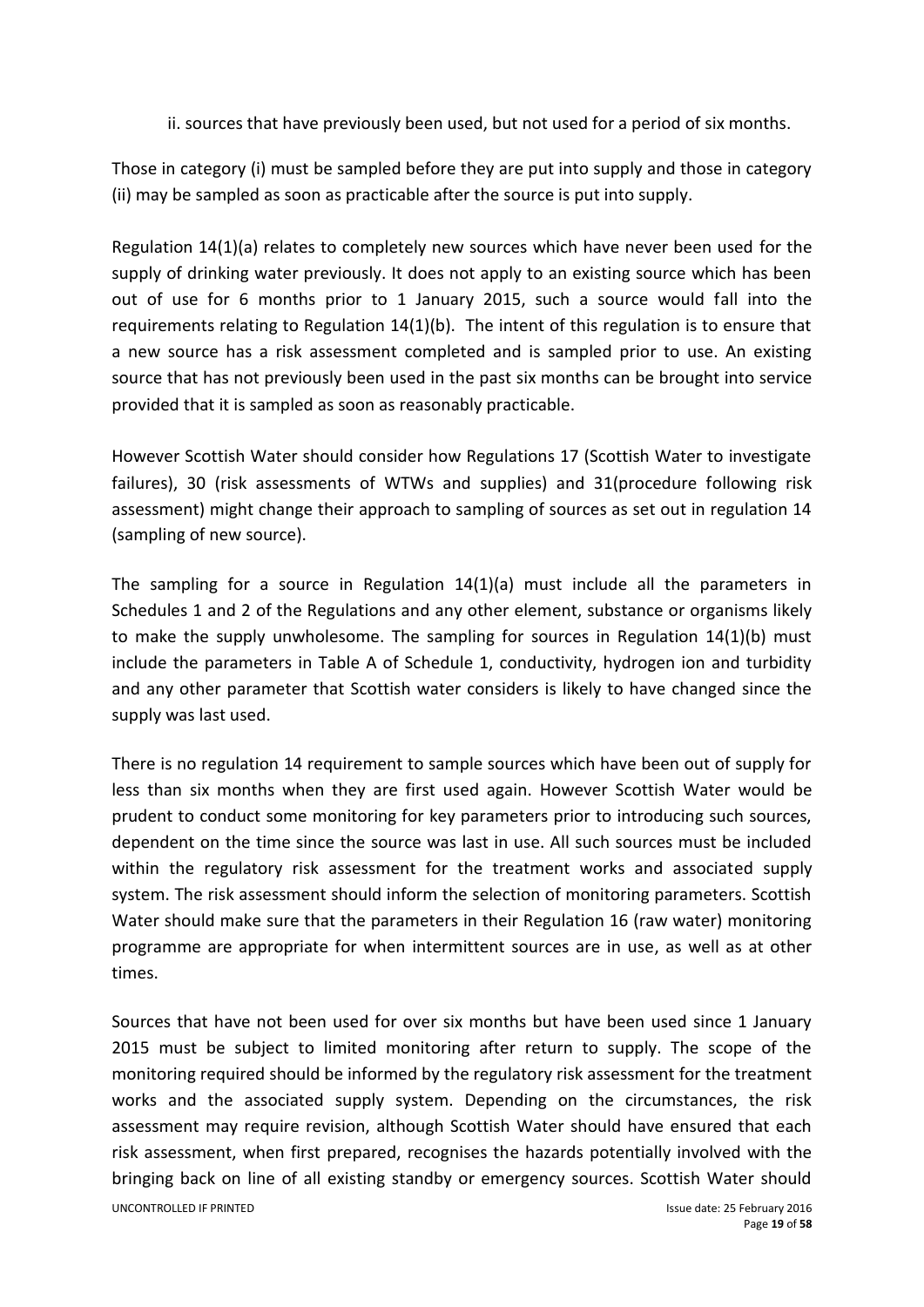make sure that the parameters in their Regulation 16 (raw water) monitoring programme are appropriate for when standby sources are in use, as well as at other times.

Regulation 14 requires new sources to be subjected to full monitoring prior to introduction into supply. Additionally, regulation 14 specifies that such a source cannot be used until a Regulation 30 risk assessment has been carried out and one month has elapsed from receipt by DWQR of a regulation 30 risk assessment report. However, there is an exception allowed within the Regulations for circumstances whereby the source is required as a matter of urgency in order to prevent an unexpected interruption in piped supply to consumers although a risk assessment under Regulation 30 would still be required before the supply is made. As a matter of good practice it is expected that development of new sources would be informed by relevant historic data under the current and previous regulations, as well as contemporaneous data. Scottish Water will need to review and if needs be adjust their Regulation 16 (raw water) monitoring programme when they introduce a new source.

#### **15. Collection and Analysis of samples**

Regulation 15 specifies the minimum quality requirements for the taking, handling, storage and analysis of samples taken for the regulatory monitoring of water supplies. These requirements are set out in regulations 15(2) and 15(5). Regulation 15(4) sets out the requirement for the retention of records to demonstrate that the sampling, transport, storage and analysis of each sample complied with the requirements. Other paragraphs cover definitions and the procedure for authorising the use of alternative methods for microbiological analysis.

Regulations 15(2)(a) and 15(2)(b) require that the sample is representative of the quality of the water being sampled at the time of sampling and that the sample is not subject to contamination when being taken. Regulation 15(2)(c) specifies that samples must be kept in conditions that will ensure that the sample does not deteriorate in any significant way between sampling and the commencement of analysis.

Scottish Water, or their sampling contractor, should produce a comprehensive sampling manual setting out the procedures and precautions to be adopted for each parameter or group of parameters. Guidance on all aspects of sampling can be found in the BS EN ISO 5667 series of Standards.

As a minimum, the sampling manual should include relevant information on the types of sample bottle, the preparation of sample bottles, the sampling procedures and the transportation of samples. Details of recommended sampling procedures are given in the Microbiology of Drinking Water and BS EN ISO 19458.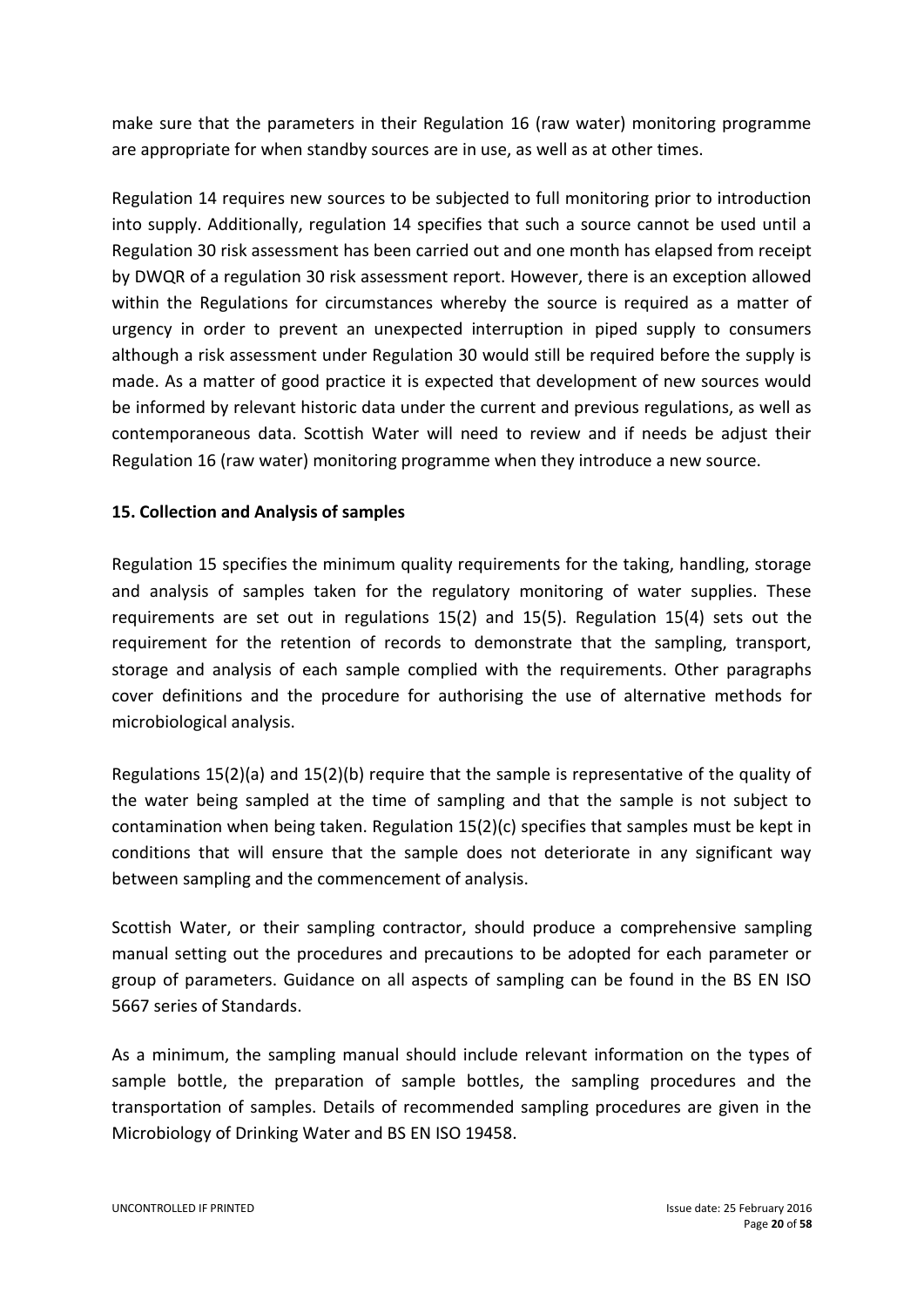The nature of parameters varies widely, and a range of sample containers, cleaning regimes, and methods of sample preservation and storage will be required. For example, mercury is highly volatile even at low temperatures, and requires the addition of preservative at the time of sampling. Polycyclic aromatic hydrocarbons react with chlorine and are lightsensitive and require the immediate destruction of chlorine and storage in the dark. Other parameters are volatile or subject to biological degradation and require immediate refrigeration.

As a minimum the sampling manual should specify:

i. the types of bottles or containers, their means of and type of closures and the purposes for which they are to be used;

ii. where relevant, the cleaning procedure and shelf life for bottles, containers and closures used for each parameter, including the amount and type of preservative to be added;

iii. the sampling procedure for each parameter, including the type of sample to be collected (e.g. first draw, flushed, stagnation) and the procedure for collecting samples for different parameters;

iv. the order of sampling; and

v. the conditions of storage and transport of samples and the maximum time that can elapse before analysis should commence, for each parameter.

Further general information on sampling procedures is given in "General Principles of Sampling and Accuracy of Analytical Results" in the series "Methods for the Examination of Water and Associated Materials" published by the Standing Committee of Analysts. Detailed information for individual parameters or groups of parameters is given in the individual booklets in the same series.

In order to carry out sampling correctly it is essential that all samplers are fully trained and have been authorised as competent before they are allowed to work unsupervised. Scottish Water or its sampling contractor should produce a comprehensive sampler training programme to cover all aspects of sampling.

Once trained, all samplers' performance should be monitored and subject to regular audit. Monitoring and audit procedures and criteria for satisfactory performance and policy on retraining should be documented. A training record should be produced for each sampler detailing the training given, with dates and assessment of competence, results of any audits, any retraining or further training given and any re-assessment of competence.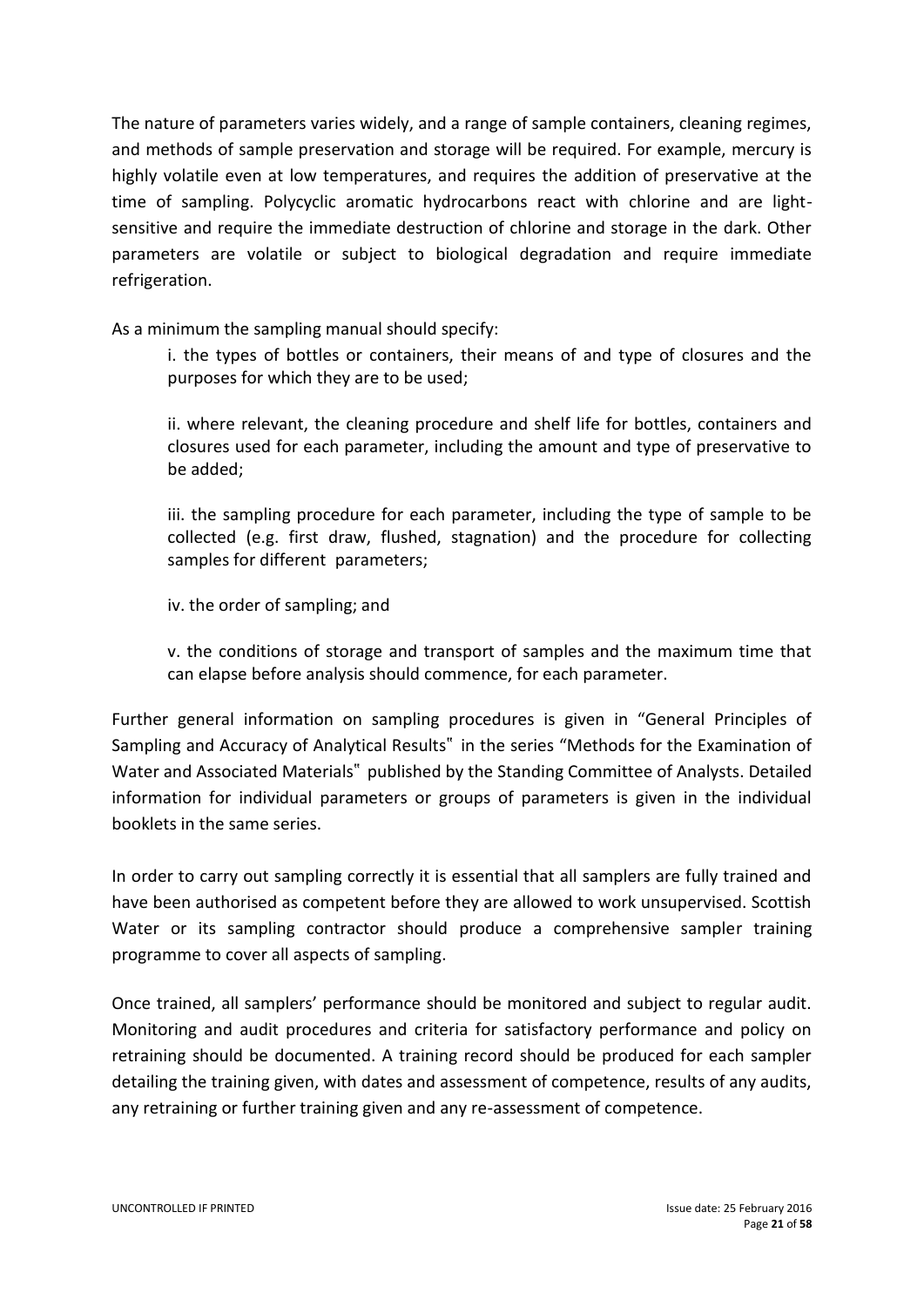Regulation 15(2)(d) requires that all samples are analysed as soon as possible after they have been taken, by and under the supervision of a competent person using suitable equipment. Detailed advice on this part of the Regulations is given in Information Letter 2007/5 (though this letter refers to the previous 2001 Regulations, the advice provided remains current and relevant to these Regulations)

[http://dwqr.scot/media/11371/information-letter-2007-5-guidance-on-interpretation-of](http://dwqr.scot/media/11371/information-letter-2007-5-guidance-on-interpretation-of-reg-16-2-d-i-of-the-water-supply-water-quality-scotland-regs-2001.pdf)[reg-16-2-d-i-of-the-water-supply-water-quality-scotland-regs-2001.pdf](http://dwqr.scot/media/11371/information-letter-2007-5-guidance-on-interpretation-of-reg-16-2-d-i-of-the-water-supply-water-quality-scotland-regs-2001.pdf)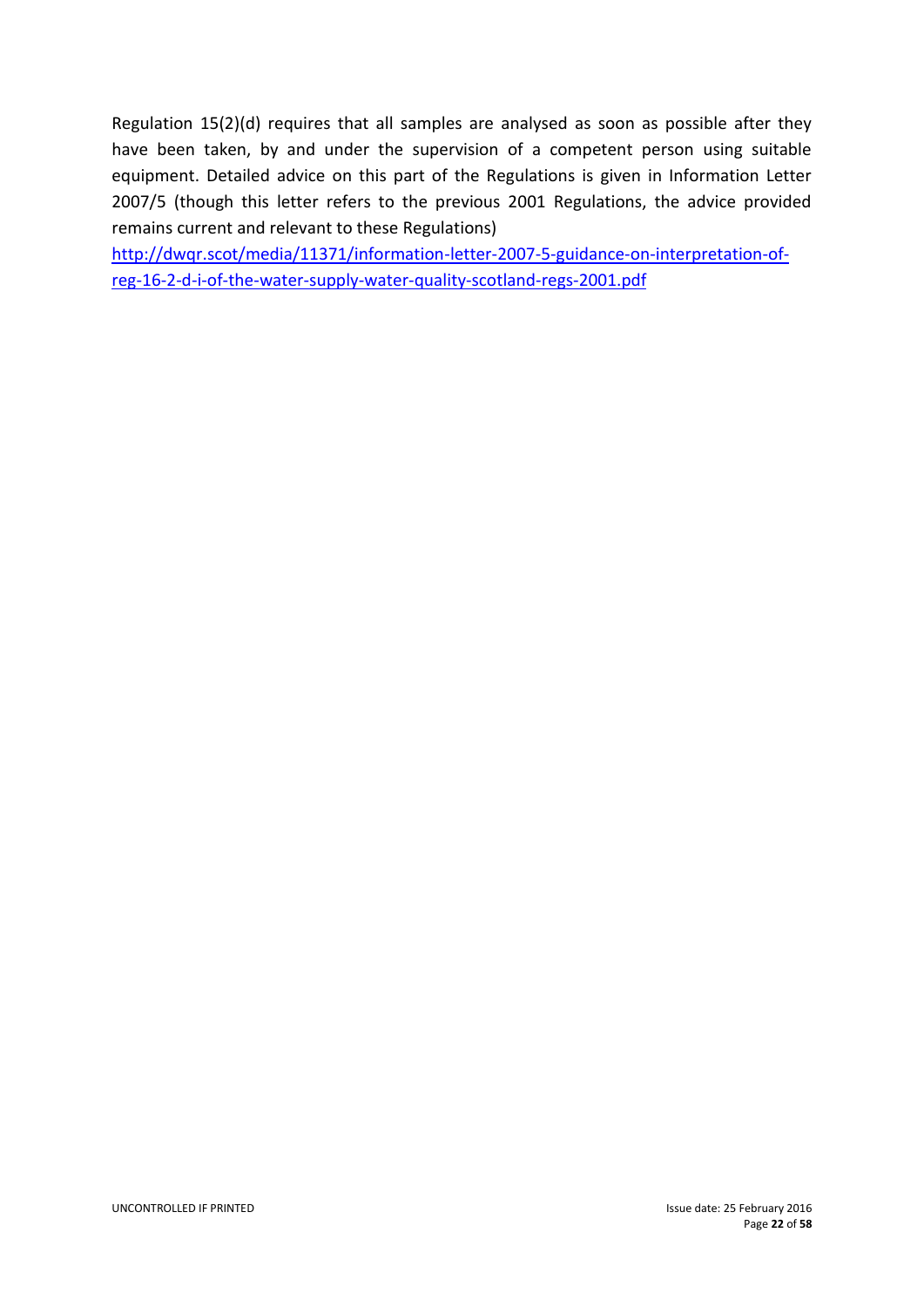#### **PART 5 – DRINKING WATER PROTECTED AREAS**

#### **16. Drinking water abstraction points and monitoring sites.**

Regulation 16 concerns the collection and analysis of samples of raw water used by Scottish Water for regulation 4(1) purposes. The purpose of this sampling is primarily to provide information to inform regulatory risk assessments but will also contribute to the body of information identified as being necessary for every Member State to collect in support the objectives of the Water Framework Directive.

Scottish Water is required to identify every abstraction point from which water is drawn for regulation 4(1) purposes. As part of each regulatory risk assessment DWQR expects Scottish Water to document every licensed abstraction point irrespective of whether a source is used continuously, intermittently or as standby and emergency sources. However for the purpose of collecting samples of raw water, Scottish Water may use a sample point located at the treatment works end of any pipe or set of pipes conveying water from the abstraction point(s) (usually such a sample point is known as the combined inlet to the works). If a single combined inlet sample point is not located so as to be representative of all the water that may enter the treatment works then Scottish Water will need to use more than one sample point. These may be located either at the individual abstraction point(s) or at the treatment works end of each pipe conveying water from an abstraction point to the treatment works.

Every sample point must have a unique reference number and its relationship to licensed abstraction points and the aquifer or the body of surface water must be recorded. When selecting sample points, Scottish Water must ensure that they are located upstream of any treatment intended to modify water quality in respect of any parameter, substance, microorganism or parasite. Treatment in this context includes blending where this is undertaken deliberately to modify the quality of water e.g. blending of high nitrate water with water from a low nitrate source, it also includes dosing to adjust the concentration of fluoride or alter the pH.

Regulations 16(3) and 16(4) give Scottish Ministers the power to specify the number of raw water samples to be taken and the nature of the analysis to be carried out and to change these requirements. DWQR will form a view as to the need for such notices following assessment of Scottish Water's Regulation 30 risk assessment reports and the raw water monitoring data submitted by Scottish Water, and inform Scottish Ministers accordingly.

Regulation 16 (5) sets minimum sampling frequencies for surface water which derive from the Water Framework Directive but in practice it is expected that Scottish Water will exceed these frequencies when considering what sampling frequency is necessary to inform their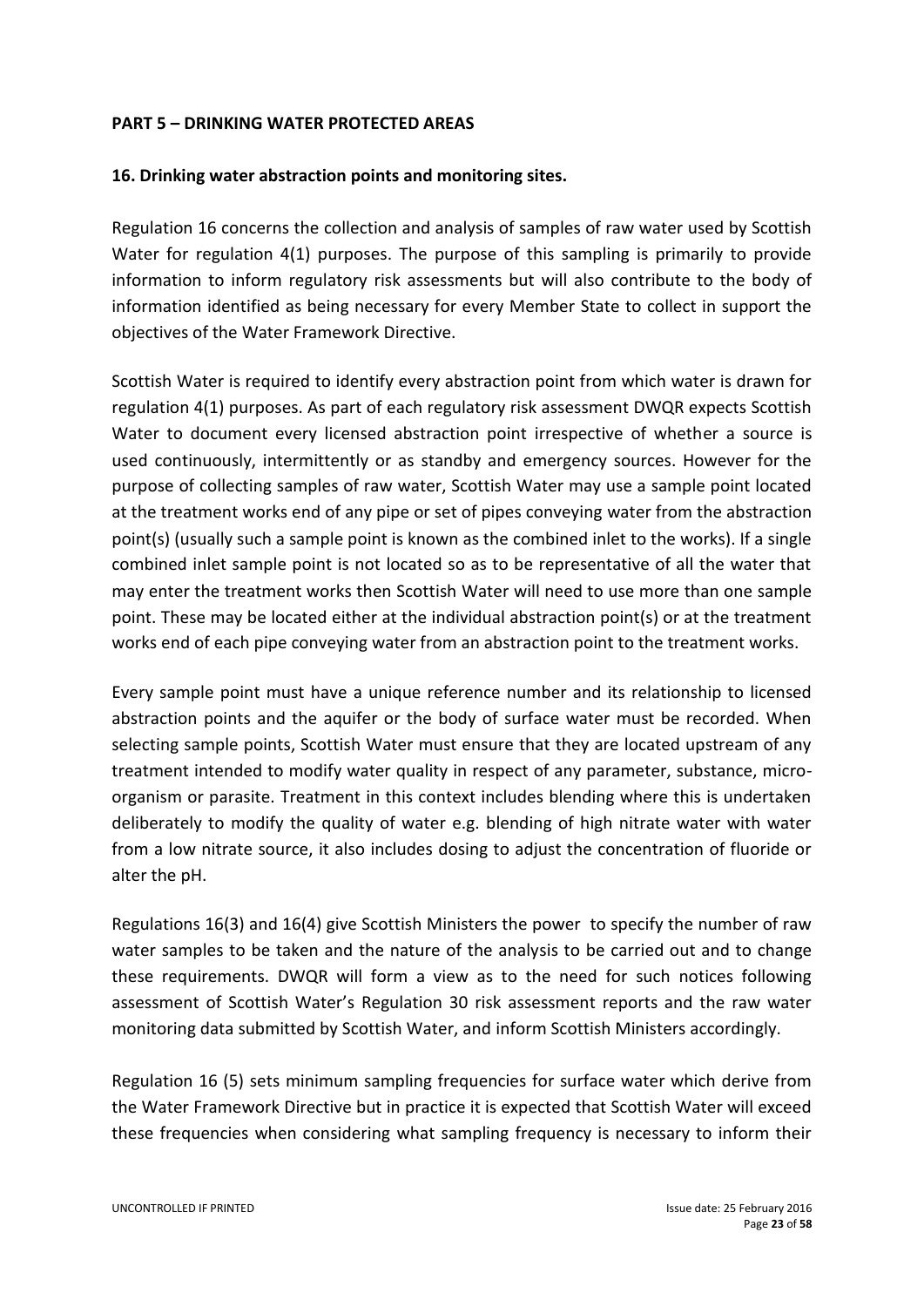decisions regarding the level of treatment necessary to demonstrate compliance with Regulation 29 and to support regulatory risk assessments.

The Regulations do not specify a minimum sampling frequency for raw waters from groundwater sources. However Scottish Water are expected to take into consideration historical water quality trends, monitoring data available from other bodies (such as SEPA) and established practice for determination of sampling programmes to indicate changes or trends in raw water quality.

Scottish Water should submit raw water monitoring data to DWQR on an annual basis. DWQR will share Scottish Water's raw water data with SEPA in line with the principles of better regulation for the purposes of contributing to the UK monitoring under Article 7 of the Water Framework Directive. Scottish Water should ensure that they have in place local arrangements for the sharing of other data or information required for the assessment of risks as part of their regulatory risk assessments (see later sections).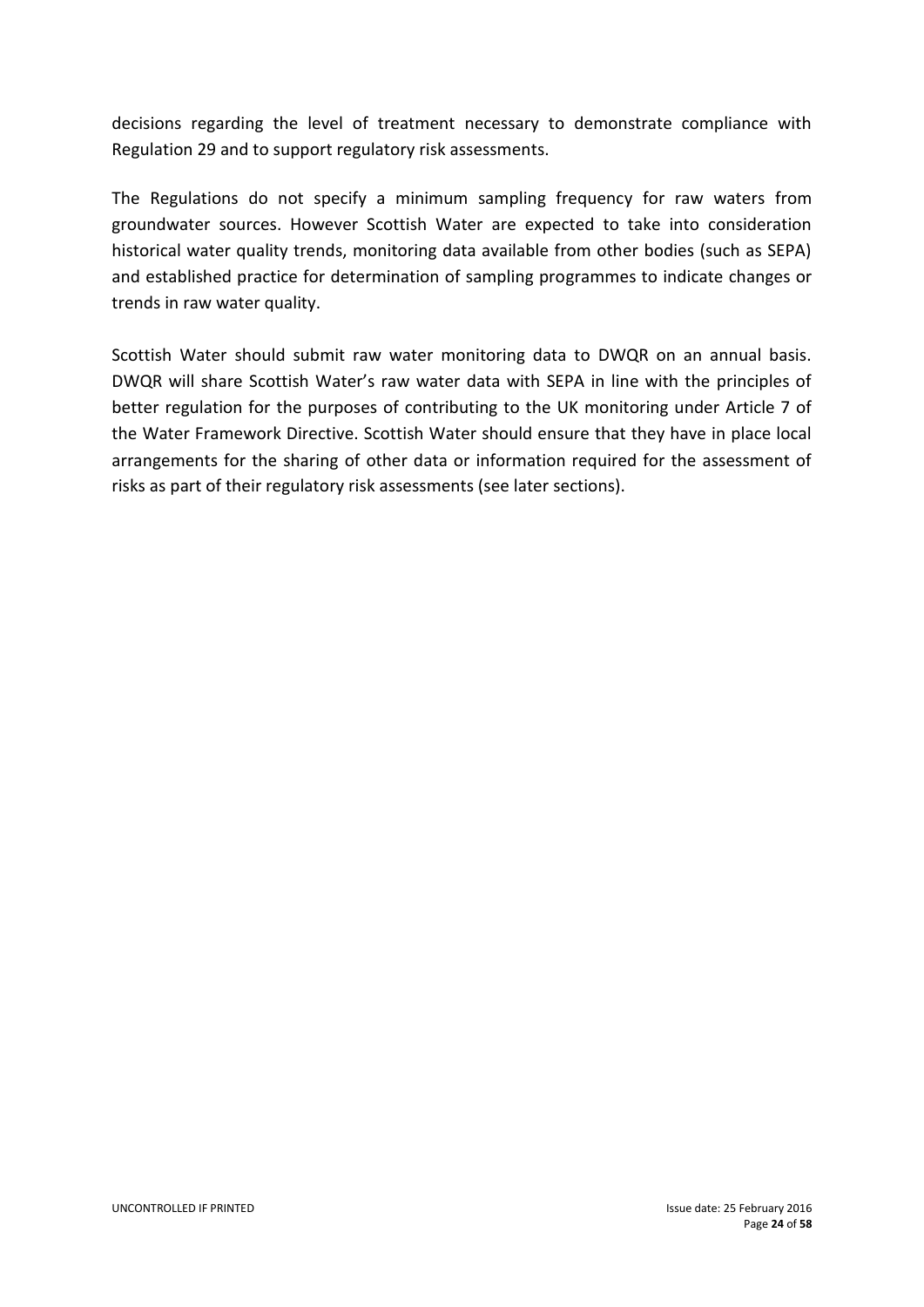#### **PART 6 – INVESTIGATION AND REMEDIAL ACTION**

This Part of the Regulations sets out the duties of Scottish Water with regard to investigation , reporting and remedial action. It also sets out powers that Scottish Ministers and the Drinking Water Quality Regulator for Scotland have in this regard.

In the event of a drinking water quality failure, or other evidence to indicate a likely failure, Scottish Water must investigate that failure. They must establish whether the failure constitutes a potential danger to health and the reasons for the failure. Scottish Water must also assess whether the failure was due to the domestic distribution system either in private premises or in a building where water is made available to the public. The Regulations set out the duties that Scottish Water has; to notify consumers; to protect health; to restore water quality and inform relevant bodies of the investigation and remedial actions taken.

The Regulations provide a definition of premises which is not restricted to buildings but which includes land, tents, vans, sheds and similar structures.

#### **17. Scottish Water to Investigate immediately any failure or likely failure**

Regulation 17(1) requires Scottish Water where they have reason to believe that the water supplied failed, is failing, or is likely to fail, to meet the standards of wholesomeness specified in regulation 4 and Table C Schedule 1, to immediately investigate the cause of that failure or likely failure and take the necessary action.

The definition of a failure is clear. It is when the analysis of a sample taken as required by the Regulations exceeds a concentration or value specified for the parameters in Schedule 1 of the Regulations. However, the terms of "likely to fail" or "likely failure" are not defined in the Regulations.

Scottish Water may have reason to believe that the water supplied is likely to fail in the following circumstances:

i. there is evidence from the analysis of samples taken as required by the Regulations that the trend in the concentration or value of a particular parameter is generally and steadily increasing (or decreasing) towards the prescribed concentration or value and if that trend continues the water is likely to fail to meet the prescribed concentration or value in the future;

ii. there is evidence from the analysis of non-regulatory samples such as operational control samples or samples taken in response to events or consumer complaints that the prescribed concentration or value has been breached;

iii. there is evidence from the analysis of non-regulatory samples such as operational control samples or samples taken in response to events or consumer complaints that the concentration or value is generally and steadily increasing (or decreasing)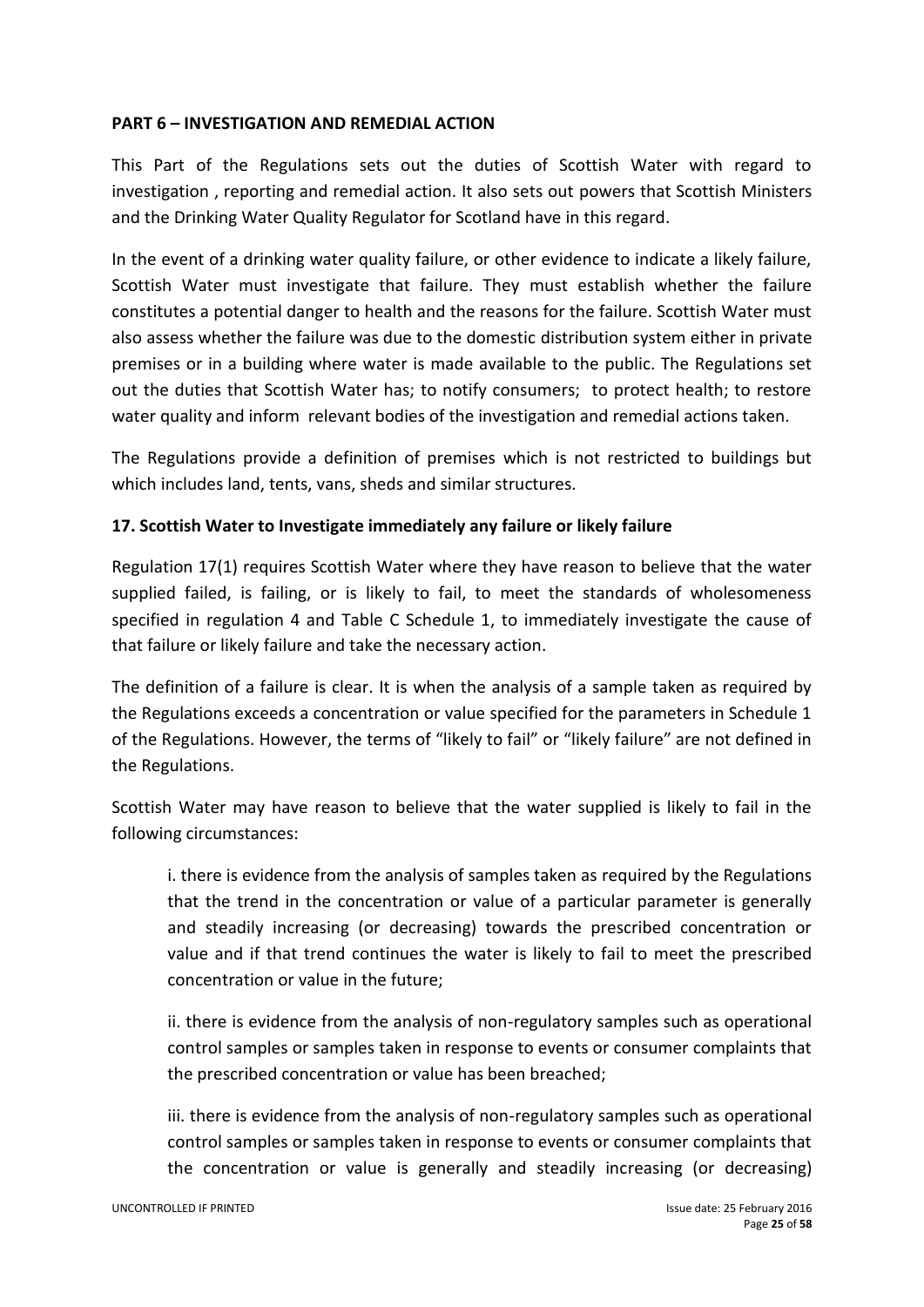towards the prescribed concentration or value, and if that trend continues the water will fail to meet the prescribed concentration or value in the future.

iv. there is evidence from consumer complaints that there is a risk that the water in supply may be unwholesome

v. there is a risk that the water may be unwholesome as a consequence of a failure of a water treatment process, interruption to supply, or ingress into the distribution network

Regulation 17(2) sets out what Scottish Water must establish:

- The parameter or other element, organism or substance to which the failure relates
- The cause and extent of the failure
- Establish whether the water in the premises is supplied to the public
- Whether the failure is due to the domestic distribution system in premises, or to the maintenance of that system
- Whether the failure constitutes a potential danger to human health

Regulation 17(3) allows for Scottish Water to recover costs reasonably incurred during the investigation of a failure or likely failure of a domestic distribution system in premises where water is supplied to the public. Scottish Water can't recover costs in relation to byelaws inspections, however, this provision has been included to allow Scottish Water to recover any costs over and above these costs. These costs are recoverable from the person responsible for the domestic distribution system.

Reasonable costs are not defined in Regulations, this is something for Scottish Water to determine and provide auditable data to substantiate any costs incurred.

## **18. Scottish Water to notify immediately any potential danger to human health**

If Scottish Water establishes under Regulation 17 that a failure poses a potential danger to human health then Regulation 18 stipulates that they must by a notice immediately notify:

- The Drinking Water Quality Regulator for Scotland
- Scottish Ministers
- Each local authority for the area in which the potential danger occurs
- The consumers supplied by the water in question and who are likely to be affected by the failure

Regulation 18(2) states that the notice from Scottish Water should inform the consumer in simple layman's terms:

- The cause and extent of the failure
- That the failure constitutes a potential danger to human health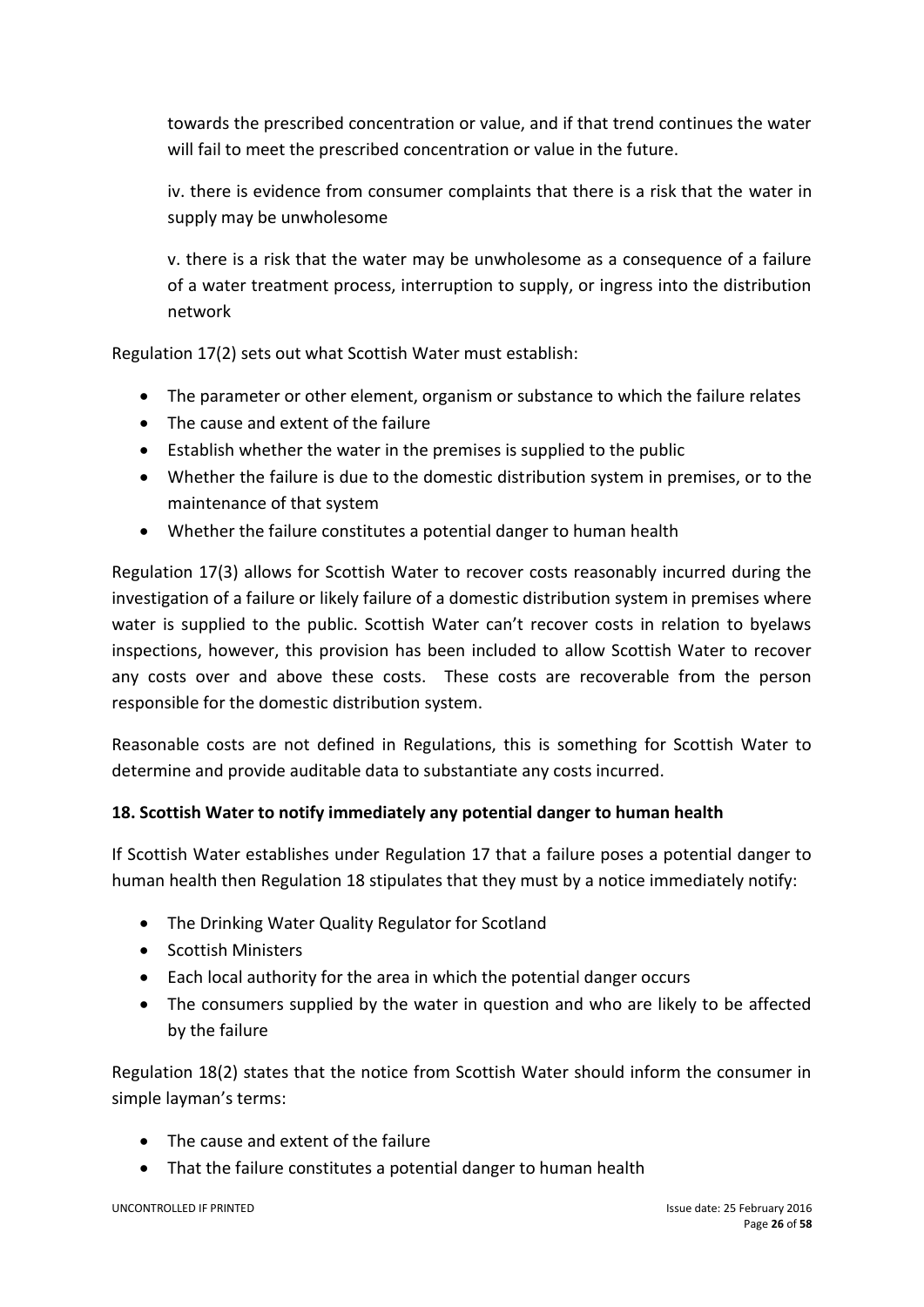- Of any remedial action taken, or to be taken, by Scottish Water
- inform the consumer of the steps he/she should take. These steps will depend on the nature of the parameter and the cause and extent of the failure. Examples of the steps that Scottish Water may consider are:

i. failures of microbiological parameters – advise boiling water for drinking and food preparation pending investigation of the problem – a plumbing inspection may assist in the investigation - where the failure is associated with an individual fitting advise repair or replacement of the pipework or fitting causing the problem.

ii. failures of the lead parameter (or other plumbing metals) – advise drawing off the water standing in the pipework and using for purposes other than drinking or food preparation – advise consideration of replacing the pipework in the premises contributing to the failure.

iii. failures of other parameters are likely to be caused by ingress to the pipework in the consumer's premises (by permeation, leaking pipes or back siphonage) – advise where necessary and appropriate, boiling water for drinking and food preparation or not to use water for drinking and food preparation – advise a plumbing inspection - where the failure is associated with an individual fitting advise repair or replacement of the pipework or fitting causing the problem.

## **19. Scottish Water to report on its investigation etc**

Regulation 19 requires Scottish Water as soon as possible to report the findings of its investigation referred to in Regulation 17(1) to:

- The Drinking Water Quality Regulator for Scotland
- Scottish Ministers
- If the failure is in a building where water is supplied to the public, each local authority for the area in which the premises is located

The Report must specify:

- Whether the failure or likely failure is in relation to wholesomeness standards (Regulation 4) or a parameter in Table C of Schedule 1
- The parameter or other element, organism or substance to which the failure relates
- The cause and extent of the failure
- Whether the failure is due to a domestic distribution system in premises where water is supplied to the public, or to the maintenance of that system
- Whether the failure constitutes a potential danger to human health
- Whether the failure has ceased, if so, is it likely to recur
- Any action Scottish Water considers must be taken to restore the quality of water and meets the wholesomeness standard, protect human health until the quality of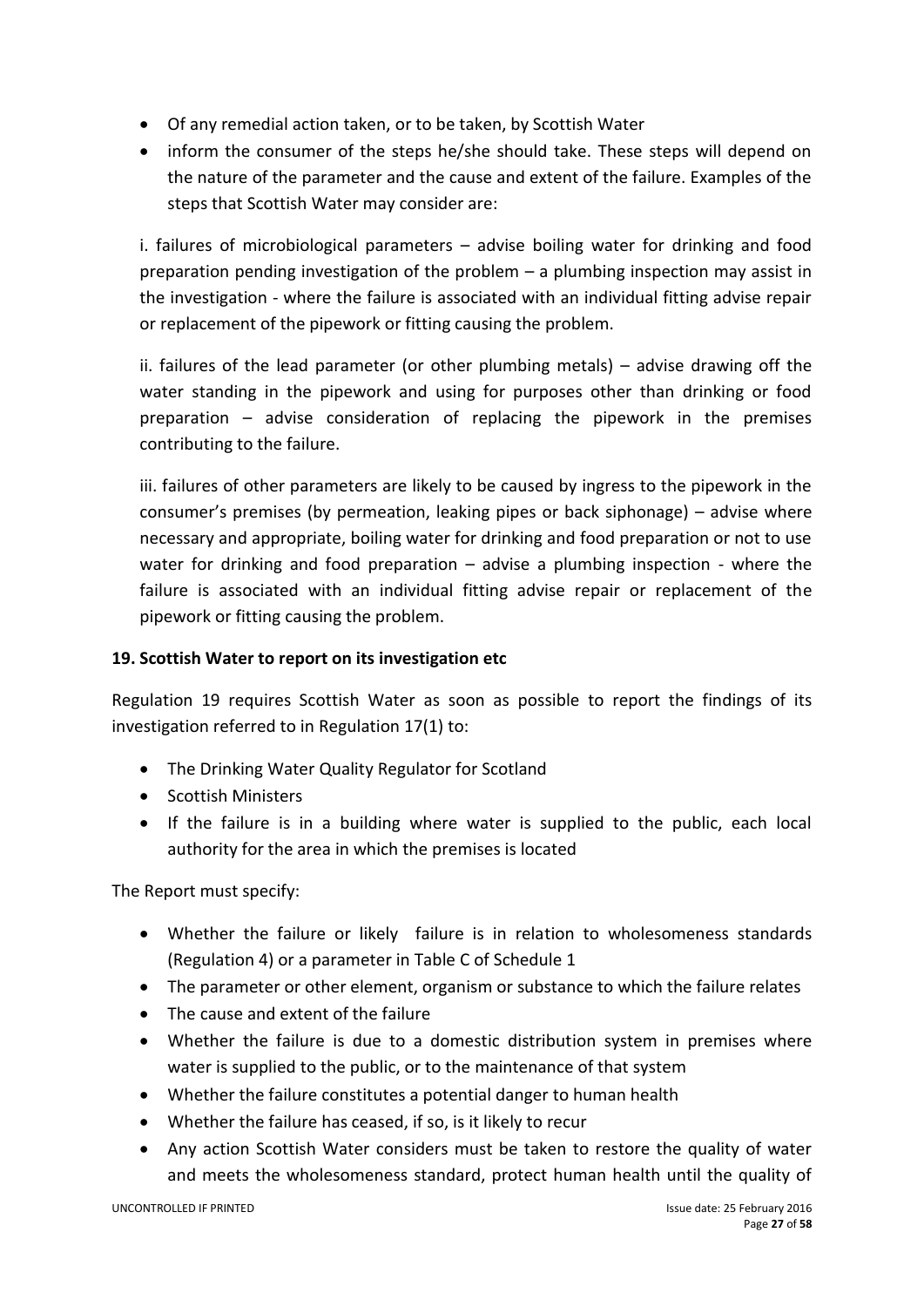water has been restored, minimise risk and any action taken or to be taken by Scottish Water.

The nature of a public building means that the members of the public consuming water on the premises will vary. Scottish Water are expected to take a pragmatic view as how best to ensure the effective communication of this information to consumers who may use the public building. For example the head-teacher (in the case of a school) or the building manager (of a hospital or other public building) may be best placed to ensure that appropriate advice is communicated to potential consumers. Scottish Water should work with the building owners/occupiers or facilities management representatives to ensure that appropriate steps are taken to make consumers aware of the remedial action taken  $-$  for example publication of the notice on a public information board, or in the proximity of the main drinking water facilities.

In the event that Scottish Water have communicated the findings of their investigation of water quality failures in a public building to those persons described above, the Drinking Water Quality Regulator for Scotland or Scottish Ministers, may, by notice, inform Scottish Water of additional persons or bodies that must be informed by notice of the failure. This notice must contain:

- The cause and extent of the failure
- That the failure constitutes a potential danger to human health
- Any remedial action taken, or to be taken, by Scottish Water
- inform the consumer of the steps he/she should take. These steps will depend on the nature of the parameter and the cause and extent of the failure.

## **20. Scottish Water to restore water quality**

Regulation 20 places a clear duty on Scottish Water to take the necessary remedial action to restore water quality, as soon as possible, once it has determined that a failure is on-going.

If the failure is a breach of the standard for copper or lead, Scottish Water must take action to modify or replace such of it's pipes and associated fittings as it knows or has reason to believe are contributing lead or copper in the water supplied. .

Unless classified as trivial, Scottish Water must inform those of its consumers to whom it supplies the water in question, and who are likely to be affected by the failure, of any remedial action taken by it.

The determination of triviality is a matter for the DWQR. In making this determination DWQR will consider the likelihood of re-occurrence, the severity of the breach and the potential risks to health.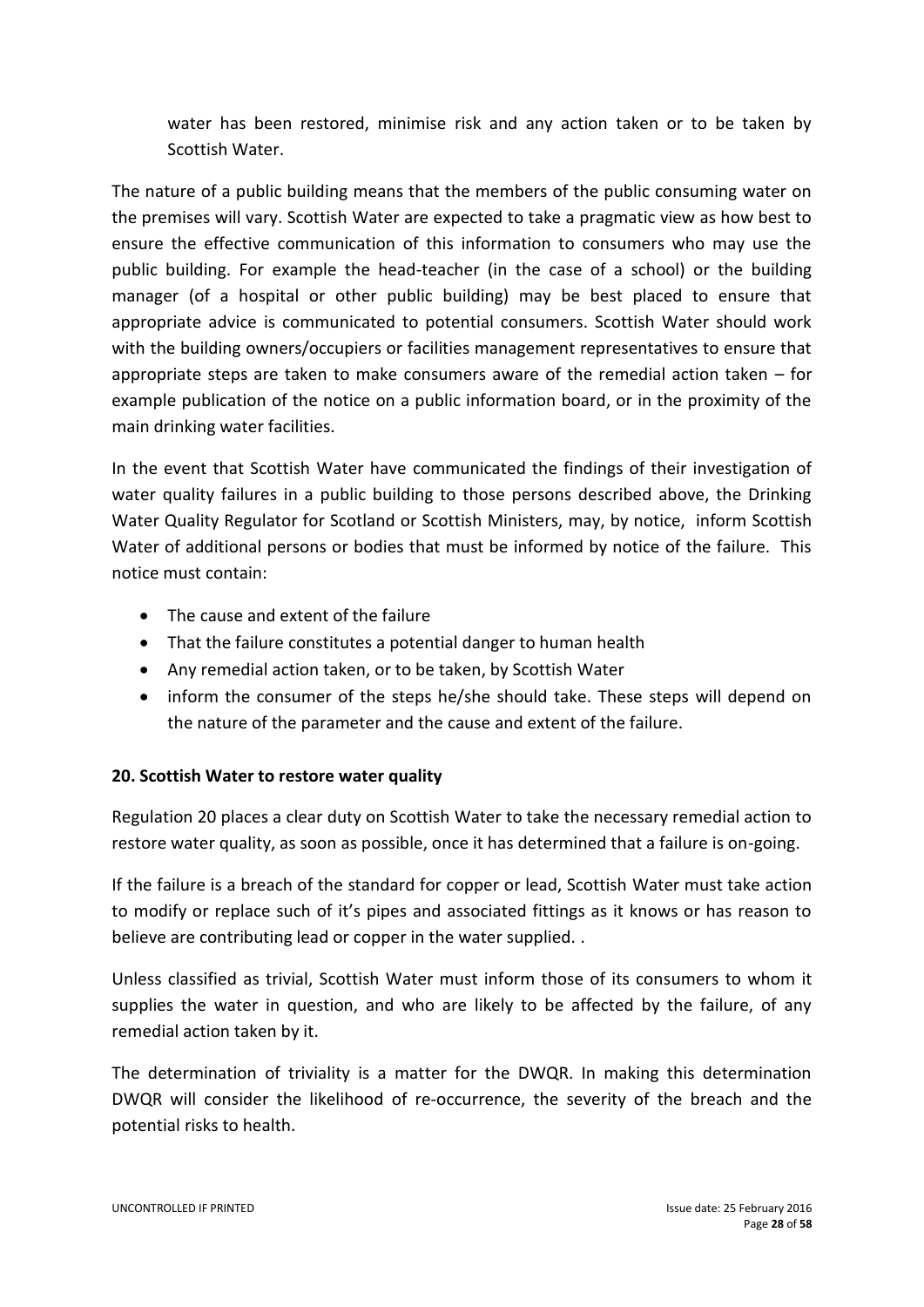The DWQR and the Scottish Ministers must, in the exercise of their enforcement functions, give priority to enforcement action having regard, among other things, to:

- the extent to which the prescribed concentration or value for a parameter (in Table A, Table B and Table C) has been exceeded; and
- the potential danger to human health.

Where the investigation establishes that the failure in question is due to a domestic distribution system in premises where water is supplied to the public (or to the maintenance of that system), Scottish Water do not have to take remedial action to restore water quality, however, the local authority must, under section 76FB of the 1980 Act(**1**), require the person who owns or is otherwise responsible for that system to take any such remedial action as is required by that paragraph.

Where remedial action is required due to Byelaws non-compliance, Scottish Water has the responsibility of ensuring the necessary remedial action is taken.

Where the investigation establishes that the failure in question is due to a private domestic distribution system (or to the maintenance of that system) and there is a risk that the water in question is failing or will fail to satisfy a requirement of regulation 4(2) or meet the prescribed concentration or value for a parameter in Table C, Scottish Water must ensure that:

- appropriate measures are taken to reduce or eliminate that risk (such as advising the owner and any occupiers of the premises served by the private domestic distribution system in question of any possible remedial action that they could take); and/or
- other measures (such as appropriate treatment techniques) are taken to change the nature or properties of the water before it is supplied so as to reduce or eliminate that risk.

## **21. Scottish Water to protect human health**

Regulation 21 places specific duties on Scottish Water as regards the protection of health in certain circumstances. Where an investigation under Regulation 17 establishes that the failure in question is on-going and constitutes a potential danger to human health, Scottish Water must:

- take such action as is necessary to protect human health from that danger (such as isolating anything that appears to be affecting, or may affect, the quality of the water).
- decide what action should be taken to comply

-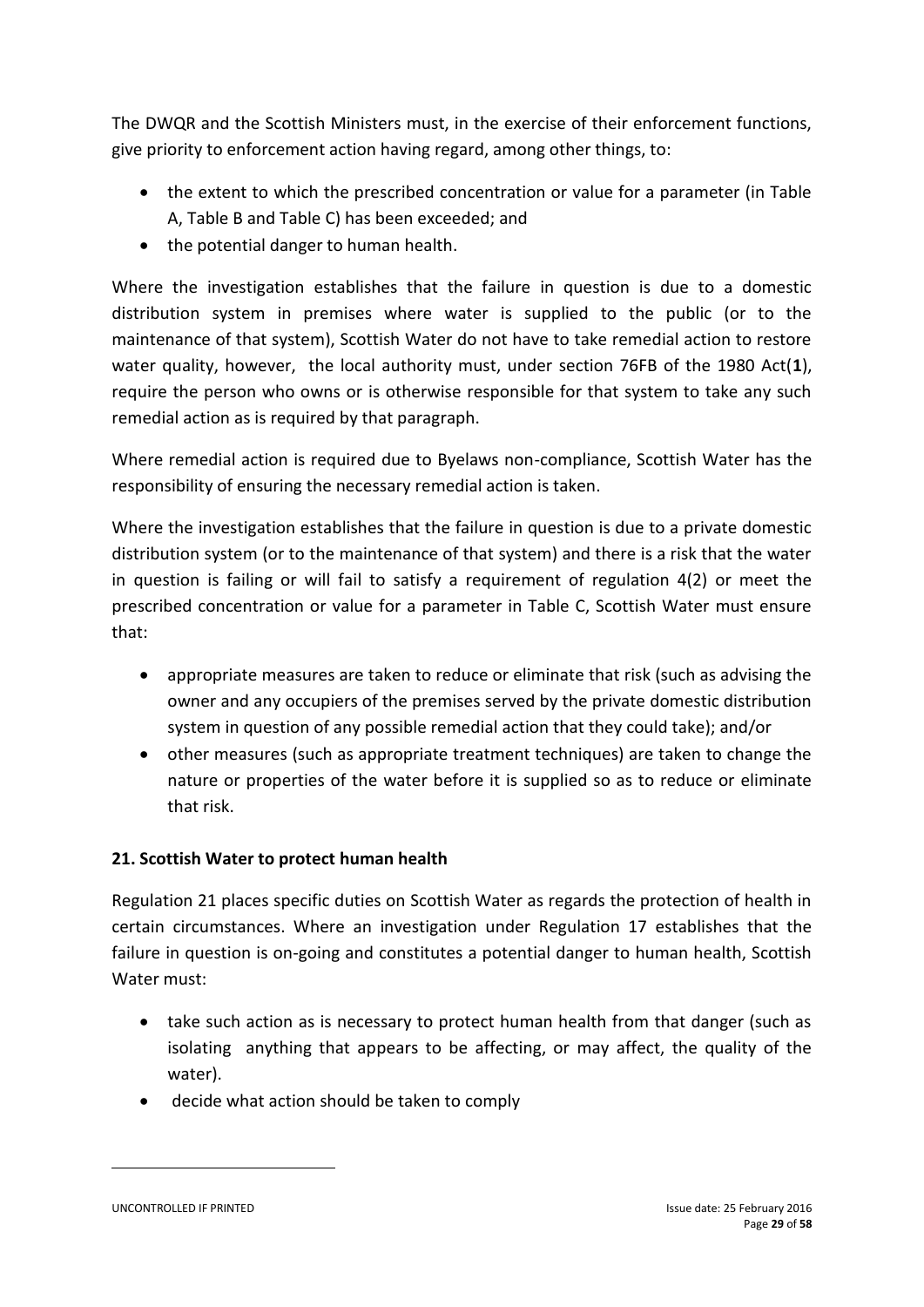bear in mind the risks to human health which would be caused by an interruption of the supply or a restriction in the use of water intended for human consumption.

Where the investigation establishes that the failure in question is due to a domestic distribution system in premises where water is supplied to the public (or to the maintenance of that system), a local authority must, under section 76FB of the 1980 Act, require the person who owns or is otherwise responsible for that system to take any such action as is required by that paragraph.

## **22. Powers to require further action by Scottish Water**

Regulation 22 creates an additional power to serve notice for the Drinking water quality Regulator for Scotland. If an investigation carried out under Regualtion 17 establishes that the failure in question is due to a failure to satisfy the prescribed concentration or value for a parameter in Table B; and the Drinking Water Quality Regulator for Scotland considers that the failure in respect of that parameter is not trivial and is likely to recur, the Regulator may, by notice given to Scottish Water, require it to seek a departure in accordance with regulation 24(1).

Additionally, where the Drinking Water Quality Regulator for Scotland considers that a failure is not trivial, it may by notice given to Scottish Water require Scottish Water to take such action as the Regulator may specify in the notice to:

- restore, as soon as possible, the quality of the water in question so that it satisfies the requirements of regulation 4(2);
- to protect human health until the quality of the water is restored; and
- to minimise the risk of the water failing to satisfy any such requirement.

This Regulation does not replace the powers of enforcement conferred onto the Regulator by Part 2 of the Water Industry (Scotland) Act 2002.

Scottish Water must comply with a notice given to it.

## **23. Power to direct local authorities in relation to domestic distributions systems**

Where Scottish Water investigates a failure or apprehended failure for the purposes of regulation 17(1); and that investigation establishes that the failure is due to a domestic distribution system in premises where water is supplied to the public (or to the maintenance of that system), then regulation 23 gives Scottish Ministers discretional power to direct a local authority for the area in which the premises is located in relation to the exercise of its functions under sections 76FB and 76FC of the 1980 Act.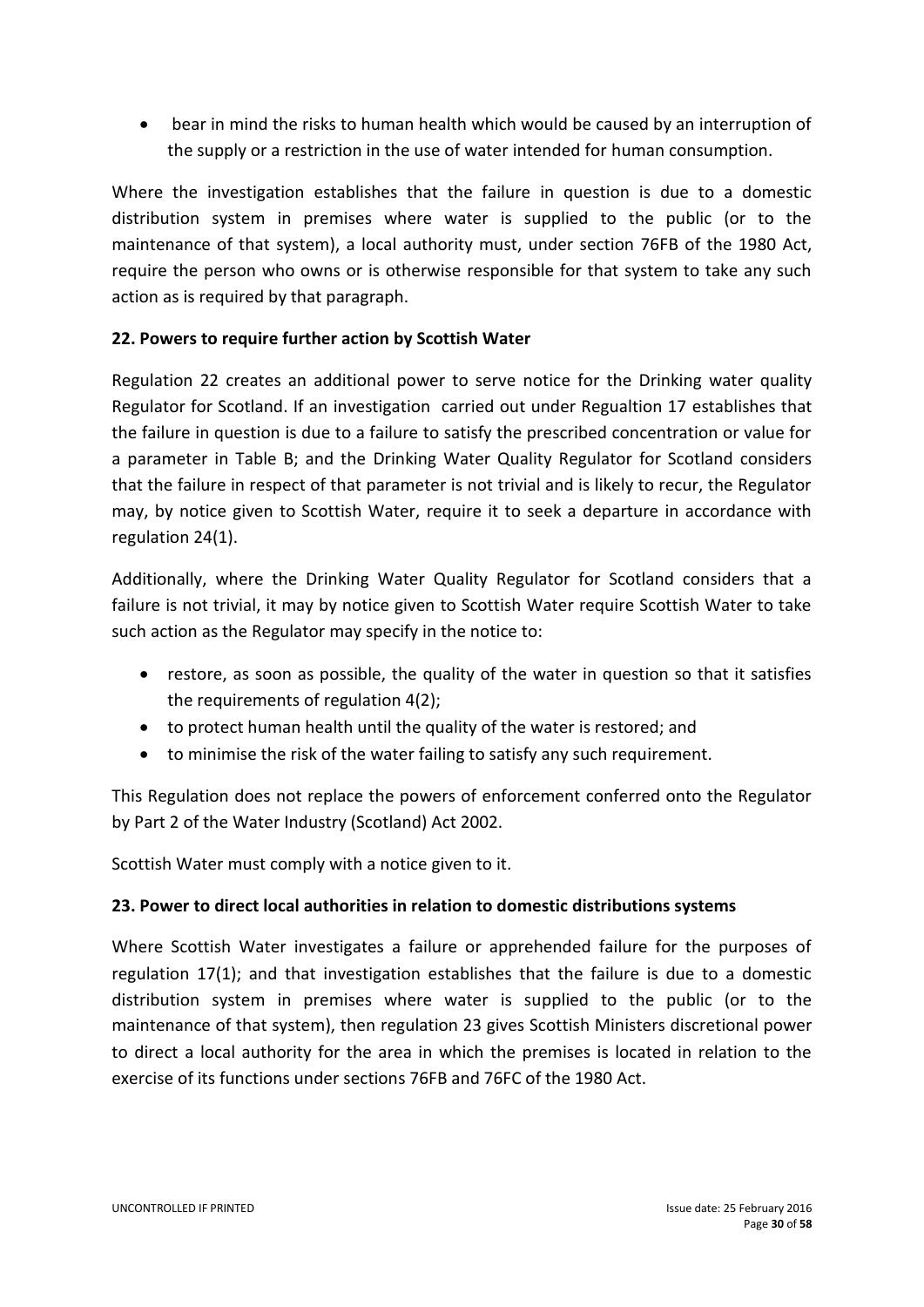A direction under paragraph (2) may, in particular, specify:

- any advice which the local authority must require to be given to consumers in relation to the failure by notice under section 76FB(3)(d) of that Act;
- any steps which the local authority must require to be taken under section 76FB(3)(b) and (e) of that Act; and
- the period which the local authority must require under section 76FB(3)(c) of that Act.

A local authority must comply with a direction given.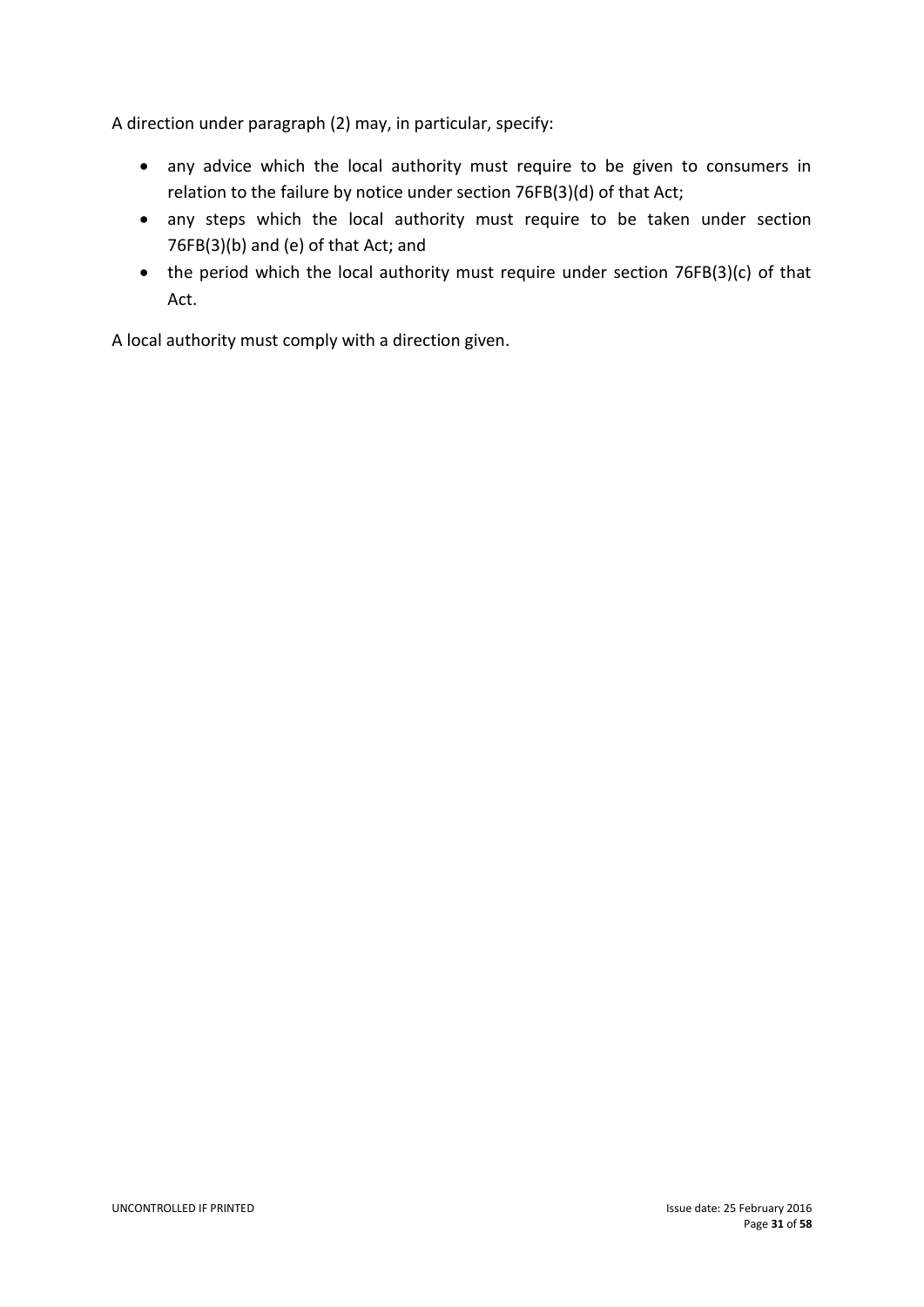## **PART 7 – AUTHORISATION OF TEMPORARY DEPARTURES**

#### **24. Authorisation of a temporary supply of water that is not wholesome**

Regulation 24 allows Scottish Ministers to authorise a departure from the provisions of Part 3 of the Regulations upon written request from Scottish Water. Authorised departures are only applicable for parameters in Table B, in practice this means authorised departures may not be granted for microbiological parameters or indicator parameters.

Authorised departures can only be granted subject to the criteria set out in regulation 25. One criterion is that Scottish Ministers must be satisfied that the departure does not constitute a potential danger to human health. Scottish Ministers will consider applications on a case by case basis. Scottish Water are reminded of the guidance provided by DWQR on authorised departures in Infomraiton Letter 02/2013 – Authorisation of Different standards. [http://dwqr.scot/media/11437/information-letter-2\\_2013-authorisation-of-different](http://dwqr.scot/media/11437/information-letter-2_2013-authorisation-of-different-standards-5_7_13.pdf)[standards-5\\_7\\_13.pdf](http://dwqr.scot/media/11437/information-letter-2_2013-authorisation-of-different-standards-5_7_13.pdf)

The information that shall be provided with an application for an authorised departure is detailed in regulation 24(3). DWQR expects Scottish Water to be actively engaged with Health Protection Scotland, the appropriate health board and CPHM. They should discuss any potential applications with them in advance to enable any risk to the health of the communities in their care to be assessed and appropriate advice to be formulated. Equally DWQR is happy to discuss draft applications with Scottish Water before the formal application is made.

The formal application must be copied to every appropriate local authority, the relevant Health Board, Scottish Association of Citizens Advice Bureau and The Water Industry Commission for Scotland. They have 30 days to make any representations on the application. In its covering letter to these bodies Scottish Water should remind them that they have 30 days to make representation.

#### **25. Authorisations: terms and conditions**

An authorised departure may be granted for a maximum of three years and in each case will specify the extent to which any parameter may depart from the PCV specified in Schedule 1. In line with the Directive, the Scottish Minister's approach will be to issue departures for as short a period as is reasonably required to complete the associated programme of work. DWQR's general view is that in all cases it will be possible to restore a wholesome water supply within three years.

Where Scottish Ministers consider that the failure to meet the prescribed concentration is trivial and that the PVC will be met within 30 days a shortened application as specified in Regulation 25(4) is required.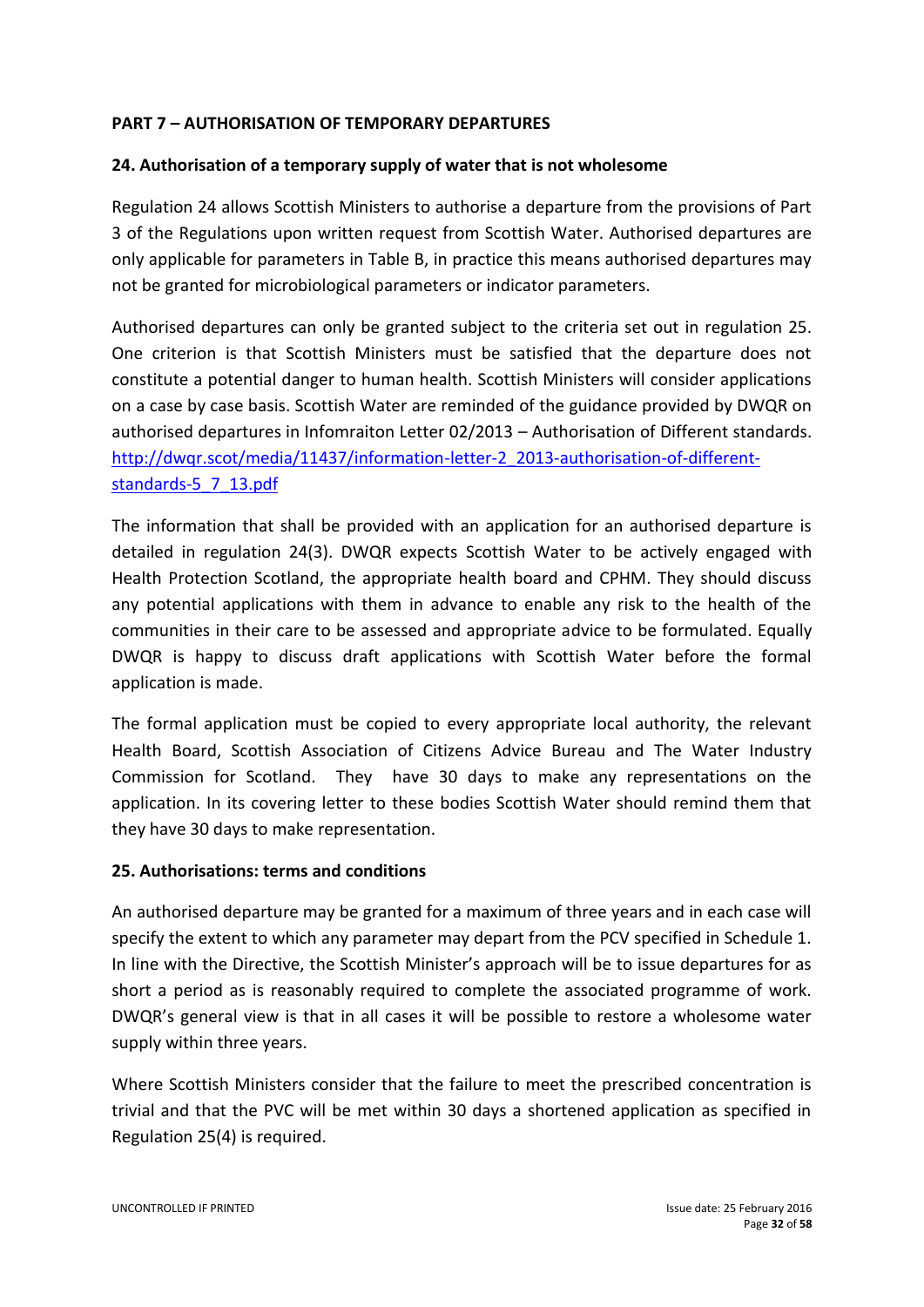Regulation 25(5) allows Scottish Ministers to authorise a further departure again for up to a maximum period of three years. It is only envisaged that this provision will be used in exceptional circumstances. A third departure can be granted under regulation 25(7) but only with the approval of the Commission.

## **26. Authorisations: other limitations**

Regulation 26 can limit an authorisation to water supplied from particular sources or classes of source or to particular water supply zones or to zones of particular descriptions.

## **27. Authorisations: publicity**

Regulation 27 places an onus on Scottish Water to ensure the consumers affected by the authorisation are notified. Scottish Ministers may determine how this notice is given.

## **28. Revocation and modification of authorisations**

Regulation 28 allows for Scottish Ministers to revoke an Authorisation at any time. Unless it is in the interest of public health, Scottish Ministers must give six months' notice of any revocation or modification of an authorisation.

Regulation 28 also states that Scottish Water must notify Scottish Ministers as soon as the circumstances for the authorisation cease to exist.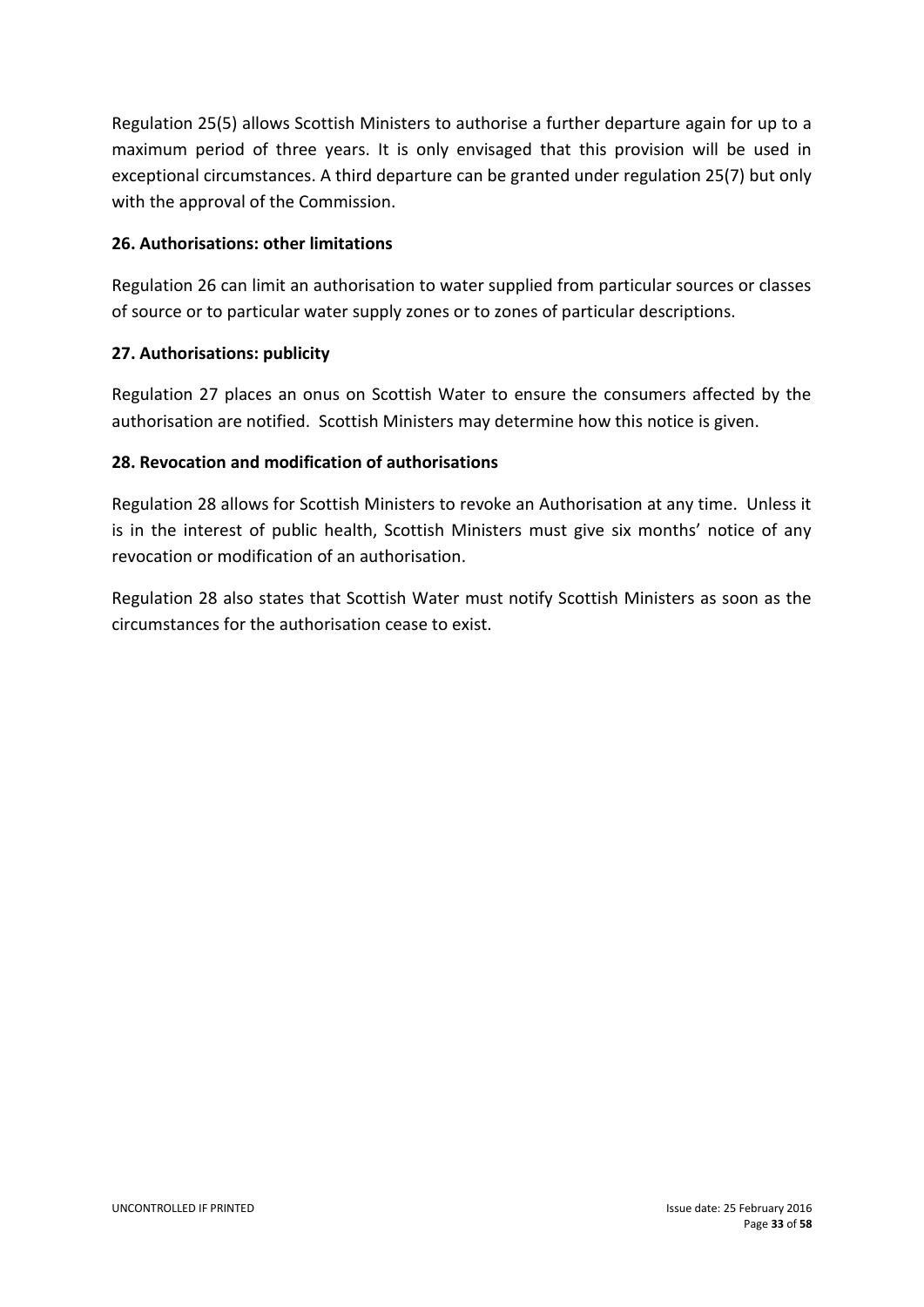#### **PART 8 – TREATMENT, RISK ASSESSMENT AND CONTAMINATION FROM PIPES**

#### **29. Disinfection and other treatment arrangements**

Regulation 29 requires all water supplied for regulation 4(1) purposes to be disinfected. Disinfection is defined in the Regulations as a process of water treatment to remove or render harmless to human health every pathogenic micro-organism and pathogenic parasite that would otherwise be present in the water. Where necessary the water also has to be subject to sufficient preliminary treatment  $-$  it is anticipated that almost all water supplies in Scotland will require some form of treatment to prepare the water for disinfection. The point at which water is considered to be supplied for regulation 4(1) purposes is when it leaves the treatment works (regulation 29(7)(c)).

Disinfection, as defined, relates to the arrangements that Scottish Water has in place to treat raw water before it is supplied. These disinfection arrangements may be a single process of inactivation (such as chlorination, ultraviolet radiation, ozonation) or a single process of removal such as membrane filtration technology, or it may be achieved through a combination of two or more removal and inactivation processes such as filtration and chlorination. It is important that the technical performance characteristics of the disinfection arrangements used by Scottish water at each water treatment works is known in relation to the ability of the process or combined processes to remove or inactivate pathogens. The technical performance of disinfection arrangements should target the widest possible range of pathogens – viruses, bacteria, parasites and toxic algae – that are likely to occur in the source(s) of water being used. DWQR expects Scottish Water to have in place a disinfection policy which is informed by sound science and by knowledge of the occurrence of pathogens in water sources in Scotland.

In addition to the disinfection policy, Scottish Water is expected to have in place a site specific disinfection strategy covering all of the requirements of regulation 29 (2). Both design and operation must be covered by this strategy which should be kept under regular review and be informed by appropriate studies and technical performance data. Each strategy should specify how disinfection by-products are minimised at each site. DWQR also expects there to be documentation and procedures in place which ensure that at every treatment works it is unambiguous how regulation 29 is being met both in principle and in practice. Scottish Water must be able to demonstrate that the disinfection process is not only designed for the challenge present in the raw water, but also that it is operating within these design criteria – i.e. company disinfection procedures must identify all the critical control points. Scottish Water must ensure that there is current and archived validation data for each critical control for disinfection. DWQR Information Letter 2013/3 **Requirement and expectations for supply specific disinfection strategies** sets out in more detail the expectations for Disinfection Strategies.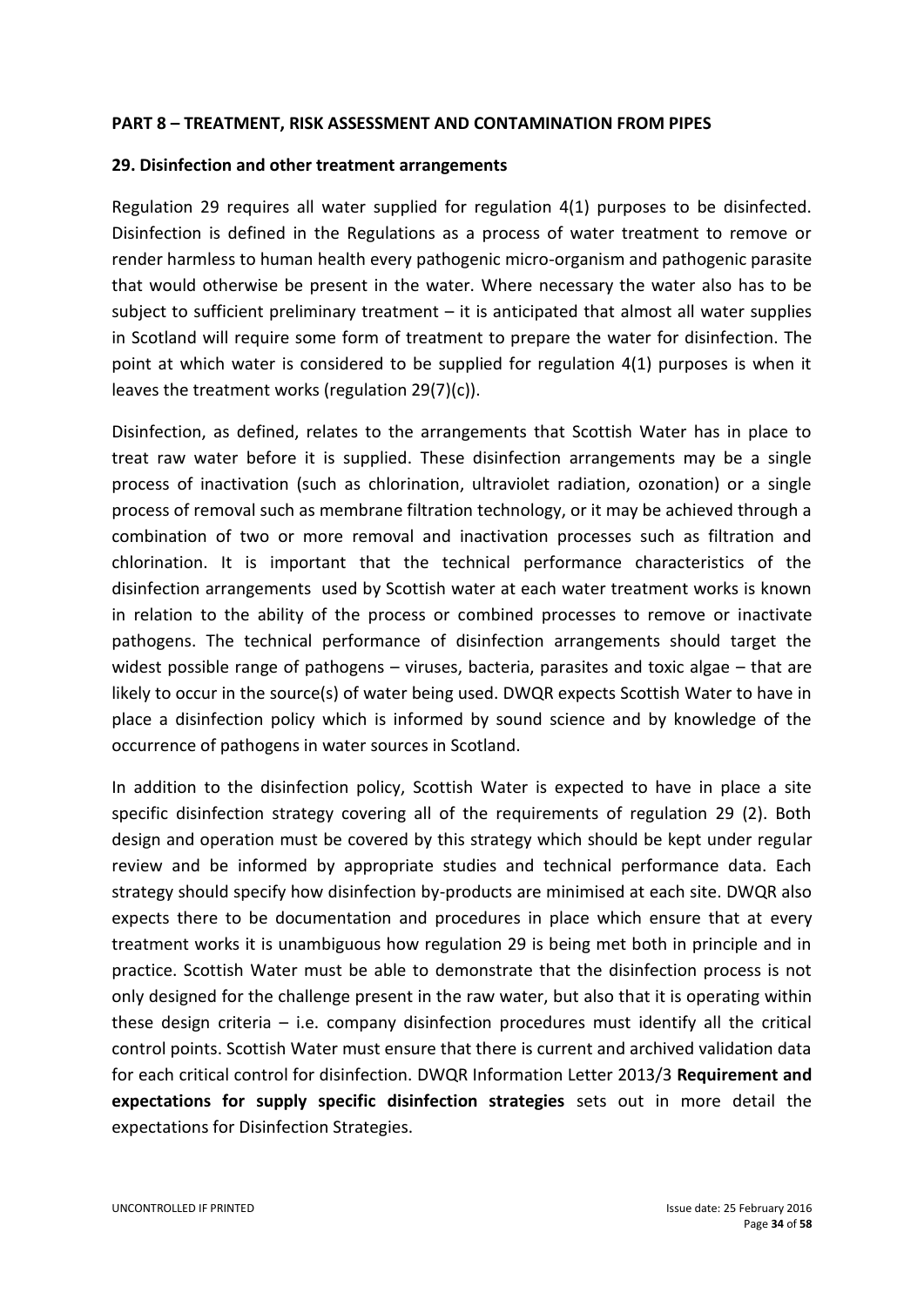## [http://dwqr.scot/media/12769/dwqr-information-letter-2013-3-requirement-and](http://dwqr.scot/media/12769/dwqr-information-letter-2013-3-requirement-and-expectations-for-supply-specific-disinfection-strategies_2.pdf)[expectations-for-supply-specific-disinfection-strategies\\_2.pdf](http://dwqr.scot/media/12769/dwqr-information-letter-2013-3-requirement-and-expectations-for-supply-specific-disinfection-strategies_2.pdf)

The choice of treatment and disinfection processes is not specified in the regulation; this means that Scottish Water is free to decide on the most appropriate technology to apply at each treatment works. Regulation 29(7) defines the preliminary treatment that Scottish Water must have in place to prepare water for disinfection. This means that the water must be treated to modify its quality in respect of any properties (e.g. pH) and substances (e.g. ammonia, natural organic matter) known to adversely affect the performance of the disinfection process (or processes). Where no preliminary treatment takes place DWQR expects Scottish Water to be able to demonstrate from robust data why no preliminary treatment is required.

The regulation makes it clear that the preliminary treatment must secure that turbidity in the raw water is reduced to below 1 NTU before water enters the disinfection stages of treatment. It is anticipated that in most cases, Scottish Water should strive to achieve turbidities significantly lower than the 1NTU value. DWQR considers that, as a minimum, Scottish Water should have a turbidity monitor installed at a point before water enters any inactivation process such as UV or chlorine. Regardless of the location of the designated turbidity monitor(s), Scottish Water is expected to have alarms in place so that appropriate corrective action can be taken well before the measured value reaches 1 NTU.

## **30. Minimisation of disinfection by-products**

Scottish Water is required by Regulation 29(2) to ensure that disinfection by-products (DBPs) are kept as low as possible without compromising the effectiveness of the disinfection process.

DWQR considers that Scottish Water should focus its activities on minimising the formation of disinfection by-products by identifying and removing DBP pre-cursers and avoiding conditions that encourage the formation of DBPs (whilst ensuring disinfection itself is not compromised).

The regulations set a parametric value of 100 μg/l for trihalomethanes (i.e. a group of four disinfection by-products, namely chloroform, bromoform, dibromochloromethane and bromodichloromethane) and 10 μg/l for bromate. Furthermore, regulation 4(2) states that for water to be considered wholesome it must not contain any substance which alone or in conjunction with any other substance constitutes a potential danger to human health. Thus, while there may not be specific parametric values for DBP" s other than THMs or bromate, these must not be present in concentrations that constitute a potential danger to human health. Scottish Water must take care not to inadvertently increase the concentration of one DBP in its efforts to reduce concentrations of another.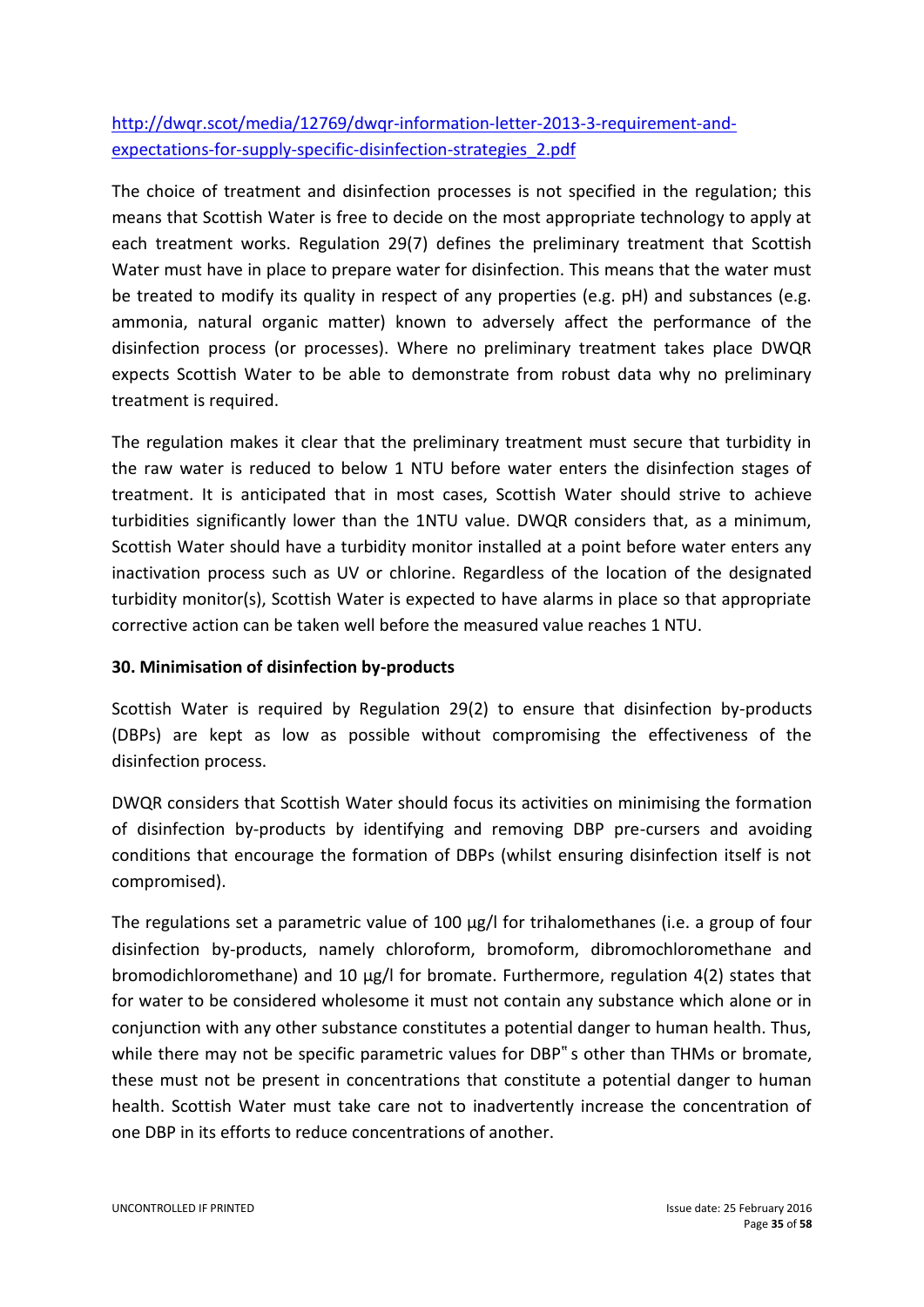## Factors affecting the formation of disinfection by-products

Disinfection by-products are formed by the reaction of disinfectants with precursor substances. Natural organic matter (usually measured as Total Organic Carbon) and inorganic matter (bromide) are the most significant disinfection by-product precursors. All commonly used chemical disinfectants (e.g. chlorine, chlorine dioxide, chloramines and ozone) react with organic matter and/or bromide to varying degrees to form different disinfection by-products. Other types of disinfection by-products which may form include haloacetic acids, haloaldehydes, haloketones, chloral hydrate, haloacetonitriles, halogenated hydroxyfuranone derivatives, nitrosamines, chlorite, chlorate and bromate. The factors which influence DBP formation include:

- Type of disinfectant used;
- Concentration of disinfectant used;
- Concentrations of organic matter and other DBP precursors present in water presented for chemical disinfection;
- Temperature;
- pH;
- Contact time;
- Length of the distribution network.

The most commonly used disinfectants and their associated disinfection by-products are outlined in the table below. While a wide range of disinfectant by-products may be formed, the most commonly encountered disinfection by-products are trihalomethanes. However, the levels of bromate where ozone is used and chlorite/chlorate where chlorine dioxide is used as a disinfectant will need to be closely monitored to ensure that the levels do not exceed the regulatory standards or the World Health Organisation provisional guidelines values.

Further factors that can contribute to elevated levels of disinfection by-products include:

- A lack of, or poorly operated or maintained treatment process capable of removing organic matter (such as coagulation or filtration);
- Operation of treatment processes outside of their design criteria (e.g. excessive filtrations);
- Accumulation of sediments in service reservoirs or the distribution network;
- Ingress into reservoirs or distribution network.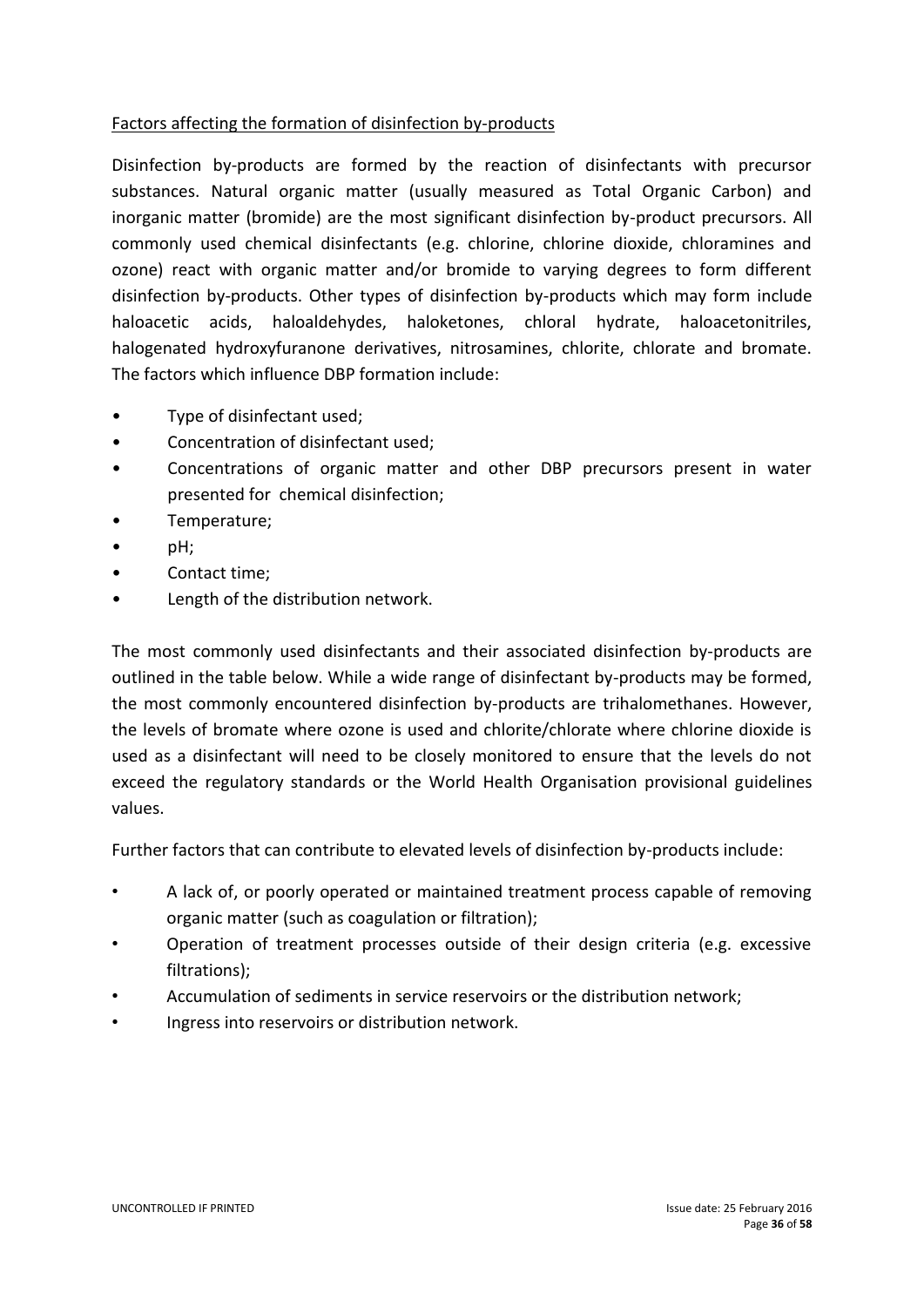| <b>Disinfectant</b>                                                 | Associated disinfection by-product(s)                                                                                                                                                                                     |
|---------------------------------------------------------------------|---------------------------------------------------------------------------------------------------------------------------------------------------------------------------------------------------------------------------|
| Chlorine<br>sodium<br>(e.g.<br>gas,<br>hypochlorite, tablets, OSEC) | Trihalomethanes, Chloramines <sup>(a)</sup> , Chlorinated Acetic<br>Acids, Halogentated Acetonitriles, Chloral Hydrate,<br>Chlorophenols, $MX^{(b)}$ , bromate <sup>(c)</sup> , chloropicrin,<br>halofurans, bromohydrins |
| <b>Chlorine Dioxide</b>                                             | Chlorite, Chlorate and Chloride                                                                                                                                                                                           |
| Ozone                                                               | Bromate, Formaldehyde, Aldehydes,<br>Hydrogen<br>Peroxides, Bromomethanes                                                                                                                                                 |
| Chloramines                                                         | Dichloramines, Trichloramines, Cyanogen<br>Chloride,<br>Chloral Hydrate                                                                                                                                                   |

Notes:

(a) If ammonium present in disinfected water

(b) 3-chloro-dichlormethyl-5-hydroxy-2(5H)-furanone

(c) Bromate is not formed where gas is used

## *Measures to Reduce Disinfection By-Products in Drinking Water*

Actions that Scottish Water can take to minimise the formation of DBPs are listed below. This list is not exhaustive and a significant body of scientific knowledge is available on the reduction of disinfection by-product pre-cursors. Many of the activities below will also have beneficial impacts or should already be underway to ensure the safety and integrity of the water supply:

- Ensure the adequacy of the treatment process to remove organic material;
- Review of raw water intake management;
- Assessment and optimisation of the coagulation and clarification stage (if present);
- Assessment and optimisation of the filtration stage including assessment of media quantity and quality as well as optimisation of filter operations;
- Optimisation of the disinfection process to ensure that the optimum disinfectant dose is used. However, care must be taken that the disinfection process is never compromised;
- Assessment and review of disinfection chemicals used (e.g. ozone, chloramination, chlorine dioxide, UV etc);
- Implementation of a regular programme of flushing and scouring of distribution mains;
- Implementation of a regular programme of cleaning out of any clear water tanks and/or service reservoirs.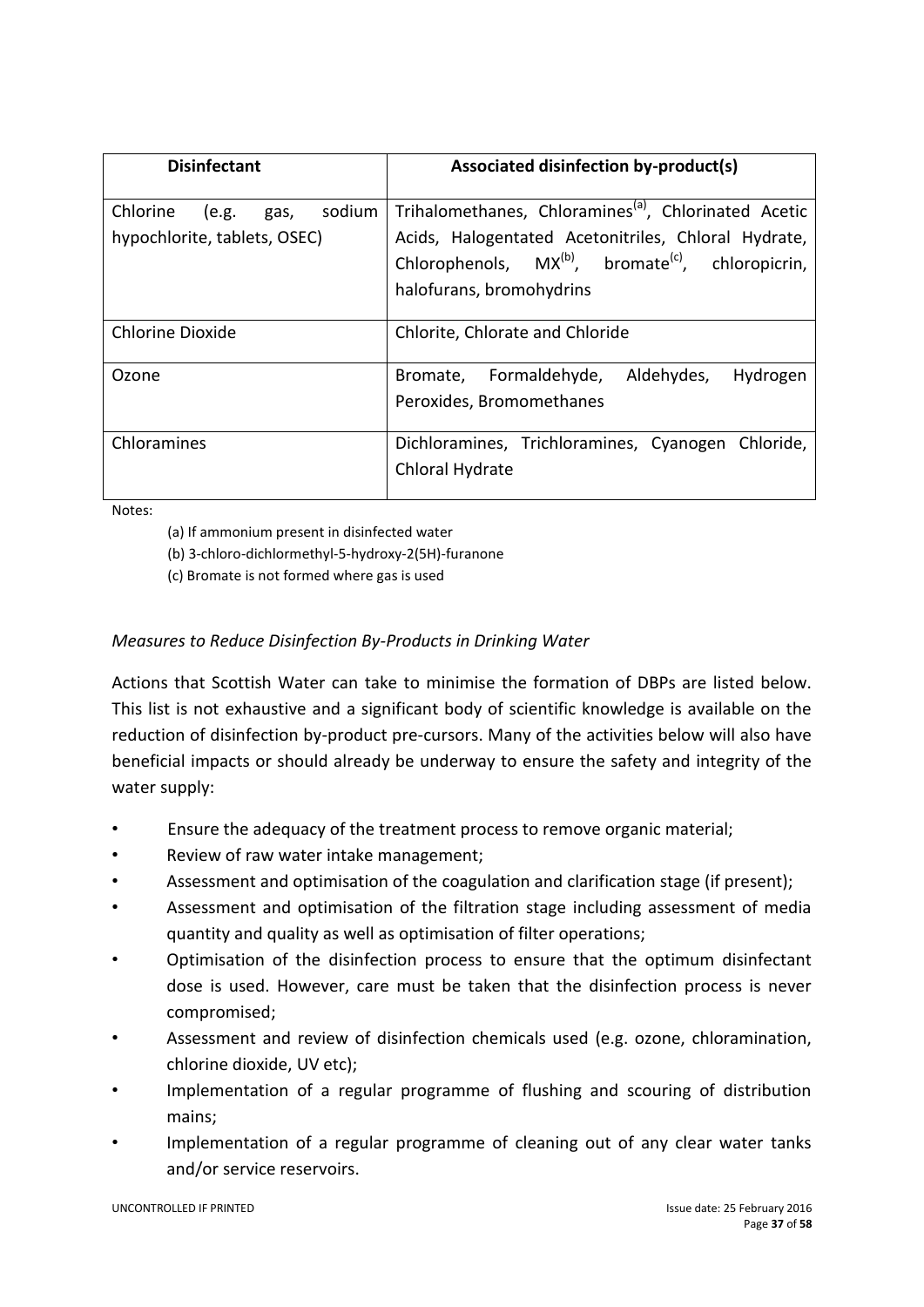Scottish Water must ensure at all times that actions taken to minimise disinfection byproduct formation do not compromise the effectiveness of the disinfection process.

## **31. Supply of water not complying with 29 (1)**

Regulation 29(3), (4) and (5) are designed for emergency situations only and aim to allow a balanced view to be taken between the risk to public health of supplying undisinfected or untreated water and the immediate health risk from there being no public water supply at all. DWQR expects that any decision to supply water which has not been subjected to the normal disinfection process will have been taken in consultation with health professionals.

Regulation 29(3) requires Scottish Water to obtain confirmation from Scottish Ministers, by notice, that they are satisfied that such a step is necessary. Scottish Water must provide Scottish Ministers with details of:

- The severity of the incident
- Reasons why Scottish Water is unable to comply with Regulations 29 (1) and(2)
- The risk to health likely to occur if a piped supply of water is not available
- Steps they have taken to protect public health
- Information provided to consumers

Regulation 29(3) (a) can apply retrospectively so as to not impede actions that must be implemented during an emergency, however, a retrospective notice must be sought from Scottish Ministers within 72 hours.

Regulation 29(4) ensures that Regulation 29(3) does not remove the duty on Scottish Water to provide wholesome water and comply with the other requirements of the Regulations nor prevent an investigation by DWQR and potential enforcement action up to and including prosecution for supplying water unfit for human consumption.

Regulation 29(5) requires Scottish Water to inform consumers that their supply has not been subjected to an appropriate level of treatment and inform consumers of actions that Scottish Water has taken and any action that consumers need to take to protect their health such as boiling their water before consumption.

## **32. Disinfection of Groundwaters and Definitions of Treatment**

Regulation 29(6) allows Scottish Ministers to remove the requirement in 29(1) that all water supplies shall be disinfected for certain groundwaters. In practice, such consistently high quality groundwaters are unlikely to exist in Scotland, and it is not envisaged that this exemption will be requested by Scottish Water.

Regulation 29 (7) clarifies some of the terms used in Regulation 29, in particular what constitutes an "adequate treatment process" and "sufficient preliminary treatment".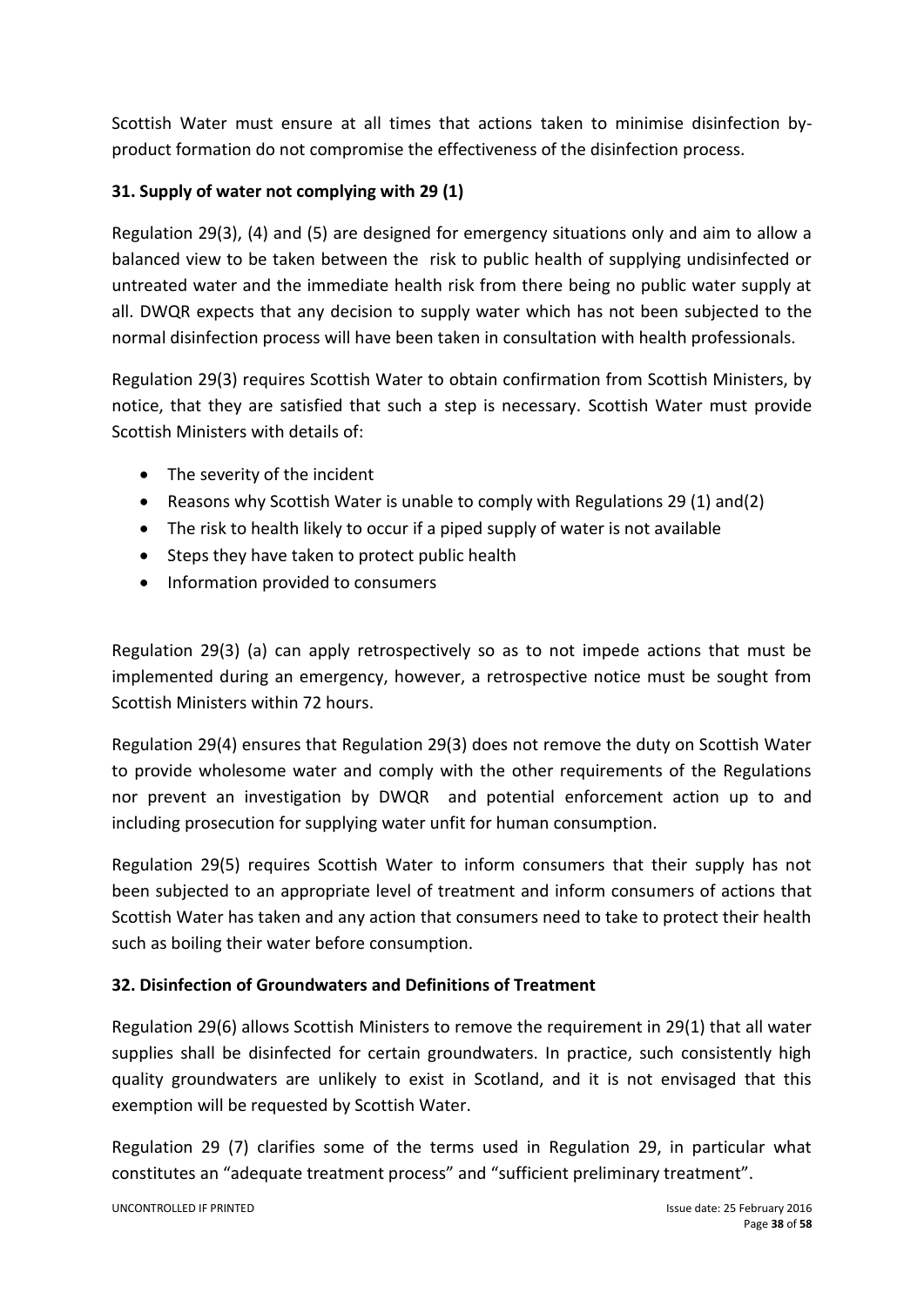It is largely a matter for Scottish Water to determine the appropriate treatment processes which are required to meet the challenge presented by specific raw waters and ensure the water is adequately prepared for disinfection. In selecting and designing a treatment process, Scottish Water is expected to gather sufficient data to adequately characterise the source water as part of the risk assessment process and to ensure that any design is capable of delivering effective treatment both under normal conditions and any extreme situations that may occur. Clearly there is a need for Scottish Water to make a decision on the level of risk it is appropriate to accommodate, however there is an expectation that the resilience of treatment assets will form a key component of any process selection and design.

## **33. Management of Risk from** *Cryptosporidium*

The *Cryptosporidium* (Scottish Water) Directions 2003 set out Scottish Ministers' expectations for the management of the risk from *Cryptosporidium*. These in turn are based on the reports on "*Cryptosporidium* in Water Supplies" by the first , second and third group of experts under the chair of John Badenoch and Ian Bouchier.

Scottish Water are expected to manage the risk from *Cryptosporidium* at all of its sites, closely following the principles of the three reports by the group of experts. Although the *Cryptosporidium* (Scottish Water) Directions 2003 will be revoked at the end of 2015, many elements continue to be highly relevant and Scottish Water is expected to retain certain key requirements as part of its management approach in relation to the following Directions:

- Direction 12: Continuous individual monitoring of turbidity after every filter plus continuous monitoring of the final water
- Direction 18: Develop and implement a robust strategy for membrane integrity testing, in agreement with Scottish Ministers
- Direction 20: Maintenance of filter logbooks
- Direction 37: Management of recycled water return streams

All detections of *Cryptosporidium* in final waters, or circumstances which could lead to breakthrough of oocysts through the treatment process, must be thoroughly investigated. Final water oocyst detections at any plant must not be considered to be a "routine" event and operational staff must be trained to recognise the circumstances under which breakthrough can occur and the appropriate operational responses. Similarly, the absence of oocysts in a sample does not provide a guarantee that oocyst breakthrough could not, or has not, occurred.

## *Cryptosporidium* monitoring

Sampling and Analysis for *Cryptosporidium* shall take place using a fully validated method documented by the Standing Committee of Analysts and acceptable to Scottish Ministers.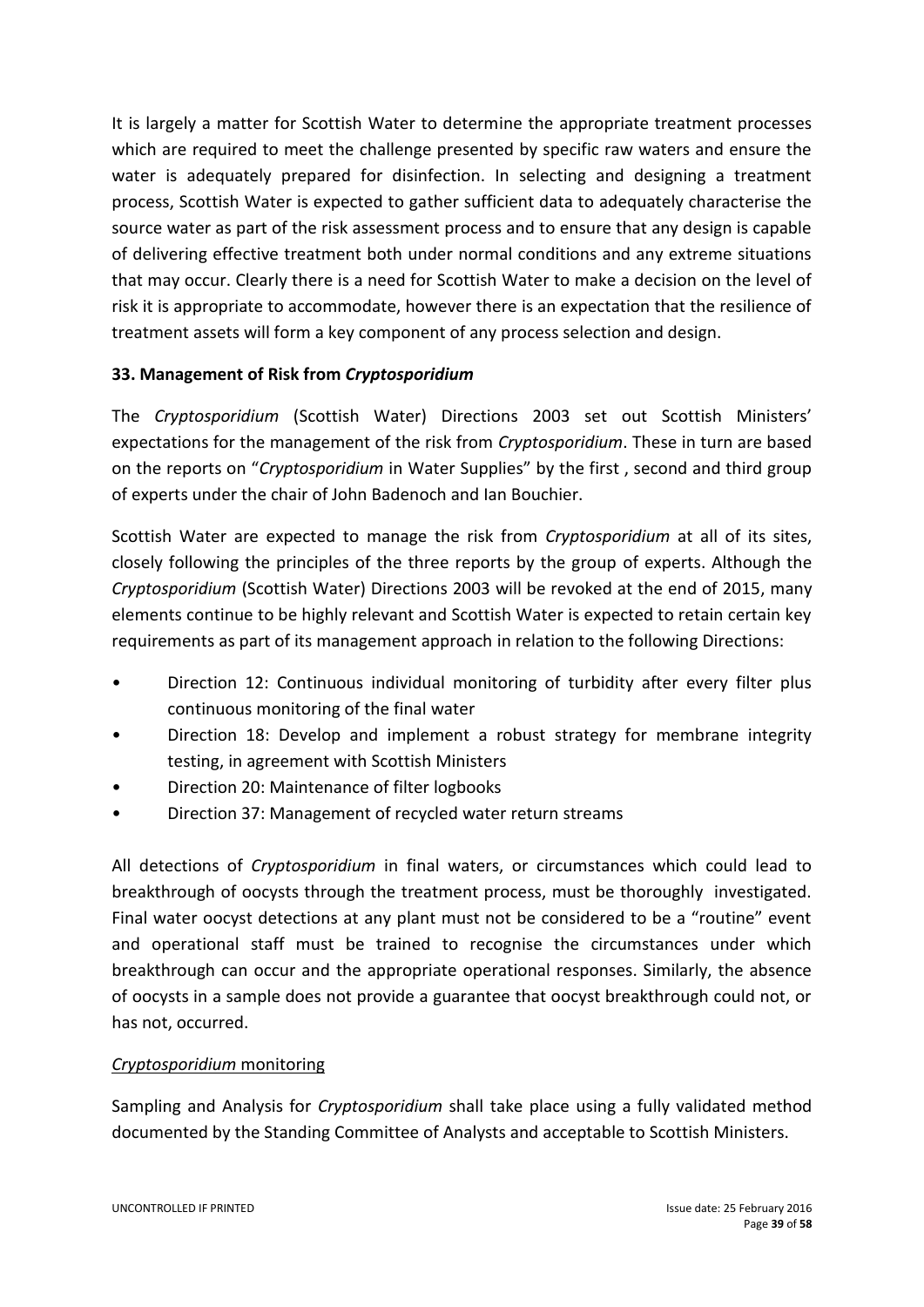Sampling shall take place using the method that maximises oocyst recovery within the constraints of the quality of water being sampled. It is expected that a continuous flow rate of 40 litres per hour through the collection filter will be maintained wherever possible. Where this is not possible, or a low volume sample is collected, (low volume shall be taken to mean 250l), Scottish Water shall annotate the sample result and ensure that operational responses to the sample appropriately reflect the low volume.

#### Raw Water *Cryptosporidium* monitoring

Raw water monitoring provides useful data that validates catchment risk assessments, and provides an indication of the challenge presented to the treatment process. Raw water monitoring under the *Cryptosporidium* Directions was skewed heavily towards sampling from larger works . Smaller low and medium risk works were not sampled.

It is proposed that raw water sample frequencies for *Cryptosporidium* should become a matter for Scottish Water to determine according to risk. There shall be the following expectations:

- All WTW's shall retain the capability to have a representative raw *Cryptosporidium* sample taken where there is a barrier treatment process;
- Raw *Cryptosporidium* sampling shall be instigated in response to relevant operational events or perceived changes in catchment risk;
- Scottish Water should aim to build up a database of raw water *Cryptosporidium* data from all sites

## Final Water *Cryptosporidium* monitoring

Although sample frequencies for *Cryptosporidium* are not defined in the Regulations, it is expected that Scottish Water will continue to sample final waters for oocysts. The significance of *Cryptosporidium* for public health makes it appropriate for Scottish Ministers to define a minimum sampling frequency in final waters. It is acknowledged that the *Cryptosporidium* Directions (2003) have ensured that a comprehensive database of final water data exists, which may prove to be a better indicator of site specific oocyst breakthrough risk than the risk assessment process defined in the Directions.

UNCONTROLLED IF PRINTED **Internal and CONTROLLED** IF PRINTED **internal and CONTROLLED** IF PRINTED It is proposed that the following minimum sample frequency matrix will be used by Scottish Water. This is based on the number of positive *Cryptosporidium* samples taken during the previous 3 years (irrespective of the oocyst count in each sample) and the volume of water supplied by the treatment works. The matrix greatly reduces the sampling frequency for sites where there is minimal history of *Cryptosporidium*. Where there is less than three full years of data, including where a new treatment works is constructed at the site, the middle (2-6 positive sample) frequency shall be used initially. Where an existing works is changed by the addition of a new treatment process it is not necessary to increase the frequency, provided the new process presents an enhanced barrier against *Cryptosporidium* when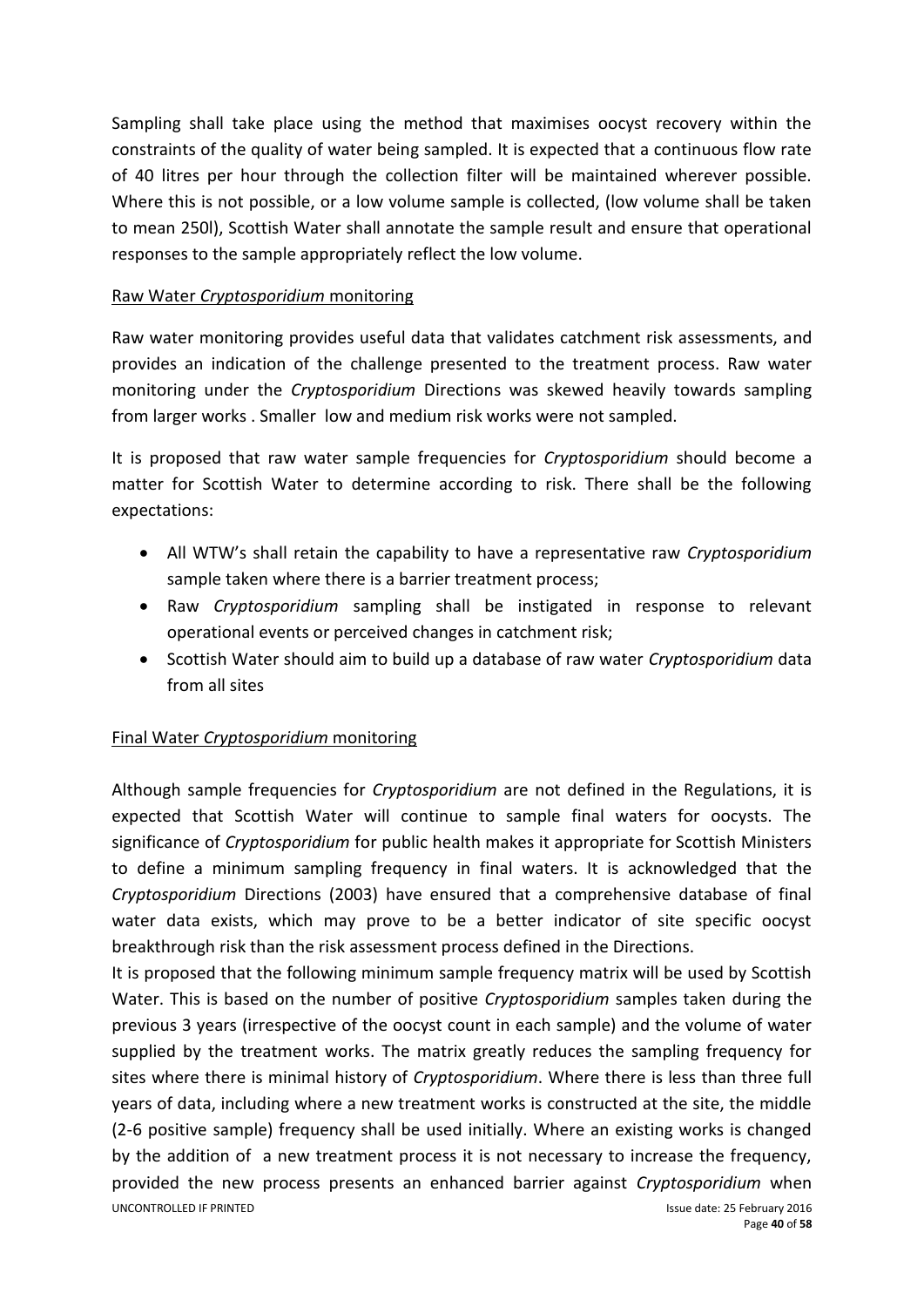compared with the old process. Where a specific case is not clear, Scottish Water may wish to consult with DWQR.

|                              |                                | WTW Maximum Design Flow (Ml/day) |          |          |       |
|------------------------------|--------------------------------|----------------------------------|----------|----------|-------|
|                              |                                | $\leq 1$                         | > 1 < 10 | >10 < 50 | $>50$ |
| Previous 3yrs<br>sample data | $\geq$ 7 positive<br>samples   | 52                               | 104      | 365      | 365   |
| 36<br>(min<br>samples)       | $2 - 6$ positive<br>samples    | 12                               | 52       | 52       | 104   |
|                              | positive<br>$\leq 1$<br>sample | 4                                | 4        | 12       | 26    |

#### Number of Samples Required per Year

It is expected that Scottish Water will continue to monitor and assess the risk of *Cryptosporidium* in its supplies and will undertake additional sampling in response to this.

## **34. The Use of UV for Inactivation of** *Cryptosporidium*

#### Usage and Design Requirements

Ultraviolet irradiation is not acceptable as a standalone treatment process in Scotland – it may only be used as an additional safeguard where an effective barrier process already exists at the site.

Where it is deemed necessary to install UV treatment in order to manage a risk, it shall treat the whole process stream and will operate continuously when the treatment plant is in supply.

Selection & design of equipment must follow existing UK guidance:

<http://dwi.defra.gov.uk/stakeholders/guidance-and-codes-of-practice/uvirradiation.pdf>

Scottish Water must bear in mind that design requirements for a UV system to inactivate *Cryptosporidium* may be different to one designed for disinfection purposes.

Monitoring for any parameter known to impair the performance of UV inactivation of *Cryptosporidium* shall be undertaken prior to the installation of UV treatment for this purpose at a site. The extent of such monitoring shall be sufficient to define the expected range of relevant water quality parameters. The selected parameters should include iron and manganese. These results shall be discussed with any supplier of UV equipment and used to inform a risk assessment for the design and operation of the UV unit, including any mitigation measures. This risk assessment shall be regularly updated to take account of additional sample data.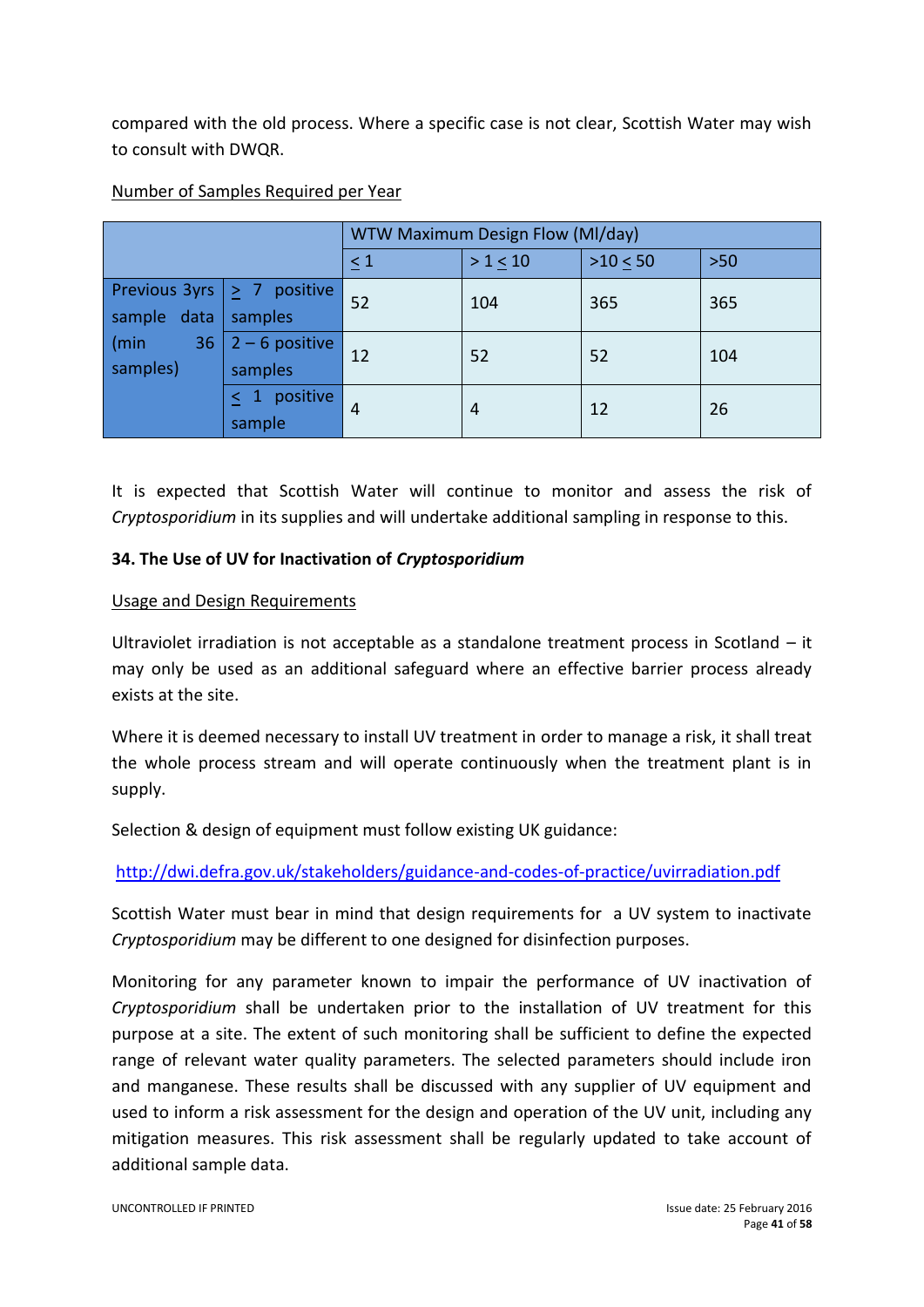#### Validation

Prior to use, any UV plant must be validated to demonstrate that plant performance is satisfactory for the specific conditions of that plant and establish any operating constraints.

- Validation must be in accordance with the DWI guidance document, using a test organism appropriate to the intended usage of the system;
- Operating conditions and constraints under which the system has been validated must be documented in on-site in works manuals.

#### Monitoring

Water entering the UV unit shall have continuous on-line monitoring for flow rate, turbidity and UV transmissance (UVT) as a minimum. Within each UV reactor chamber, UV fluence shall be measured continuously.

Data from online monitoring and sample data which confirms the effective performance of the UV system shall be retained by Scottish Water for at least 6 months.

#### **Operation**

The UV equipment shall be operated in accordance with manufacturers' guidance and the conditions under which validation testing took place. If these conditions change, for whatever reason, the validation shall be repeated under the new conditions.

Upon start-up, UV lamps shall be allowed to reach working intensity, prior to the introduction of any water intended for supply.

The UV process shall not be bypassed under any circumstances.

Minimum quality standards for water entering the UV unit shall be defined and documented on site. These standards shall include turbidity and UVT as a minimum. UV fluence shall not fall below a validated 40mJ/cm2. UVT of water to be treated should not fall below a value predetermined by Scottish Water, typically greater than 80%.

Should the quality of water in the reactor, or the UV fluence, deviate from these specifications for any reason, the plant must shut down automatically and remain off line until the problem is resolved.

## Safeguards

Failsafe mechanisms shall be in place to ensure that water entering distribution has been sufficiently irradiated. These shall be linked to Scottish Water's telemetry system and trigger an automatic shutdown of the treatment process.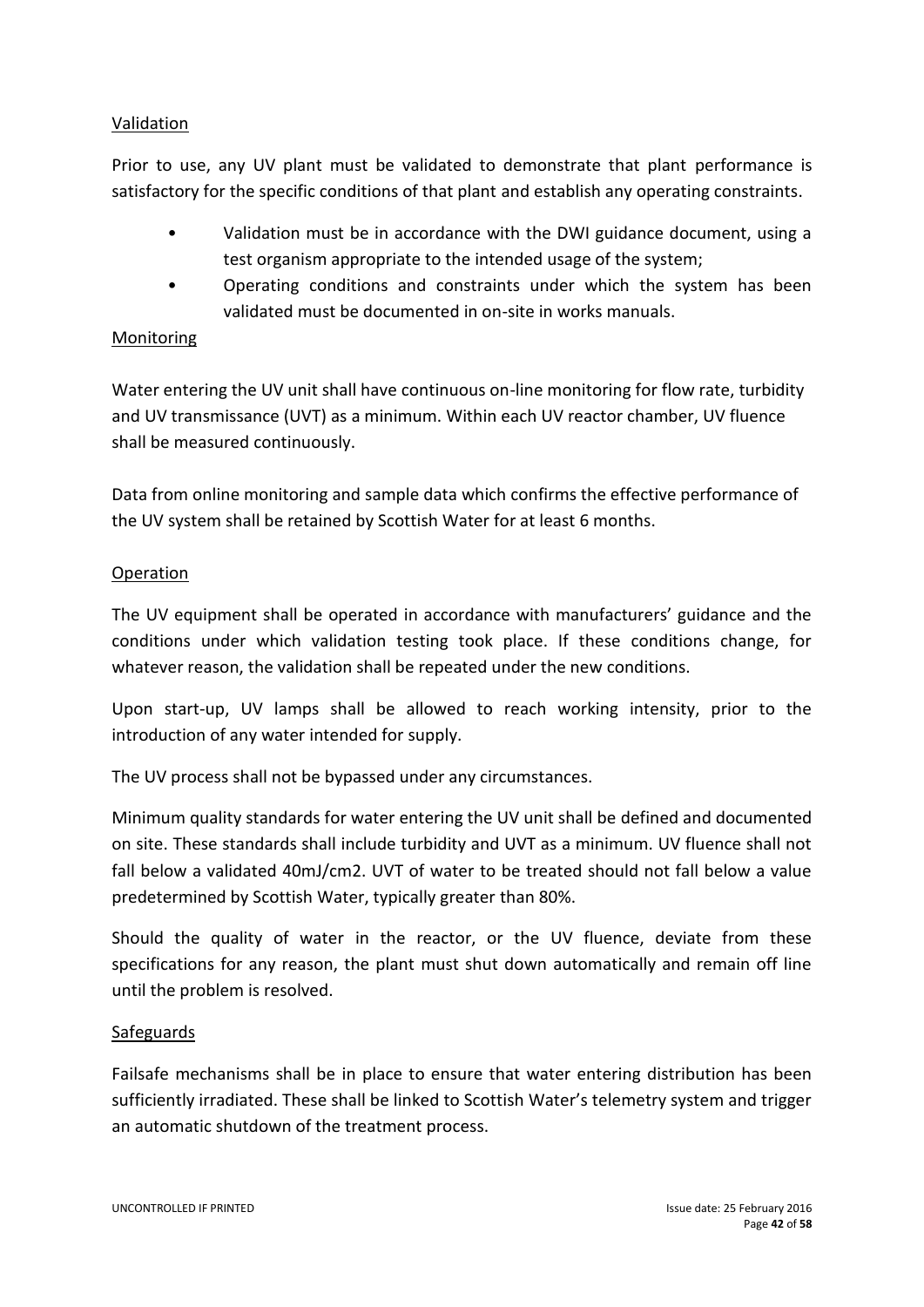The control philosophy for the plant should automatically prevent water passing forward from the UV unit in the following circumstances:

- On start-up, before the UV lamp has achieved the correct operating temperature.
- During power dips or interruptions to power supply
- should on-line measurements for turbidity, UVT and UV fluence be outside predetermined limits

Most UV lamps contain small amounts of mercury and lamp breakages could present a risk to both plant workers and those drinking the supplied water. Breakages can be minimised through good plant design and careful handling of lamps. Scottish Water must have in place an action-plan for minimising and detecting such breakages and dealing with any that do occur.

#### Maintenance

Maintenance of the UV system and associated equipment must be documented and in line with industry best-practice and manufacturer's guidance.

#### **35. Risk assessment of treatment works and connected supply system**

Regulation 30 requires a comprehensive risk assessment for each treatment works and connected supply system which covers all hazards and hazardous events. These risk assessments shall be undertaken using the water safety plan approach published by WHO in the Drinking Water Guidelines 2004, taking into account subsequent updates and associated guidance manuals published by WHO. Water Safety Plans provide a means of recording the hazards and hazardous events that potentially could arise in the catchment area for the source, during treatment, within the distribution system and within building plumbing systems (up to the consumer's cold water tap). The methodology requires risk to be characterised for each hazard/hazardous event using a scoring system based on likelihood and consequence criteria. Risks should be characterised before and then after taking account of the existing permanent control measures in place. The scoring method should be capable of identifying "residual risks" which require further steps of mitigation (control measures) to be put in place.

A risk assessment carried out under regulation 30 should take into consideration all substances, micro-organisms including parasites, algae and viruses and all variants which may indicate a risk exists. Companies should take into consideration all available information when assessing the likelihood of a hazard being present. For example when considering *Cryptosporidium* in treated water the analysing laboratory should report the presence of all oocysts confirmed as *Cryptosporidium* spp. irrespective of size and details of any *Cryptosporidium* like bodies present. Taking information on the number of oocysts in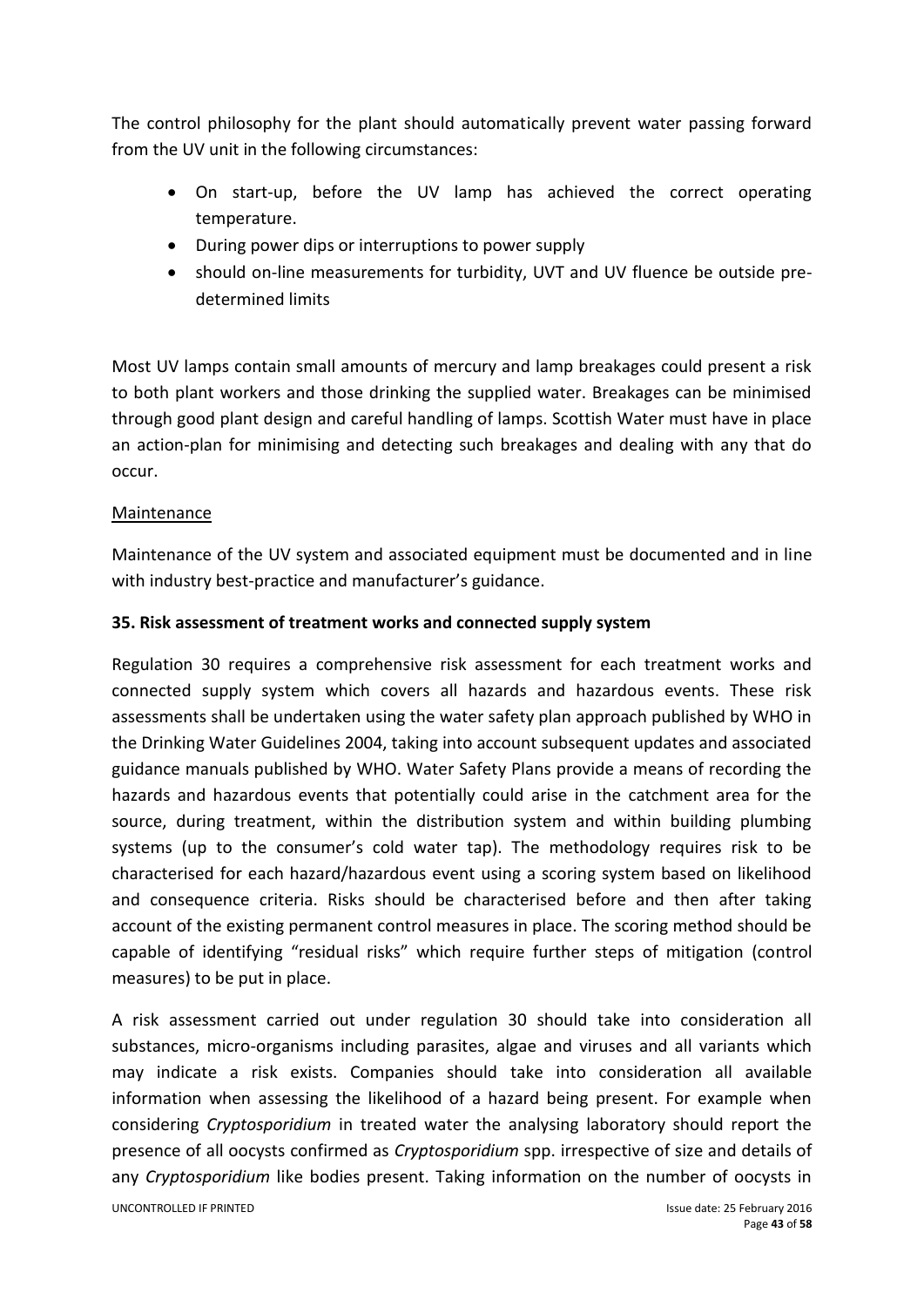the 4-6μm range, together with information on other size ranges and *Cryptosporidium* like bodies Scottish Water can then assess the results to determine the risk this may indicate for a particular supply system.. Appropriate mitigation measures to address the change in risk would also be expected to put in place.

Regulation 30(6) requires each risk assessment to be kept under review. The frequency of routine review may be determined by Scottish Water, but a review should also be triggered if Scottish Water becomes aware of a significant change to any part of the supply system, such as catchment, treatment process or distribution network. Additionally, a review should occur following any serious water quality incident.

## **36. Procedure following risk assessment and prohibition of supply**

Regulation 31(2) places an obligation on Scottish Water to report on the nature of any significant risks identified and actions it plans to take in order to mitigate those risks, both planned and already in place. It is not intended that this should introduce a new reporting burden on Scottish Water as such analysis already forms part of the Improvement Plan component of the Drinking Water Safety Plan. Some minor modification may be required to ensure the plan contains the correct level of detail, especially where operational measures to mitigate risk are concerned, and to provide specific dates for completion of actions. Following receipt of such notification, DWQR may request additional details from Scottish Water prior to considering whether actions under regulation 31 (3) are necessary.

## **37. Copper and Lead Contamination from pipes**

Regulation 32 deals with contamination of the water supply by copper or lead as a result of the supply and domestic pipework. Regulation 32(4) requires Scottish Water to modify or replace their part of any lead service pipe when it has reason to believe that the concentration of lead at the consumer's tap exceeds 10 μg/l. Also, Scottish Water is required to replace their part of the pipe when the owner intends to replace his own part of the service pipe and the owner has made a written request to Scottish Water to replace its part.

This Regulation is substantially unchanged from Regulation 26 of the 2001 Regulations, however it is important that Scottish Water is able to demonstrate that it is fully discharging its responsibilities relating to lead pipework.

Where a relevant sample is taken which triggers a potential obligation under regulation 32, Scottish Water must carry out a review of results from the zone (and related zones where treatment control measures are in place at the supplying works) to determine if the failure is an isolated one.

If it is an isolated failure, Scottish Water must take the following action: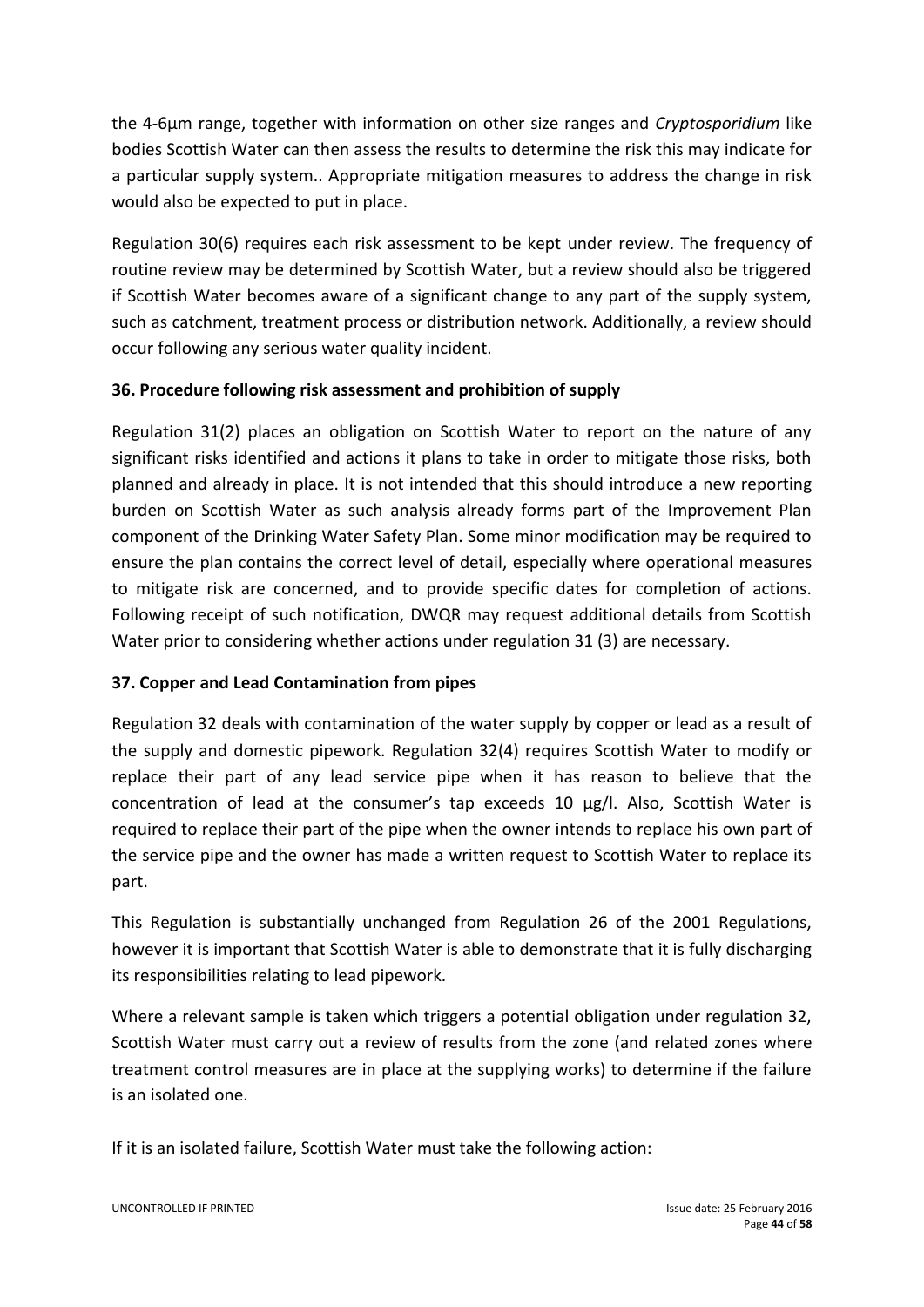i. if treatment has not been consistent and is not optimised then the company must make improvements to ensure treatment is consistent and optimised. Additionally, if there is lead present in the company's pipe then it must be replaced as required under Regulation 32(5);

ii. if treatment is consistent and optimised (or it has been determined from previous reviews that treatment was not necessary), then the isolated failure must be investigated further, as follows;

When the failure is in a sample from a tap in domestic premises or other premises which is not a public building, no further samples are required but a comprehensive investigation should be undertaken to establish if lead is present in the pipe work belonging to the company and the premises owner. If there is lead present in the Scottish Water's pipe then it must be replaced as required under regulation 32(5). There should be auditable evidence for the conclusion reached by the company's investigation. For example if preliminary investigations are inconclusive then excavation/exposure of the Scottish Water's pipework may be necessary. If the investigation concludes that there is lead in the supply pipe or the internal plumbing belonging to the owner, the consumers occupying the premises must be notified and given advice about how to protect their health.

When the failure occurs in a sample taken from a tap in a public building the company must carry out a similar investigation to that described above, and replace the company owned communication pipe where this is lead. When there is lead pipe within the pipework belonging to the public building, remedial action must be taken to ensure there is no potential danger to the health of the public consuming the water. Companies should inform the owner of the building and remind them of their obligations under the Water Supply (Water Fittings) Regulations.

DWQR should be notified as soon as possible after each investigation is concluded of the results of the investigation and the action taken together with copies of notification of building owner and consumers (this will normally be as part of Scottish Water's event reporting process). The company should have a standard form for notifying DWQR.

If the failure is not an isolated one in the zone or related zones then Scottish Water must review the plumbosolvency control treatment in place and check that it has been consistent and optimised. If treatment is not consistent or optimised then action must be taken by Scottish Water to improve the treatment and continue to monitor it and lead concentrations to ensure it is consistent and optimised. However, if plumbosolvency treatment is not practised because previous reviews have determined it is not necessary then Scottish Water will need to review all results and consider whether plumbosolvency treatment is likely to reduce the lead concentration at consumer's taps. If it is concluded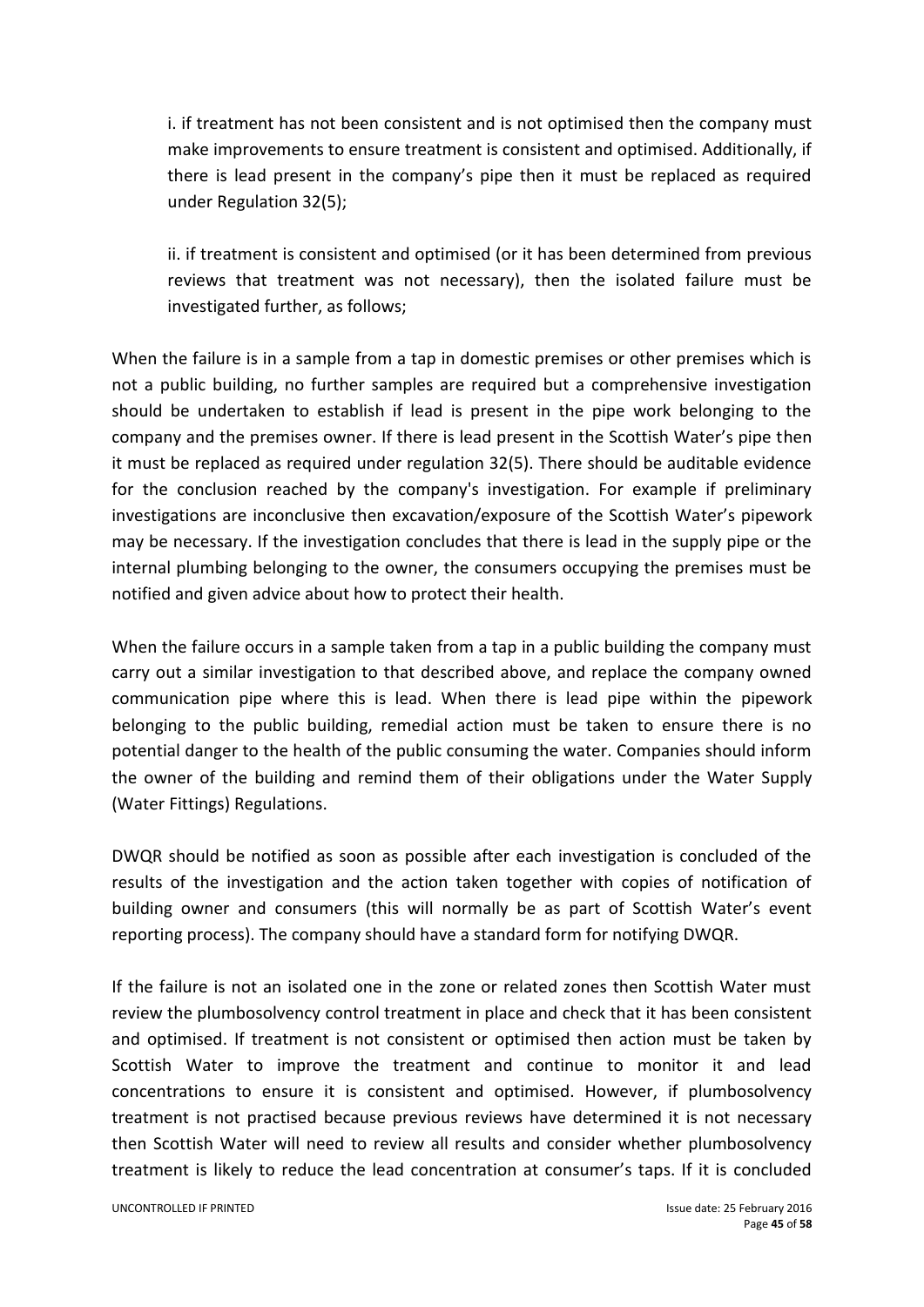that treatment is necessary then the company should install treatment, obtain a consistent dose and optimise the dose as soon as practical. No further action is required, following optimisation, unless there is a subsequent failure in the zone or related zones.

If Scottish Water concludes that treatment is consistent and has been optimised then it should carry out the investigations and actions as set out above for an isolated failure and review their findings as part of their regulatory risk assessment. Where Scottish Water's regulatory risk assessment identifies a residual risk relating to lead then the company is expected to identify an integrated package of measures to mitigate this risk .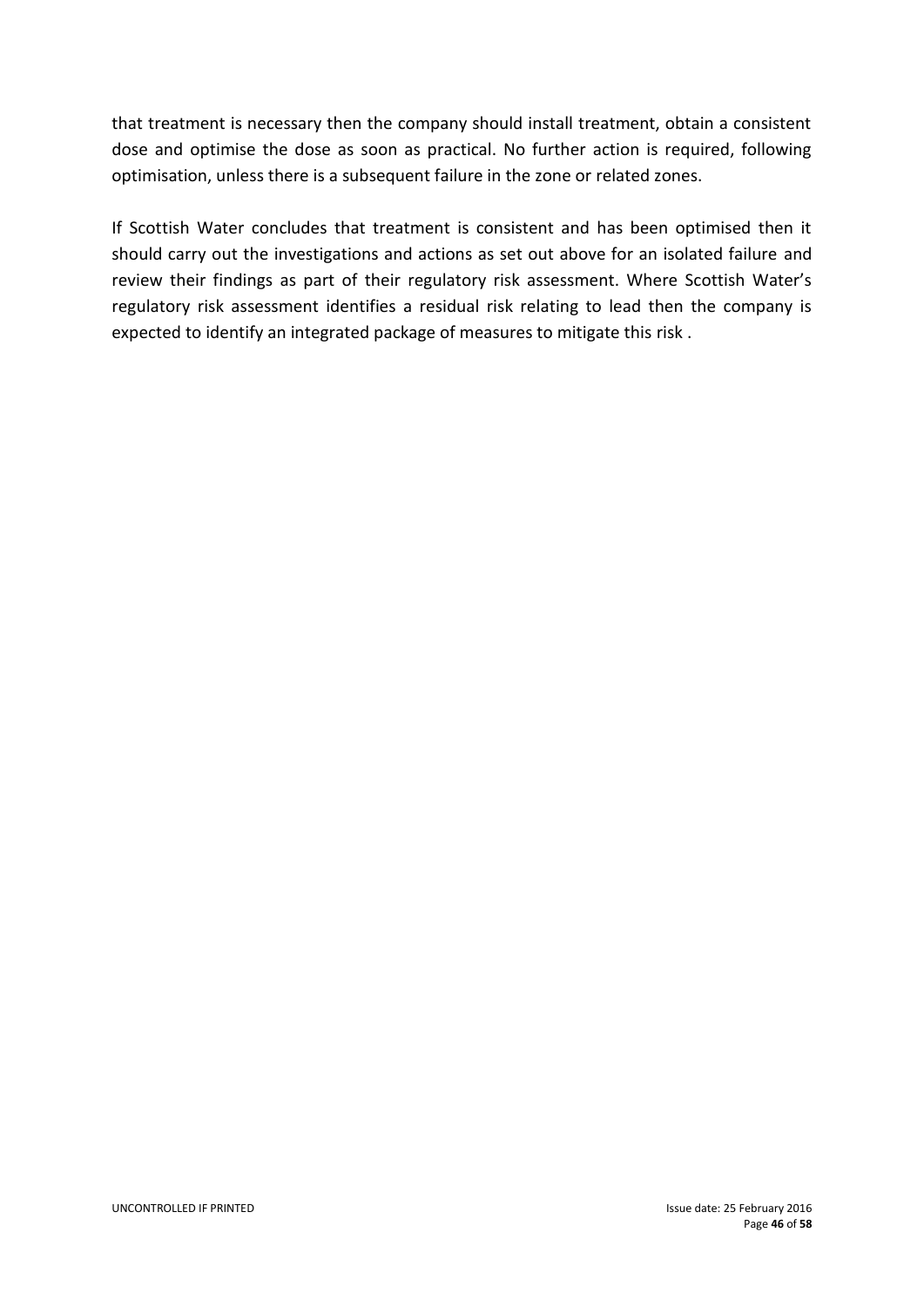#### **Part 9 - Controls on substances, products and processes**

#### **38. Application and introduction of substances and products**

Regulation 33(1) prohibits, with certain exceptions, the introduction by Scottish Water of any substance or product to water that is intended for domestic purposes as defined in regulation 4(1). The exceptions are that the product or substance, at the time of its introduction, satisfies one of the conditions in Regulation 33(3) or conforms with the conditions set out in Regulation 33(2).

The List of Approved Products for Use in Public Water Supply in the United Kingdom (the List) is published and updated regularly on the DWI's web site which represents the definitive List of all substances and products for which approval has been granted (and thus may be introduced into a water supply system, by a water company), refused, modified, revoked or prohibited. The List also makes clear any restrictions on the use of such products that must be observed. The List additionally identifies those products (currently some treatment chemicals and filter media) which may be introduced by water companies through regulation 33(2) where the product or substance conforms to a European Standard (BS:EN), subject to any national conditions of use to protect public health.

It is the responsibility of the end user, i.e. Scottish Water or their appointed agents, to ensure that products used by them in the production, supply and distribution of drinking water are appropriately approved, under Regulation 33(3)(a), or meet the requirements of Regulation 33(3)(b) or (c) before introducing them to the water supply.

For those products conforming to a BS:EN, which may be used under Regulation 33(2), the end user, should ensure that the product they are using conforms to the requirements of the relevant BS:EN standard. The existence of a relevant BS:EN standard does not necessarily mean that all supplies of a specific treatment chemical or product will have been tested and shown to meet the appropriate requirements of the BS:EN. Thus it is the responsibility of the end user of these products to ensure that the treatment chemicals or products provided by a specific supplier fully meet the requirements of the relevant BS:EN standard. This can be done by obtaining, for example, a statement of conformity for the batch of chemical supplied, or by internally checking through their laboratories. Scottish Water should be aware BS:EN standards for drinking water treatment chemicals and products, do not contain mandatory requirements for attestation of conformity.

Regulation 33(4) authorises applications for approval to be made by any person. Regulation 33(5) provides for variation or revocation of an approval, subject to the requirements of Regulation 33(9) and (10) in respect of the giving of notice to those affected by the variation or revocation. Regulation 33(9) provides for the Scottish Ministers to prohibit the use of any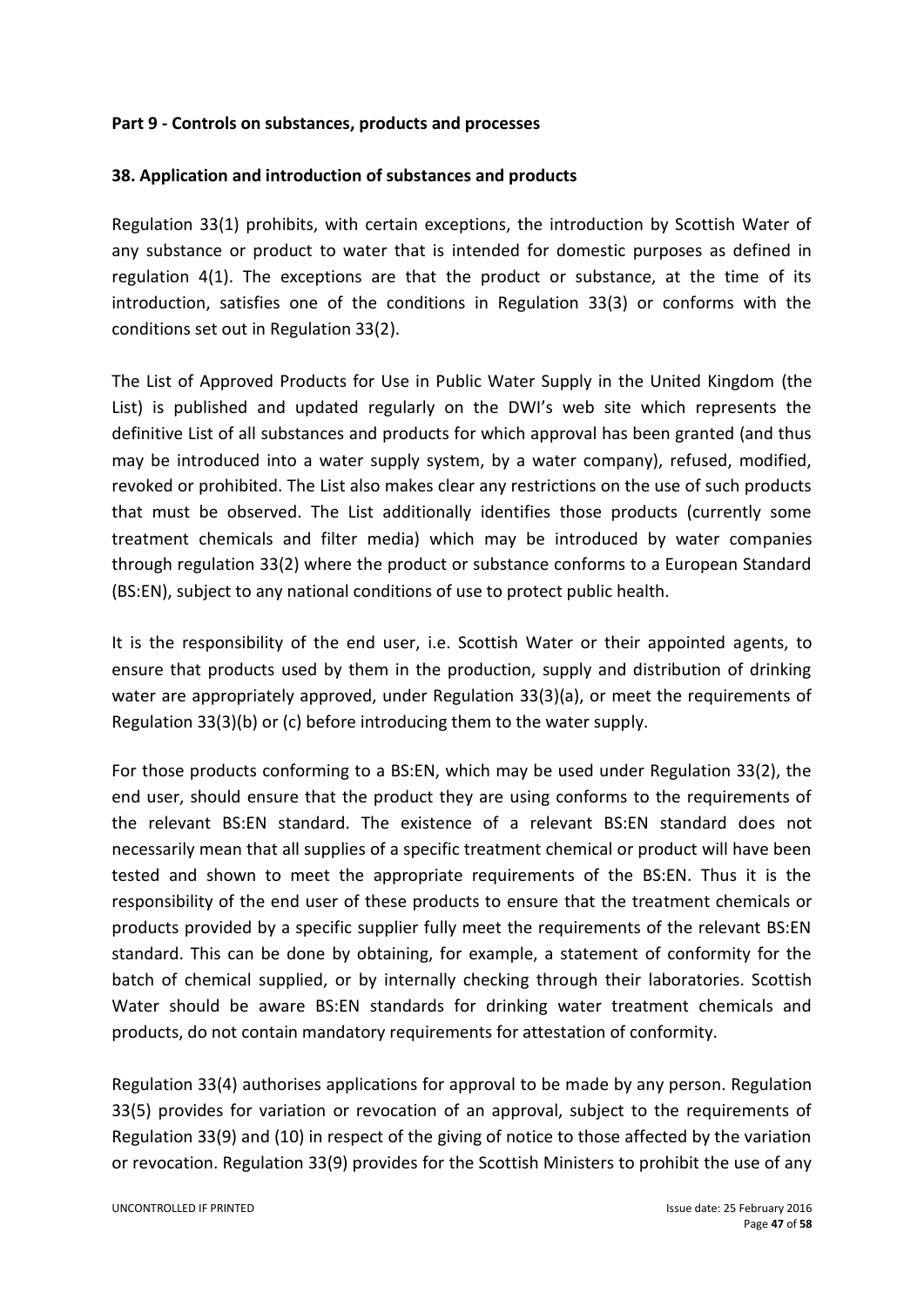substance or product which Scottish Water would otherwise be authorised to use, subject to the requirements to give notice as set out in regulation 33 (9) and (10). Regulation 33(12) permits the Scottish Ministers to make an administrative charge on the person making an application for approval of a product under regulation 33(3)(a).

## **39. Use of processes**

Regulation 34 provides for the Scottish Ministers to give notice to Scottish Water, requiring them to make an application for approval of any process. The notice may also prohibit use of the process for a specified period. Regulation 34 also provides for attaching conditions to an approval and for revocation of approval and modification of conditions of approval and publication of a list of approved processes. Provisions equivalent to those prescribed in Regulation 33 in respect of giving notice apply to Regulation 34.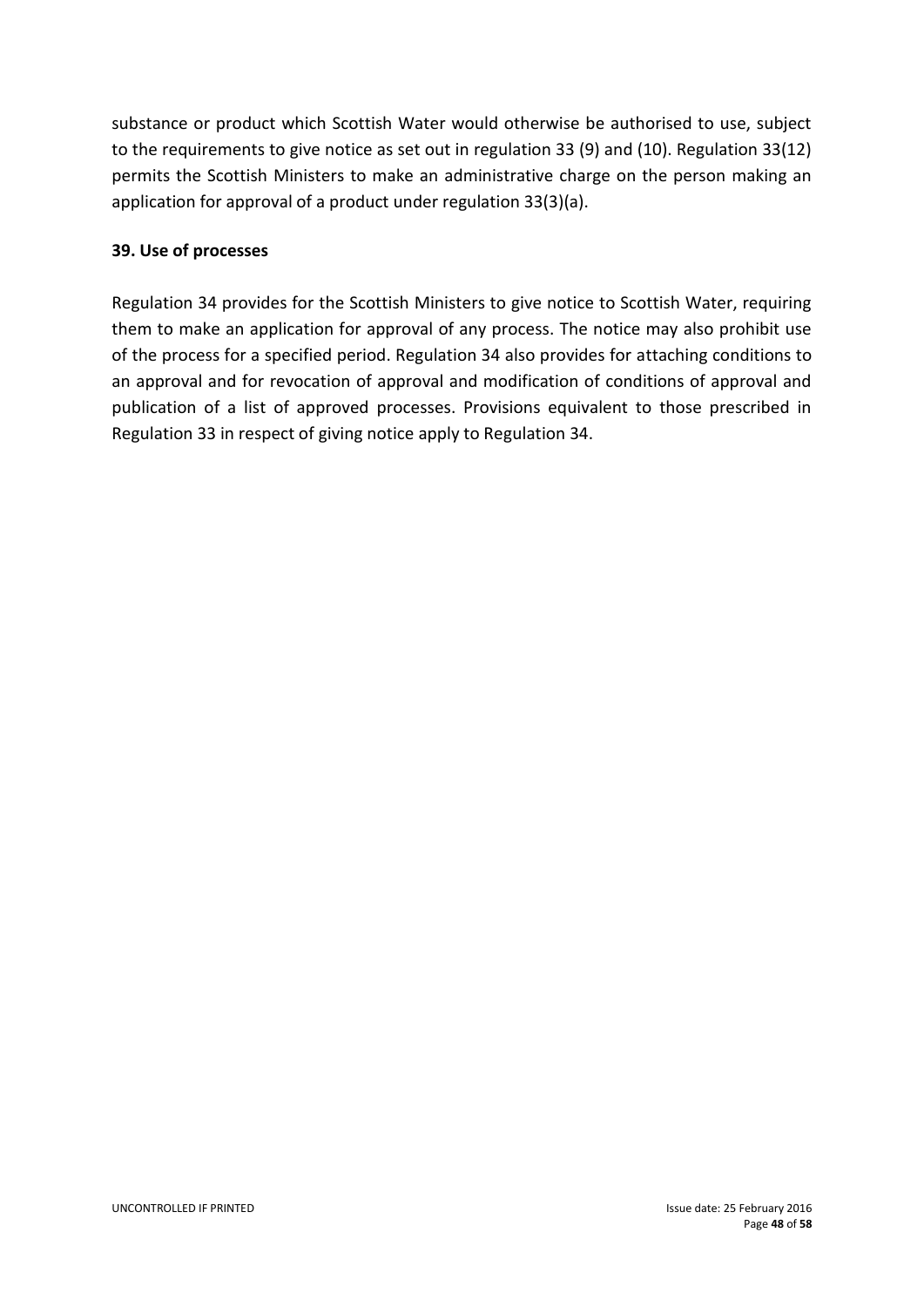#### **PART 10 – OFFENCES: PARTS 8 & 9**

#### **40. Offences**

Under Regulation 35 it is an offence for Scottish Water to contravene Regulations:

- 29(1), relating to disinfection and treatment arrangements;
- $\bullet$  the terms of a notice under regulation 31(3)(d);
- regulation  $33(7)$  the use of unapproved products;
- regulation 33(7)the contravention of a prohibition notice;
- regulation  $34(1)(b)$  the use of a process in contravention of a prohibition notice; and
- Regulation 34(2)(b) failure to observe conditions of approval of a process

Scottish Water has a statutory defence if it is able to show that it took all reasonable steps and exercised all due diligence to avoid committing the offence.

Regulation 35(3) allows for the prosecution of anyone providing false information in support of an application under regulation 33 (application and introduction of substances and products) or 34(Use of processes).

Any person guilty of an offence under Regulation 35 is liable on summary conviction, to a fine not exceeding the statutory maximum: or on conviction on indictment, to a fine.

## **41. Offences by bodies corporate**

Where an offence under regulation 35 has been committed by a body corporate or a Scottish partnership or other unincorporated association is liable to be proceeded against and punished accordingly.

If the offence was committed on behalf of, with the consent or connivance of, attributable to neglect of the relevant individual or by someone acting in the capacity of the relevant individual or body corporate is liable to be proceeded against and punished.

**Relevant individual** in relation to a **body corporate** can be a director, manager, secretary or other similar officer of the body. Where the affairs of the body are managed by its members, the members.

**Relevant individual** in relation to a **Scottish partnership** means a partner.

**Relevant individual** in relation to an **unincorporated association** means a person who is concerned in the management or control of the association.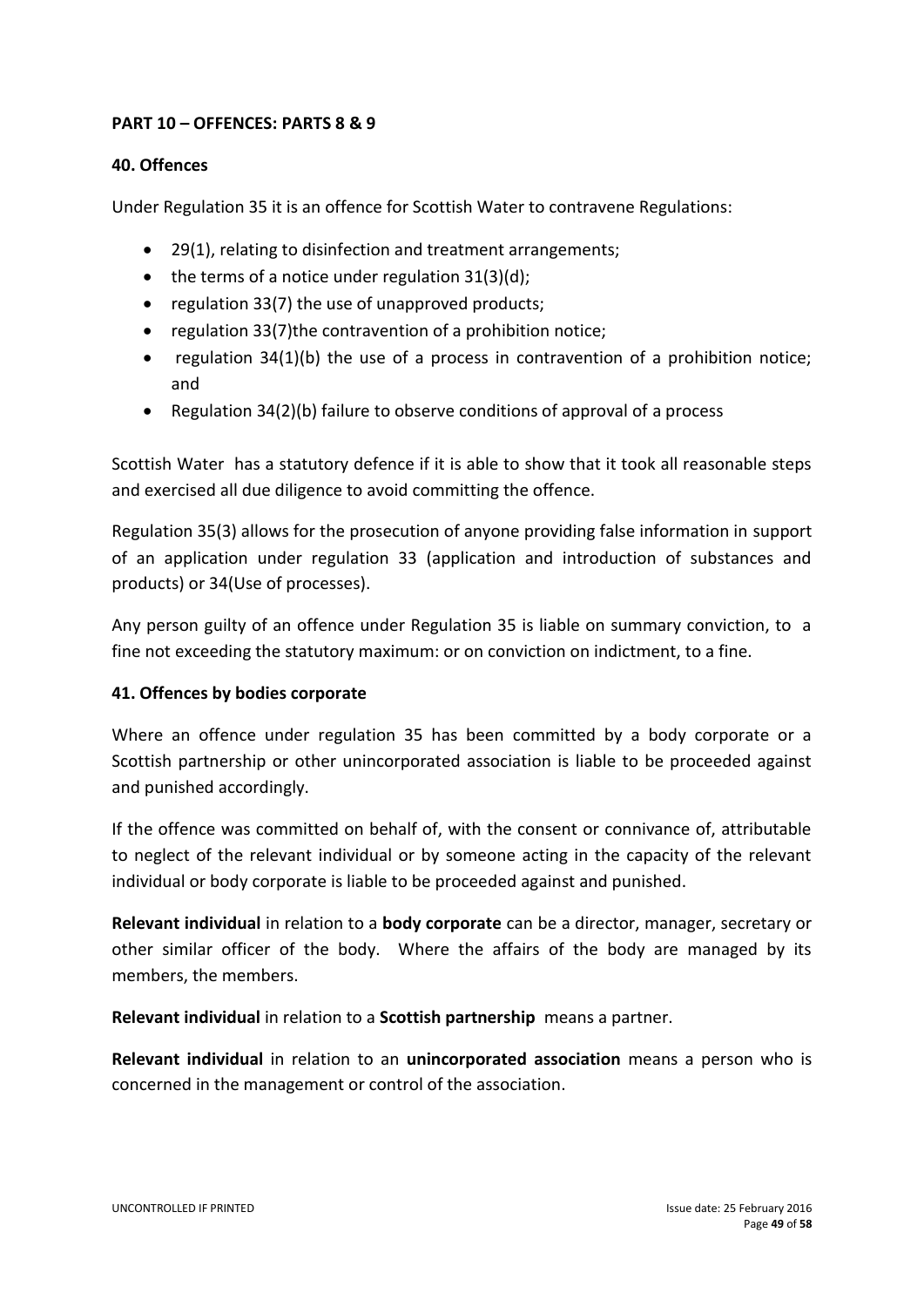#### **PART 11 RECORDS AND INFORMATION**

#### **42. Maintenance of records**

Regulation 37 details the information that Scottish water must record. The Regulation does not stipulate the format of the record and this is a matter for Scottish Water to determine whether hard copy or electronic format is the most suitable means. The entries of the results of compliance analysis should be reported in the units of the regulations.

#### **43. Notification of health risk events**

Regulation 38 requires Scottish Water to notify DWQR, HPS, Scottish Ministers, the relevant local authority and the relevant local health board of a health risk event. This Regulation does not apply if the event has already been notified under the provisions of Part 6. A health risk event is described as an event which, by reason of its effect or likely effect on the water supplied by Scottish Water, gives rise or is likely to give rise to a **significant** risk to health.

DWQR expects that the majority of events will be notified under Part 6 provisions but this Regulation is particularly pertinent in the circumstances when the event is of such significance that the local health board convenes an Incident Management Team.

Regulation 38(3) makes provision for local authorities and health boards to require the provision of information relating to the event and its consequences. This is likely to take effect should the local health board convene an in response to notification of health risks.

#### **44. Publication of information**

Scottish Water are no longer required to publish an annual report, but Regulation 39 requires Scottish Water to ensure that water quality data at water supply zone level is placed on its website and therefore publicly available.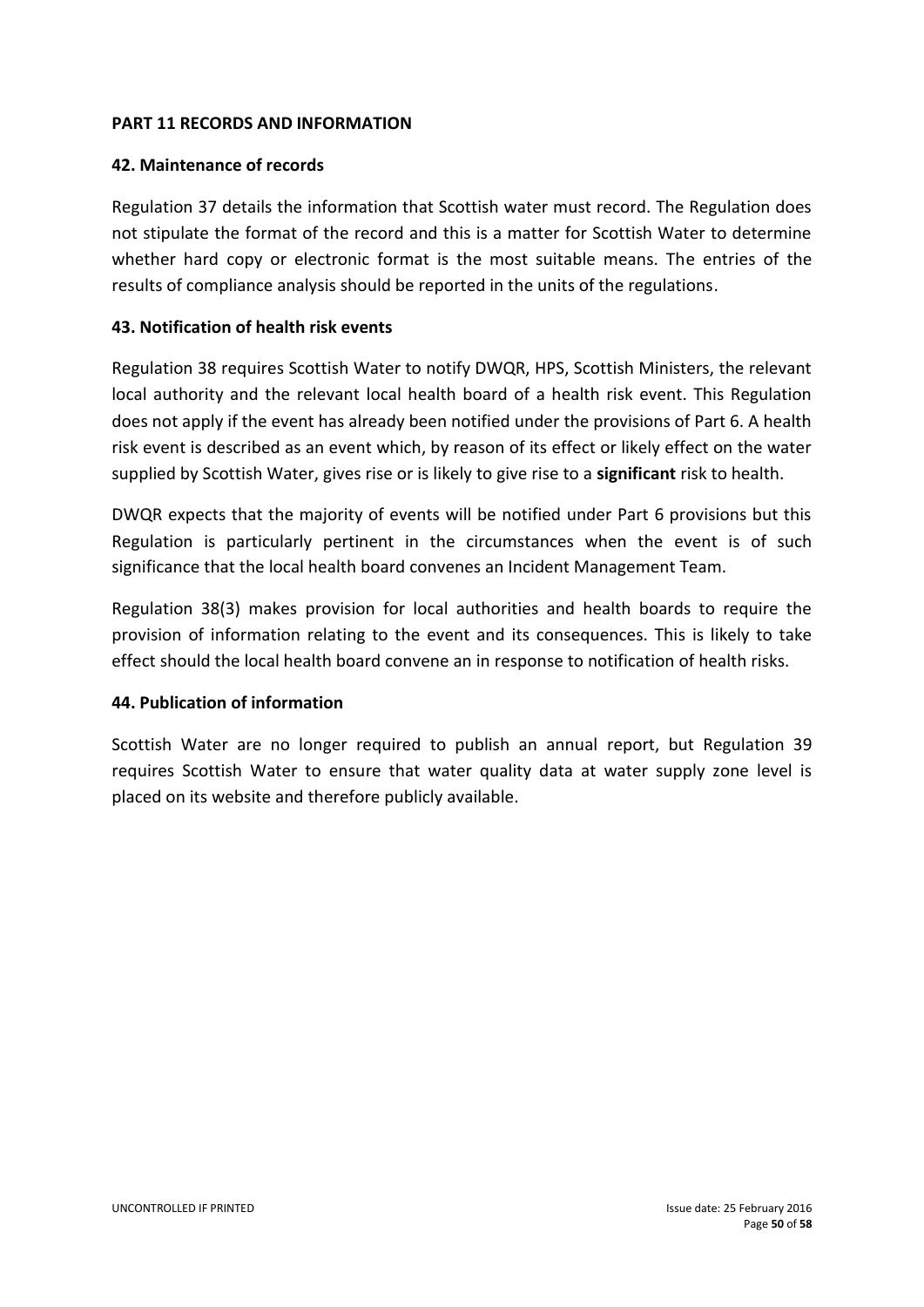## **PART 12 – SCOTTISH WATER: INCIDENTAL POWERS**

#### **45. Power to enter**

Scottish Water may where necessary to comply with its duties or requirements in Parts  $4 - 9$ (see below) enter any premises to which it supplies water for the purposes set out in Regulation 40(1) which are: assessing or monitoring the quality of the water, investigating or isolating anything that appears to be affecting, or may affect, the quality of the water; and take any steps at the premises which are reasonably required for those purposes.

Unless it is an emergency Scottish Water can only enter a premises if they have been given consent for those purposes or have provided at least 24 hours notice of entry.

Scottish Water have the power of reasonable force if required.

In an emergency means a case which appears to Scottish Water that water supplied by it to premises for human consumption purposes constitutes an imminent danger to human health; and it must exercise immediately the powers conferred by Regulation 40(1) in order to protect human health from that danger.

#### **46. Entry warrants**

Under Regulation 41, Scottish Water may apply to the sheriff for a warrant authorising it to enter particular premises for the purposes mentioned in Regulation  $40(1)$ ; and take any steps at the premises which are reasonably required for those purposes.

The sheriff may grant the warrant sought if satisfied that  $-$ 

- there are reasonable grounds for entering the premises for those purposes
- admission to the premises has been refused
- the taking of steps at the premises has been obstructed
- or such refusal or obstruction may reasonably be expected
- notice of the intention to seek a warrant has been given to the occupier of the premises

A warrant under paragraph remains valid until the purposes mentioned in regulation 40(1) are fulfilled; and allows the use of reasonable force (if required).

## **47. Approved persons**

An approved person is any person approved (in writing) by Scottish Water for the purposes mentioned in regulation 40(1).

#### **48. Taking steps**

Regulation 43 sets out the criteria by which an approved person may enter premises. An approved person must, if required by the occupier of the premises produce:

UNCONTROLLED IF PRINTED **International Controller Controller Controller Controller Controller Controller Controller Controller Controller Controller Controller Controller Controller Controller Controller Controller Control**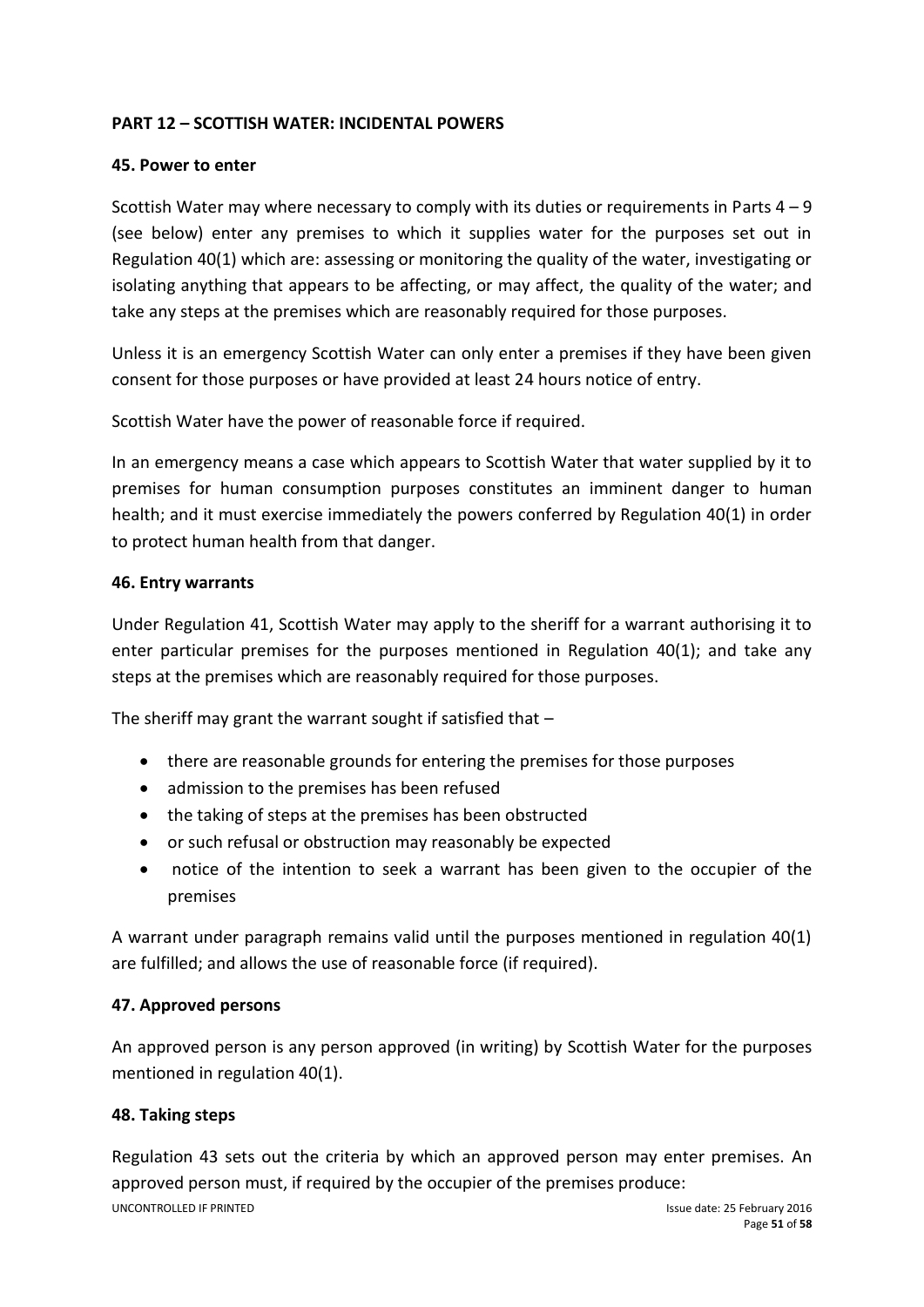- evidence of the approved person's identity (and approval)
- explain the nature of the authority by (as the case may be) reference to regulation 40(1) showing a copy of the warrant.

An approved person may take onto the premises other persons acting under the approved person's direction; such equipment as is necessary in connection with the steps that may be taken there.

The steps that may be taken by an approved person (or other persons acting under that person's direction) at the premises include inspecting or measuring any water found there; carrying out tests on or taking samples from any soil, water or other substance found there; and installing or maintaining any measuring, testing or sampling equipment for use there.

Unless an emergency, an approved person may only enter the premises at a reasonable time.

If the premises are unoccupied (or the occupier is temporarily absent), an approved person must leave the premises as effectively secured as they were when they entered them.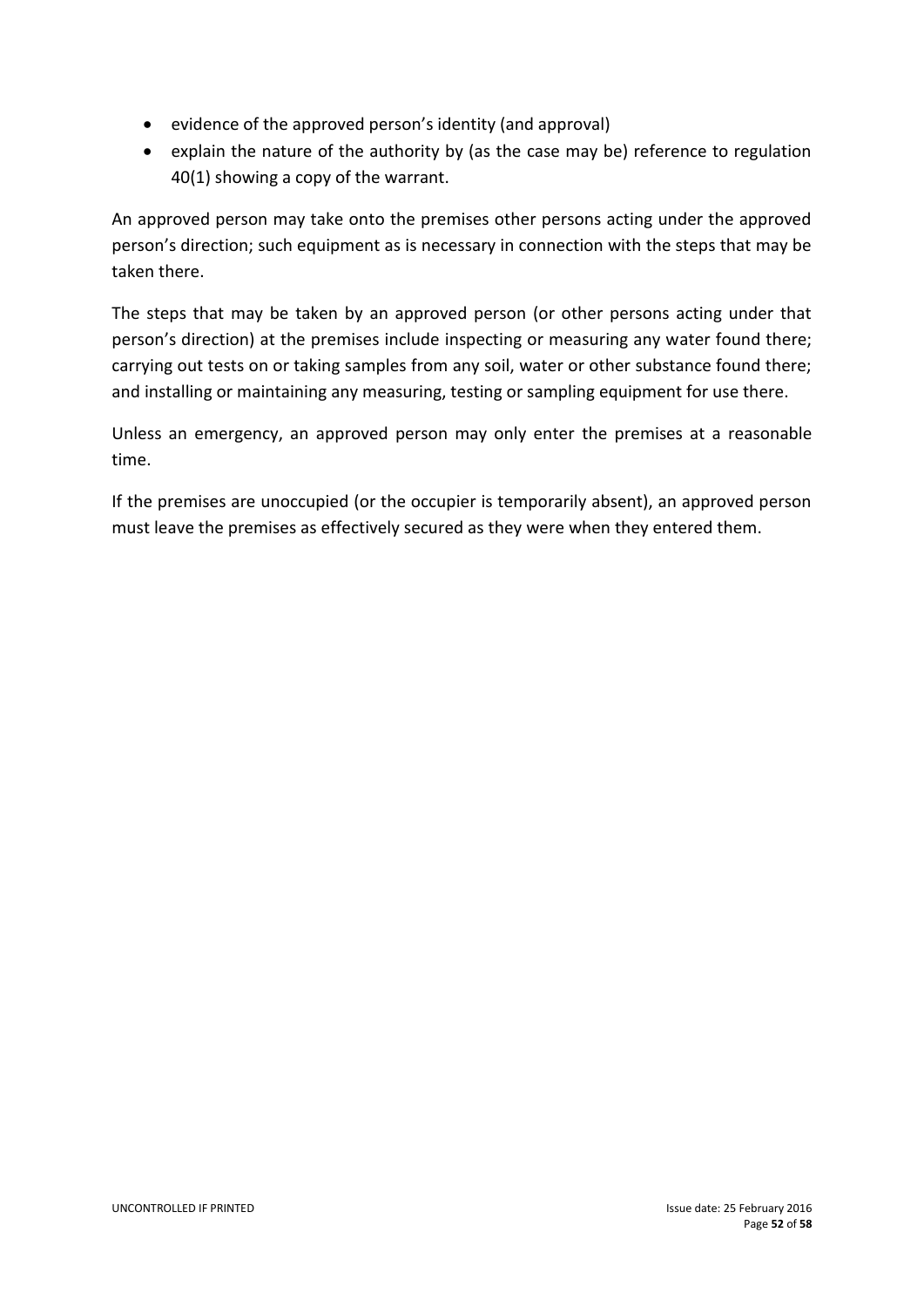#### **APPENDIX A**

#### **Document control**

| <b>Version number</b> | Date       | <b>Summary of changes</b>                             |
|-----------------------|------------|-------------------------------------------------------|
| 1.0                   | 22/12/2015 | Original                                              |
| 2.0                   | 25/02/2016 | Addition of guidance for monitoring radon in drinking |
|                       |            | water supplies                                        |
|                       |            |                                                       |
|                       |            |                                                       |
|                       |            |                                                       |
|                       |            |                                                       |
|                       |            |                                                       |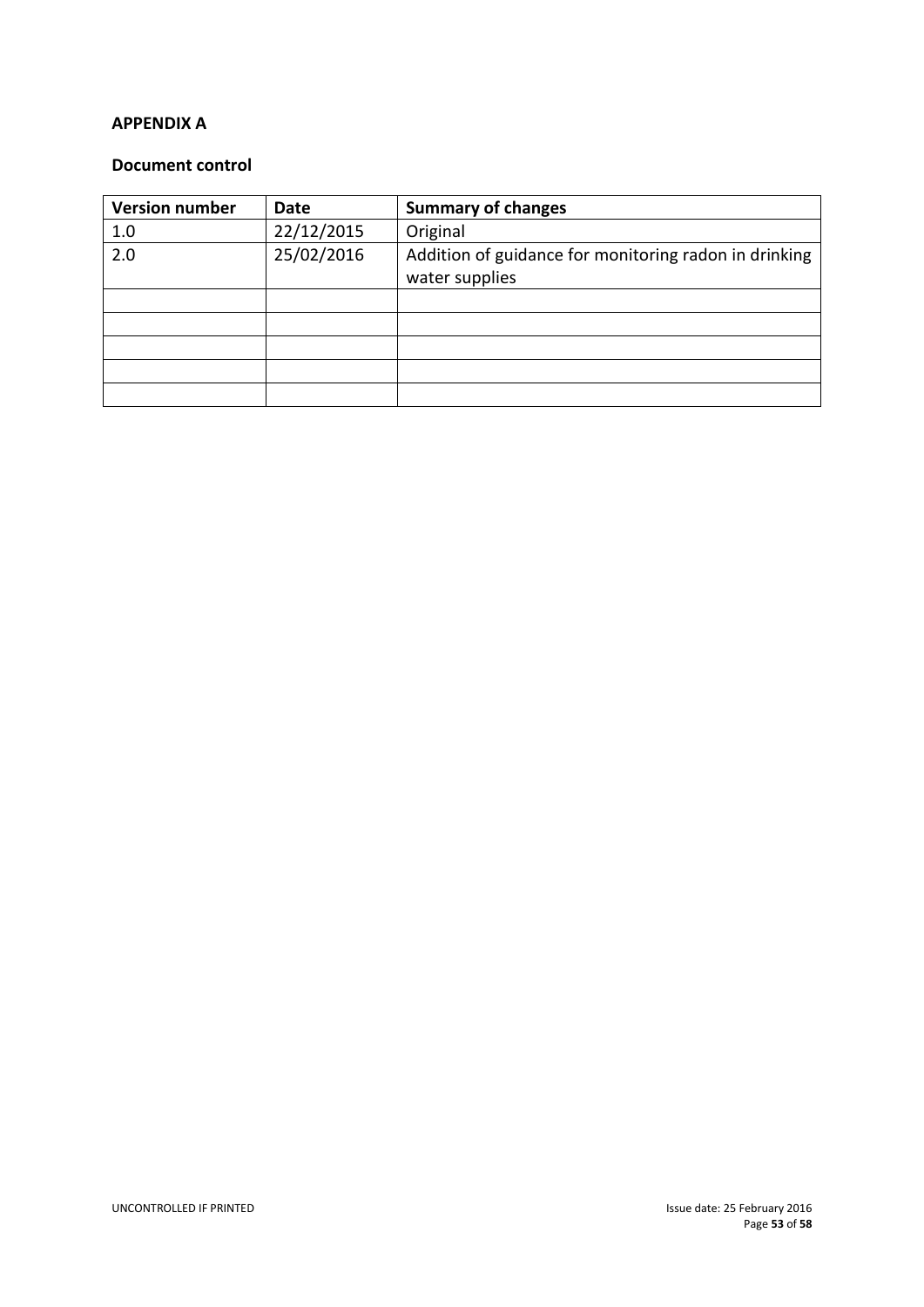#### **APPENDIX B**

#### **GUIDANCE IN RELATION TO CERTAIN PARAMETERS**

#### **Taste and Odour**

The required standards for taste and odour are set out in Table C of Schedule 1 and for both parameters has changed from the quantitative standard in the previous regulations to a descriptive qualitative one. DWQR expects Scottish Water to utilise methods A2 and A3 in the Standing Committee of Analysts Method for the Determination of Taste and Odour in Drinking water 2014. A positive detection by panellists should be treated as a breach of the descriptive standard and Scottish Water should act accordingly. Consequently, when detected either qualitatively or quantitatively, any detection of taste or odour must be investigated to establish whether the finding is abnormal, relative to previous results from the zone, taking into account seasonal variations.

#### **Colour**

Standards for colour have been included in Table B and Table C of Schedule 1. The standard in Table B is a quantitative one of 20 mg/l Pt/Co. A qualitative standard has been included in Table C – "no abnormal change and acceptable to consumers" to ensure that the intent of the Drinking Water Directive is transposed into Scots law. Scottish Water must report compliance with both standards in its compliance data return, though for the purposes of calculation of overall water quality, the results against the standard set in Table C will be excluded. DWQR expects that water which meets the quantitative standard will also meet the qualitative one without the need for additional measurement unless a specific consumer complaint has been received.

If Scottish Water has reason to believe that the water supplied does not meet the colour specification in Table C, it must investigate why the specification was not met and determine whether this represents a risk to health in accordance with the requirements of Regulation 17 (1).

#### **Radon**

Radon is an odourless, colourless, radioactive gas that occurs naturally. It is released from certain rocks and the risk of occurrence varies according to geology. Although direct ingestion of radon in water is harmless, prolonged exposure to radon in air by inhalation has been linked to an increased risk of lung cancer. It is likely that any radon dissolved in water will readily gas off upon exposure to atmospheric pressure, adding to the total radon contact of the air. The purpose of the inclusion of an indicator parameter for radon in drinking water is to limit the contribution that radon in drinking water makes to the total concentration of airborne radon.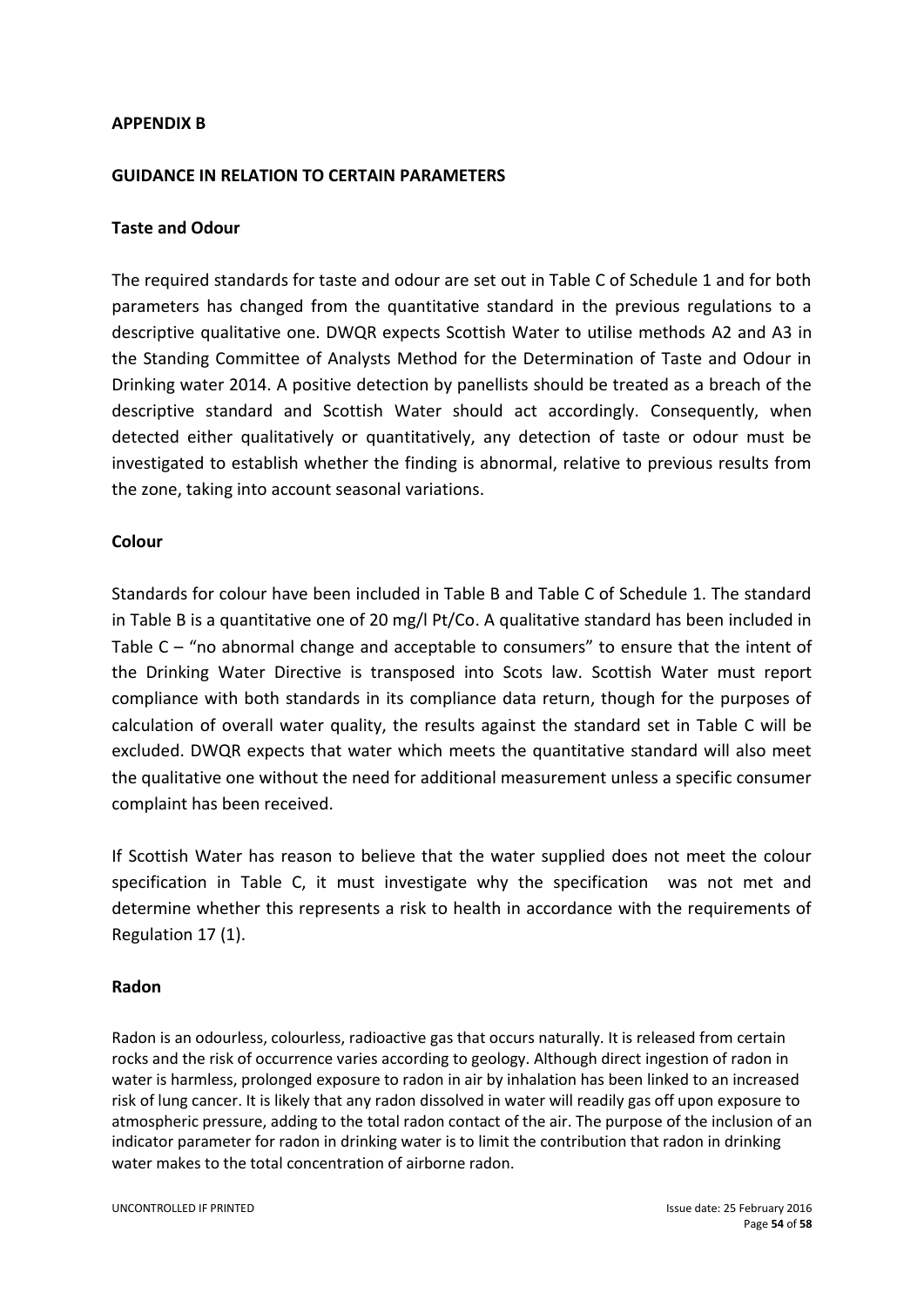Monitoring for radon is required unless :

a) previous results show that the concentration of radon is stable

and b) Scottish Ministers are satisfied that concentrations of radon, tritium and calculated indicative dose will remain below the PCV for each parameter.

Scottish Ministers will issue notices indicating those supplies that meet these criteria and need not be sampled. In practice, this will be for the following circumstances, where:

1) The supply is a surface water, or

2) The supply is not in an area with a known high risk for radon in air, and previous sampling has shown the radon concentration to be less than half the PCV of 100 Bq/l, or

3) The supply is a groundwater in a high risk area but the previous three radon samples, taken over a period in excess of 1 year, have all shown the radon concentration to be less than half the PCV of 100 Bq/l.

Where the water is treated with the specific purpose of removing radon, monitoring at the frequency specified in Table 2 of Schedule 2 must be undertaken, regardless of the above criteria.

Monitoring for radon is at consumers' taps although a supply point authorisation may be granted by prior arrangement with Scottish Ministers.

#### Action to be taken in response to an exceedence of the PCV

Where a sample exceeds the radon PCV of 100 Bq/l on a public water supply, and a resample confirms this to be a representative result, Scottish Water must undertake further investigation to identify the source of the high radon value.

It is not considered appropriate for public water supplies to exceed 100 Bq/l as they supply many properties with potentially varying characteristics as far as radon risk is concerned. Where it is identified that a public water supply consistently exceeds 100 Bq/l, action to reduce radon concentrations will be taken. Such action may include treatment, or the abandonment of the source and substitution of an alternative source of water.

All exceedences of the PCV must be reported to health boards, local authorities and DWQR by the existing reporting mechanisms. Exceedences of the standard may not trigger an immediate restriction on use of the supply, but might require the introduction of radon in air monitoring.

#### Radon Treatment

Treatment of water to remove radon is unlikely to be required on the vast majority of public water supplies, but if required is relatively simple. There are two main methods of treatment:

- Aeration. As radon is a gas, it can be stripped from the water by cascading the water or bubbling air through it;
- Adsorption. Radon can be adsorbed onto GAC filters. The GAC will need to be periodically replaced, with the replacement interval depending upon the flow rate and concentration of radon in the water. Care may be needed in disposal of spent GAC as they will have accumulated radon;
- Decay Storage. Radon has a half-life of 3.8 days, consequently concentrations in water may be significantly reduced if water is allowed to stand. Radon reduction will be further enhanced if the storage chamber is well ventilated. The benefits of decay storage need to be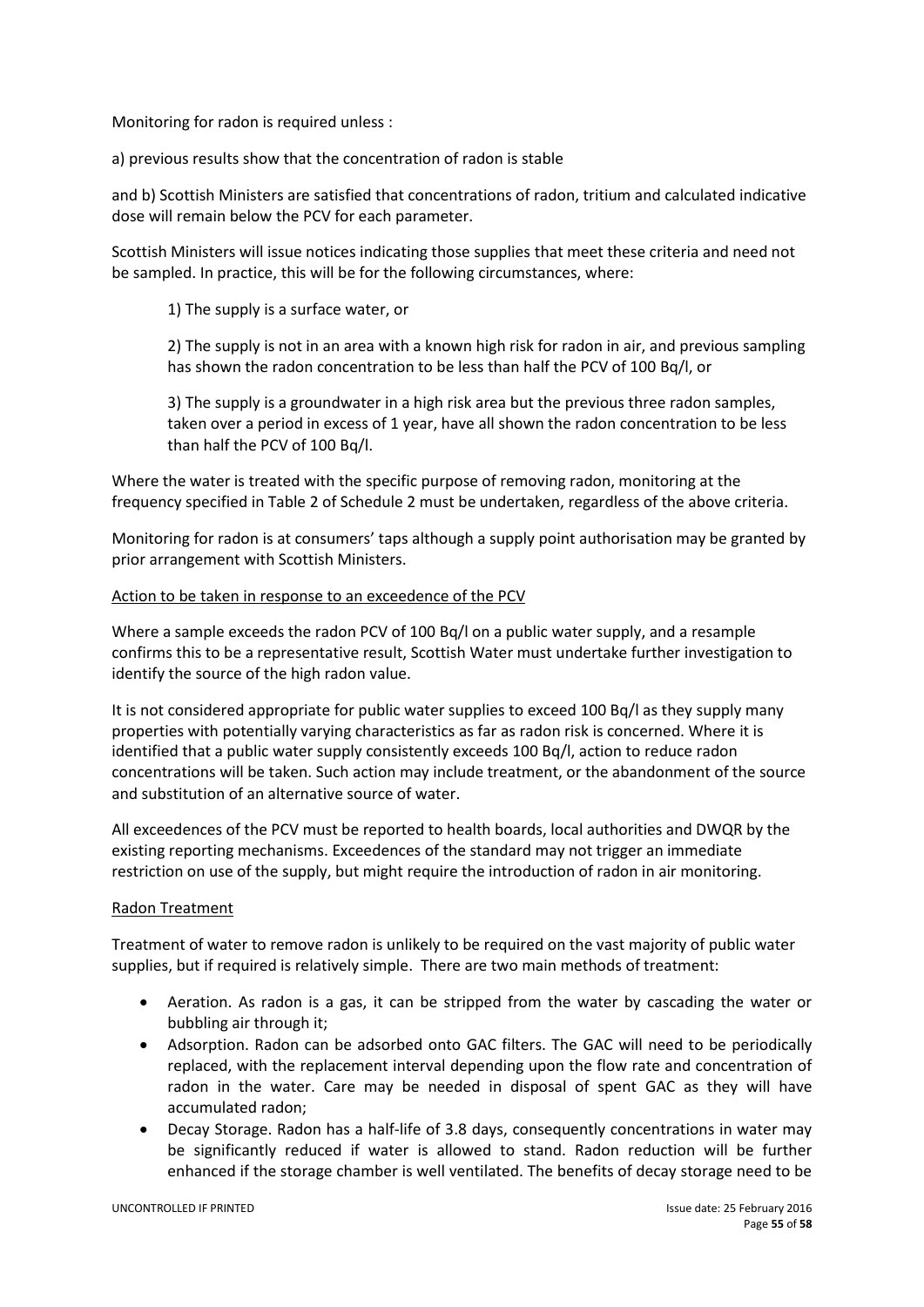balanced against other risks to water quality due to increased residence times. Consequently, this method is less likely to be appropriate than aeration or adsorption.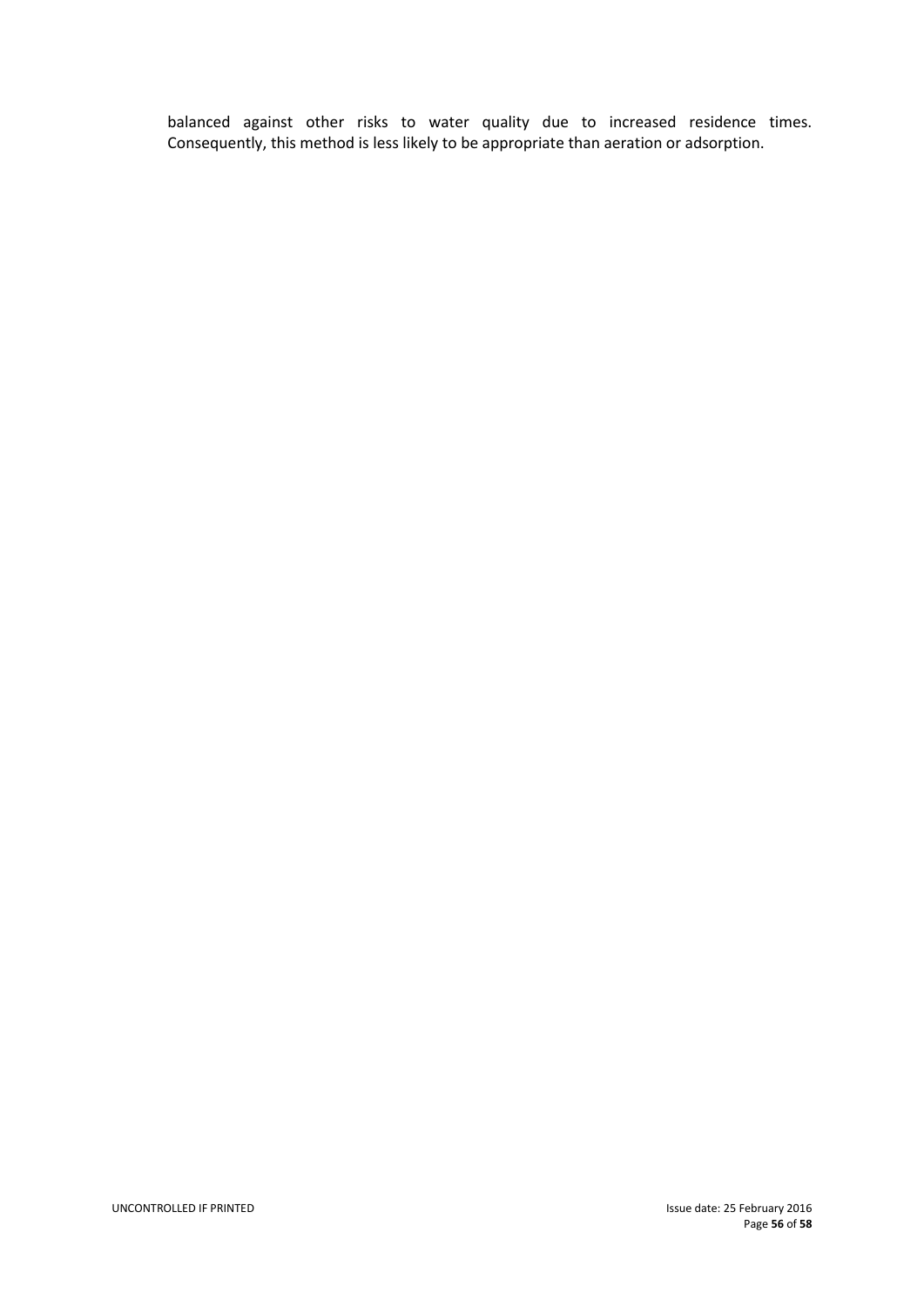# Annex 1: Radon in Groundwater Risk Map